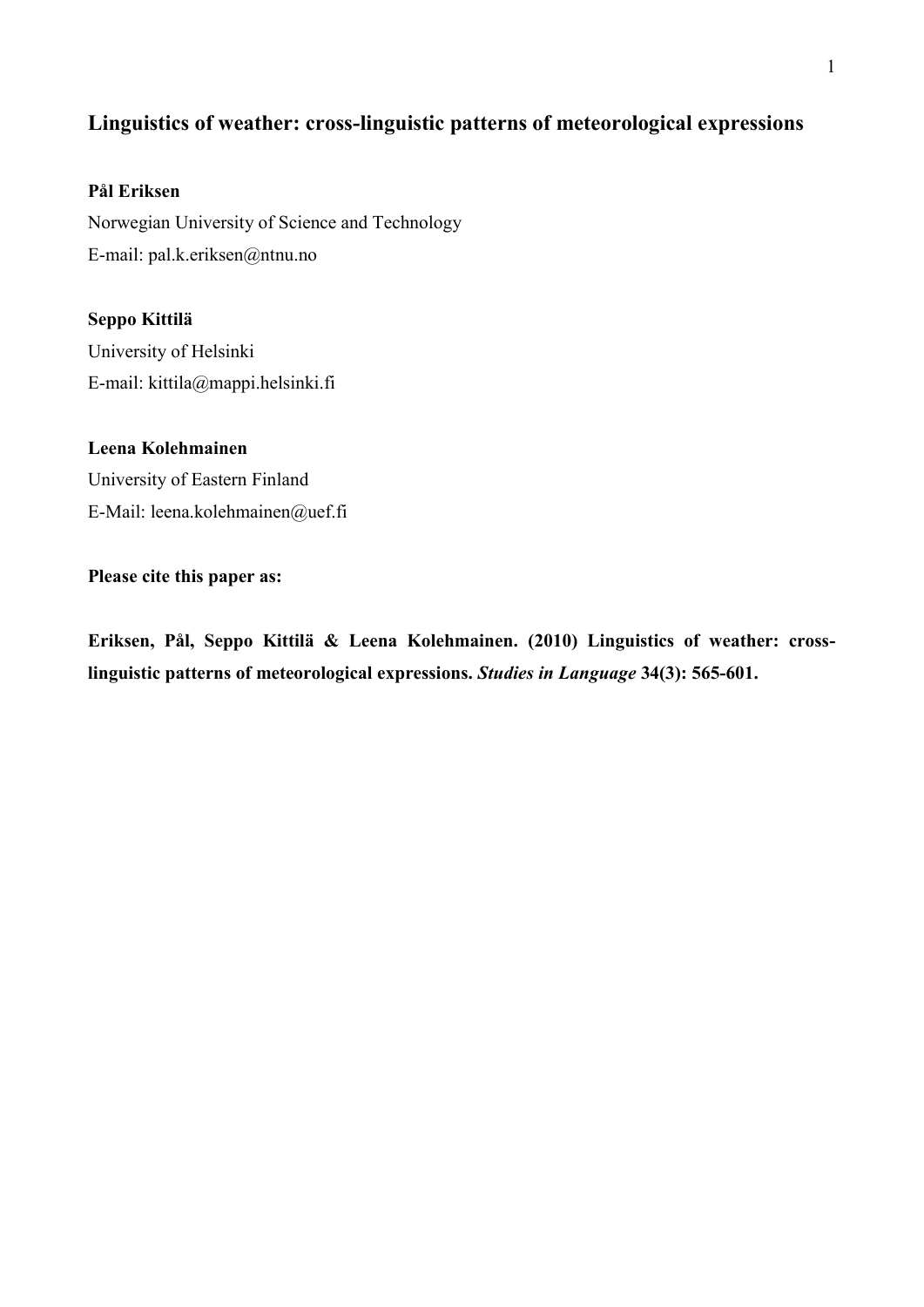#### **Abstract**

This paper is a cross-linguistic investigation of meteorological expressions (such as *it is snowing* or *the wind blows*). The paper proposes a typology of meteorological constructions that are divided into three according to the element primarily responsible for the coding of weather. In the predicate type, a predicate expresses the meteorological event, while an argument has other functions. In the argument type, an argument is responsible for expressing weather, while any eventual predicate is semantically rather vacuous. In the argument-predicate type, finally, a predicate and an argument are both involved. All types include subtypes, depending on the syntactic valency and the parts of speech of the elements involved. Building upon the typology of constructions, a typology of languages is also proposed based on the coding of precipitation and temperature.

**Keywords:** expletive subjects, argument structure, meteorological expressions, syntax, typology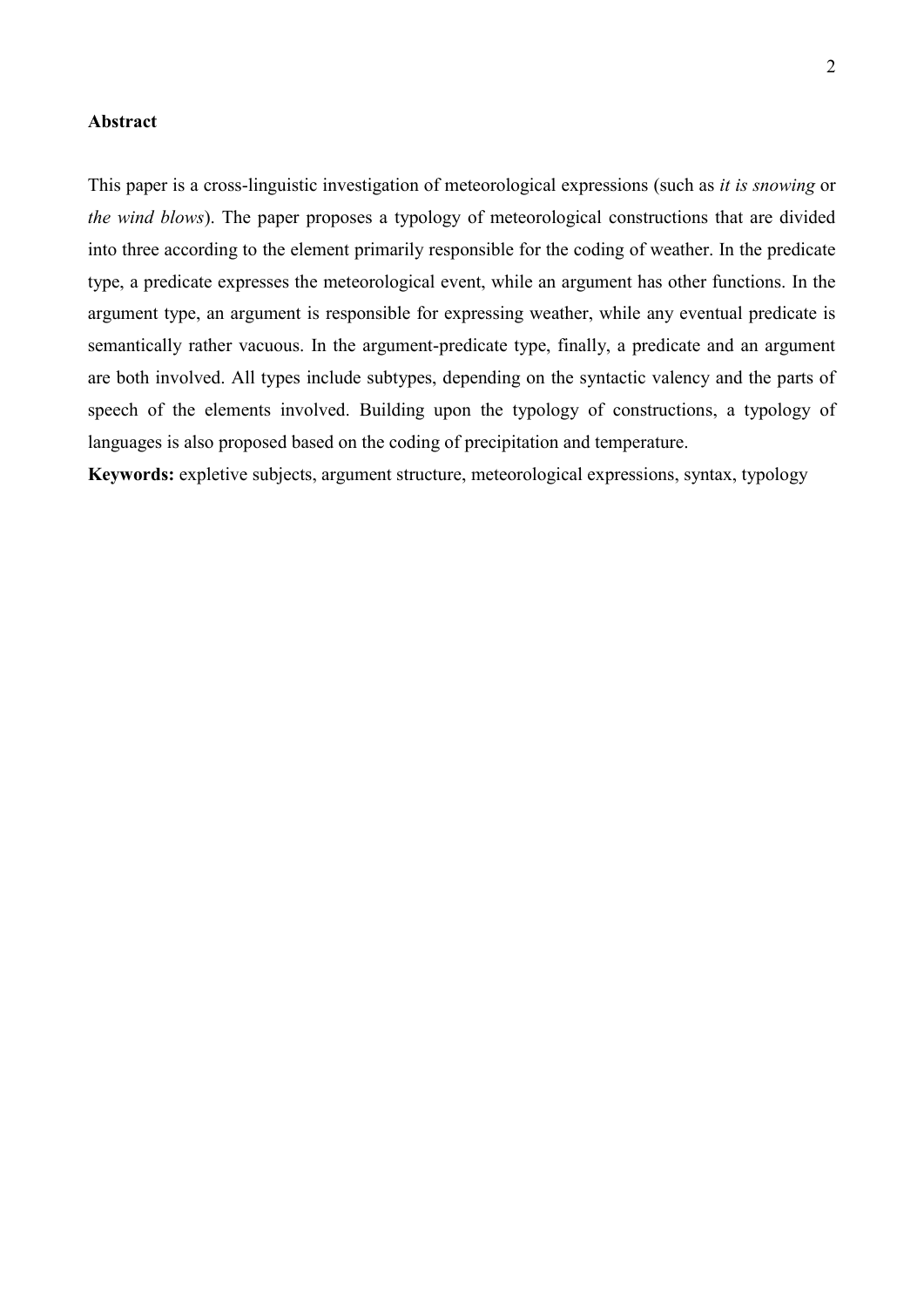## **Linguistics of weather: cross-linguistic patterns of meteorological expressions**

#### **1. Introduction**

*In the eyes of linguists, such expressions are nearly as problematic and ill-behaved as the weather itself: they not only have many special properties, but from one language to the next the same phenomenon is coded linguistically in ways that are lexically or grammatically quite distinct.* (Ronald Langacker 1999 [1991]: 365)

Weather is one of the common topics of everyday conversation around the world. It affects our daily life in multiple ways, and everyone has something to say about the current meteorological conditions. However, despite being a usual topic of everyday speech, linguistic aspects of weather have not been discussed cross-linguistically in depth thus far. Previous comparative works include Bartens' (1995) and Salo's (to appear) studies of meteorological expressions (= MEs) in Uralic languages, Bauer's (2000: 93-150) study on impersonal verbs including weather verbs in modern and ancient Indo-European languages, and Ruwet's (1986) study on structural variation in weather expressions (also Croft (1991: 141-142) and Keenan (1987: 103) discuss features of MEs briefly). These studies show, for example, that the strategies employed in Germanic languages (the expletive type) represent only one possible way of coding weather. Our paper will take a closer look at the linguistic variation attested in the expression of weather.

Langacker's (1999 [1991]) statement quoted above depicts how languages display considerable variation in the coding of meteorological events. First, there are evident differences between languages, as shown in (1)-(3):

German

(1) Es regnet. it rain.3SG 'It is raining.'

Latin

(2) Pluit. rain.3SG 'It is raining.'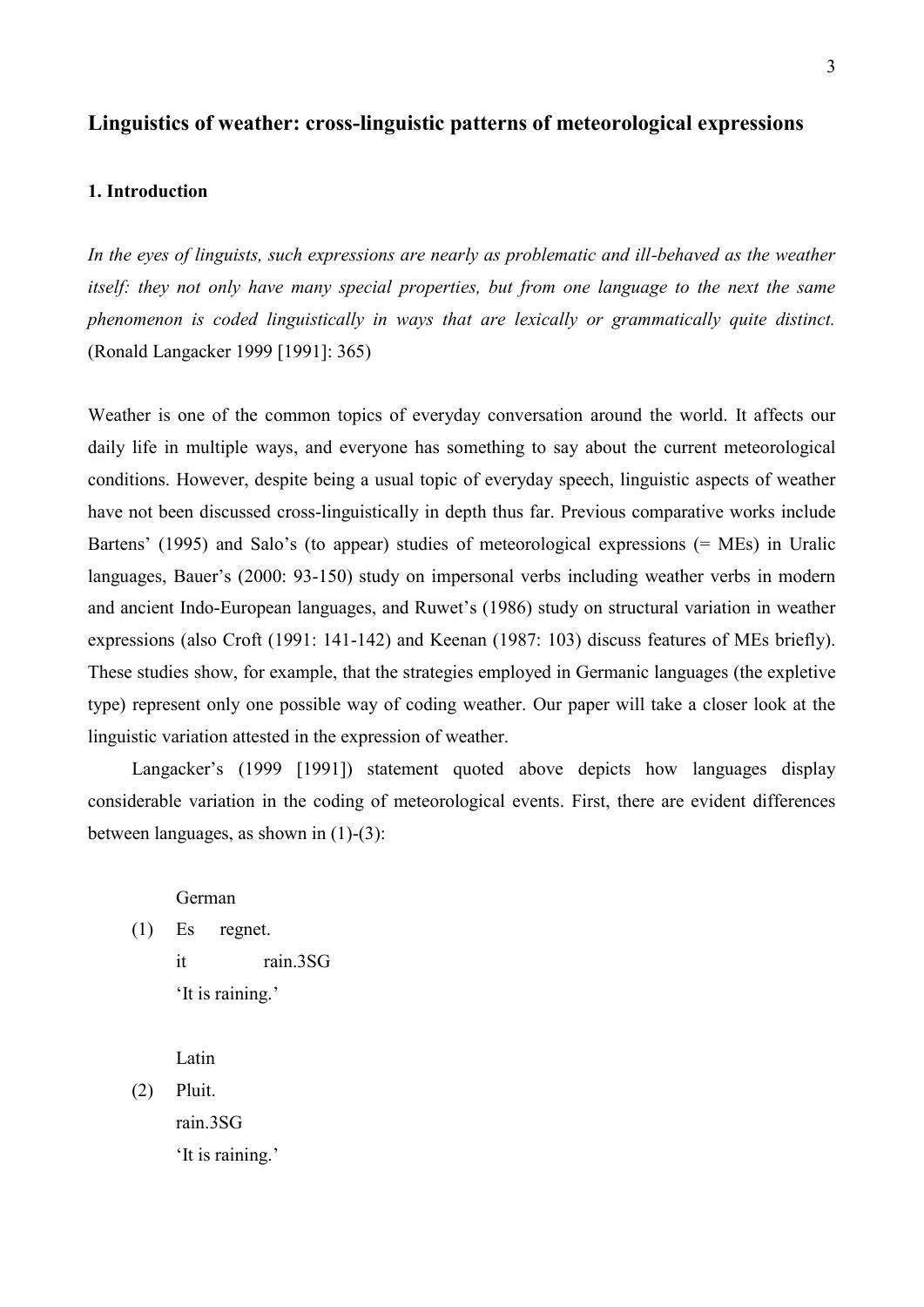Basque (Alba-Salas 2004: 76)

(3) Euri-a bota zuen. rain-DET.ABS throw have.PST.ABS(3SG).ERG(3SG) 'It rained.'

Example (1) involves a verb and an expletive subject. In (2), the construction consists of a verb only. Quite differently, in (3) a noun is used for coding a meteorological event, whereas the escorting, semantically less specialized, verb carries other kind of information.

Second, there is language-internal variation. Some languages, such as Digo, may code certain meteorological events in multiple ways (with slight differences in meaning):

Digo (Steve Nicolle, p.c.)

- (4) a. I-na-nya. 9<sup>1</sup>  $9<sup>1</sup>$ -CONT-rain 'It is raining.'
	- b. Mvula i-na-nya. 9.rain 9-CONT-rain 'Rain is raining.'
	- c. Ku-na-nya mvula. LOC-CONT-rain 9 rain 'There is raining rain.'
	- d. Ku-na mvula. LOC-COM 9 rain 'There is rain.'

 The present paper concerns the linguistic expression of weather in and across languages whose study is especially interesting in the light of argument structure. Meteorological events do not include distinct and salient participants, such as agents and patients. This characteristic gives rise to our most central research question: how do languages cope with encoding events without proper participants, and what are the linguistic consequences of this. Our primary goal is to propose a formal typology of meteorological expressions, and, based on the typology of

 $\frac{1}{1}$  9 = noun class of *mvula* 'rain' and subject concord of noun class 9.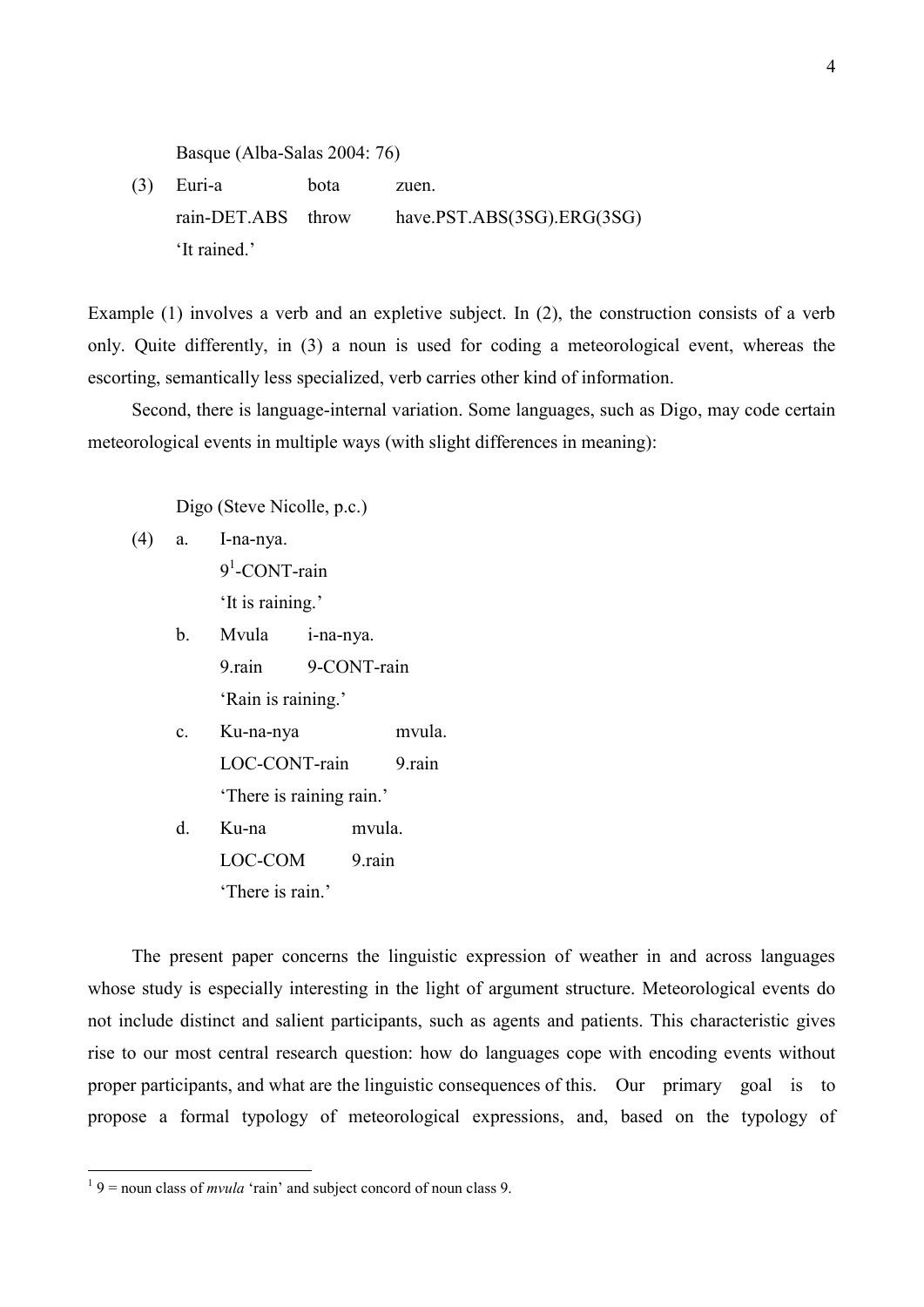constructions, to suggest a tentative typology of languages, focusing mainly on how languages encode precipitation.

The proposed typologies are based on reference grammars of individual languages and our own research on related topics. In addition, a sample of MEs in 25 languages was collected with the help of a questionnaire (see appendix 1). The complete amount of data is still too meagre to serve as a statistically refined sample, and this paper is thus intended as an exploratory effort into the typology of MEs. A final test of the hypotheses promoted in this paper will require further research on a larger scale. However, given the lack of cross-linguistic studies on the topic, we hope that this paper will be the necessary incentive for more extensive cross-linguistic research on MEs. We also believe that the typology proposed in this paper covers the basic types of meteorological expressions found in the world's languages, but due to the rather low number of languages, we will not present any statistical data in this paper.

The organization of the paper is as follows. In section 2, we discuss the lack of participants in meteorological events. In section 3, which constitutes the bulk of the paper, a formal typology of MEs is proposed. In section 4, the typology of constructions is complemented by a typology of languages. Section 5 summarizes the most relevant findings of the paper.

#### **2 Meteorological events and participants**

Perhaps the most defining feature of meteorological events is their lack of proper participants, such as agent and patient. Meteorological events differ in terms of whether one may conceptualize the given event as incorporating participant-like entities, but the general feature is that in none of these cases can any such entity be perceived as a participant which is referentially independent from the event itself. The lack of participants is most evident with temperature, like 'it is cold/hot'. The predicates *cold* and *hot* are quite easily referable to thematic participants in other contexts, as in 'the coffee is hot', but when the same predicates are used in meteorological expressions, there do not seem to be any specific entities they actually refer to, i.e. there are no easily conceptualized thematic participants. Other meteorological events may at first sight seem to offer potential candidates for grammatical participants, since entities like snow(flakes), rain(drops), hail(stones) and lightning(bolts) appear to be clearly involved in meteorological events? However, there are a number of reasons why they nevertheless do not count as typical participants.

 First, the selection range of participants for each of these events is extremely narrow, arguably consisting of only the given participant from the list above. While 'dance' can select hundreds of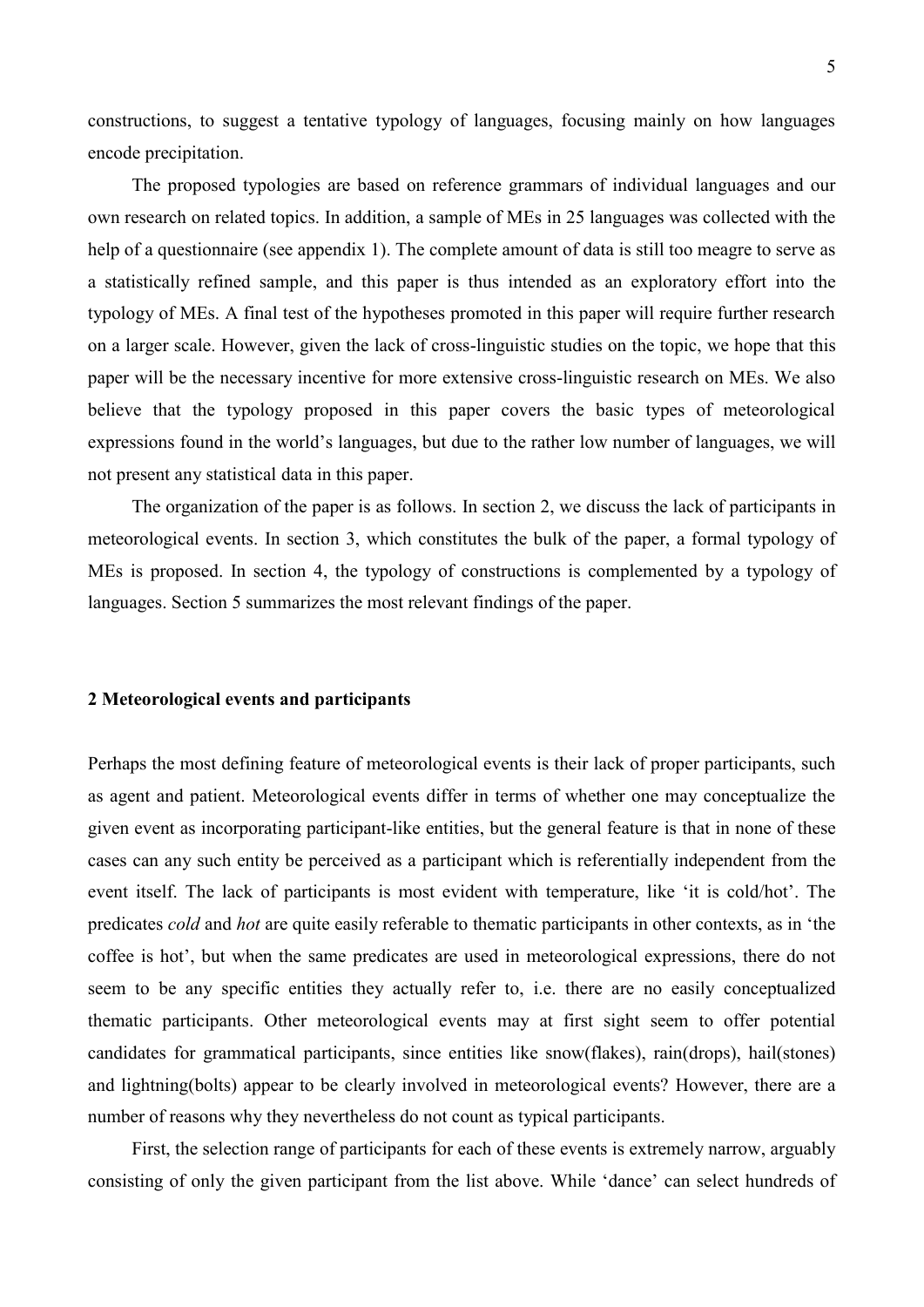various participants (e.g. men, women, Cossacks dance), it is only snow that can snow and hail that can hail (disregarding metaphorical uses of the same verbs). In this respect, these entities are like so-called cognate objects, like the object in *to sing a song*. These entities are thus indistinguishable from the event itself. They constitute every instance of that event type, as opposed to the arguments in sentences like *I danced* and *The Cossacks danced*, which serve to distinguish between different instances of dancing.

 Second, even though snow might be said to participate in snowing and hail in hailing, it is notoriously non-specific in doing so. While other events may pick particular referents from a set of semantically licit participants, events of precipitation do not. Even though only policemen are licit as subjects of the verb *to arrest*, tokens of arresting events can differ in terms of different, particular policemen, i.e. one can say *This/that policeman/Stephan Derrick arrested me*. On the other hand, we cannot specify the identity of the snow that is snowing, or the rain raining. This also demonstrates that snow, rain and hail do not constitute distinct participants, but rather are indistinguishable from the event itself.

 Finally, the semantic roles of these entities are very hard to specify. The causes of meteorological events are beyond our control, which makes them different from prototypical controlling causers of events, i.e. agents. A meteorological event is rather something which simply happens. Moreover, although weather influences our daily routines and environment, meteorological events are not directly directed at other entities in order to affect them, nor are the meteorological events themselves affected. For instance, in the case of rain, is the water coming down from the sky doing something, or is rather something happening to it? It is impossible to distinguish the instigator from the result (see Croft 1991: 142). This lack of evident semantic roles is in a clear contrast to prototypical intransitive clauses describing the presence of one participant in an event, such as *The girl is running* or *The boy fell down*, which can be distinguished on the basis of semantic roles borne by participants.

 We may therefore conclude that even though snow, rain, hail, lightning, etc. are inherent entities of different meteorological events, they do not act as independent participants with distinct semantic roles. In this semantic sense, events of precipitation are just as void of participants as events of temperature, and they all lack *distinct participants*. This accounts for the special linguistic features meteorological expressions tend to display. Nevertheless, we should not ignore the distinctions between meteorological events in this respect, and it will be shown later how meteorological events involving participant-like entities may be subject to typological patterns different from events without such entities.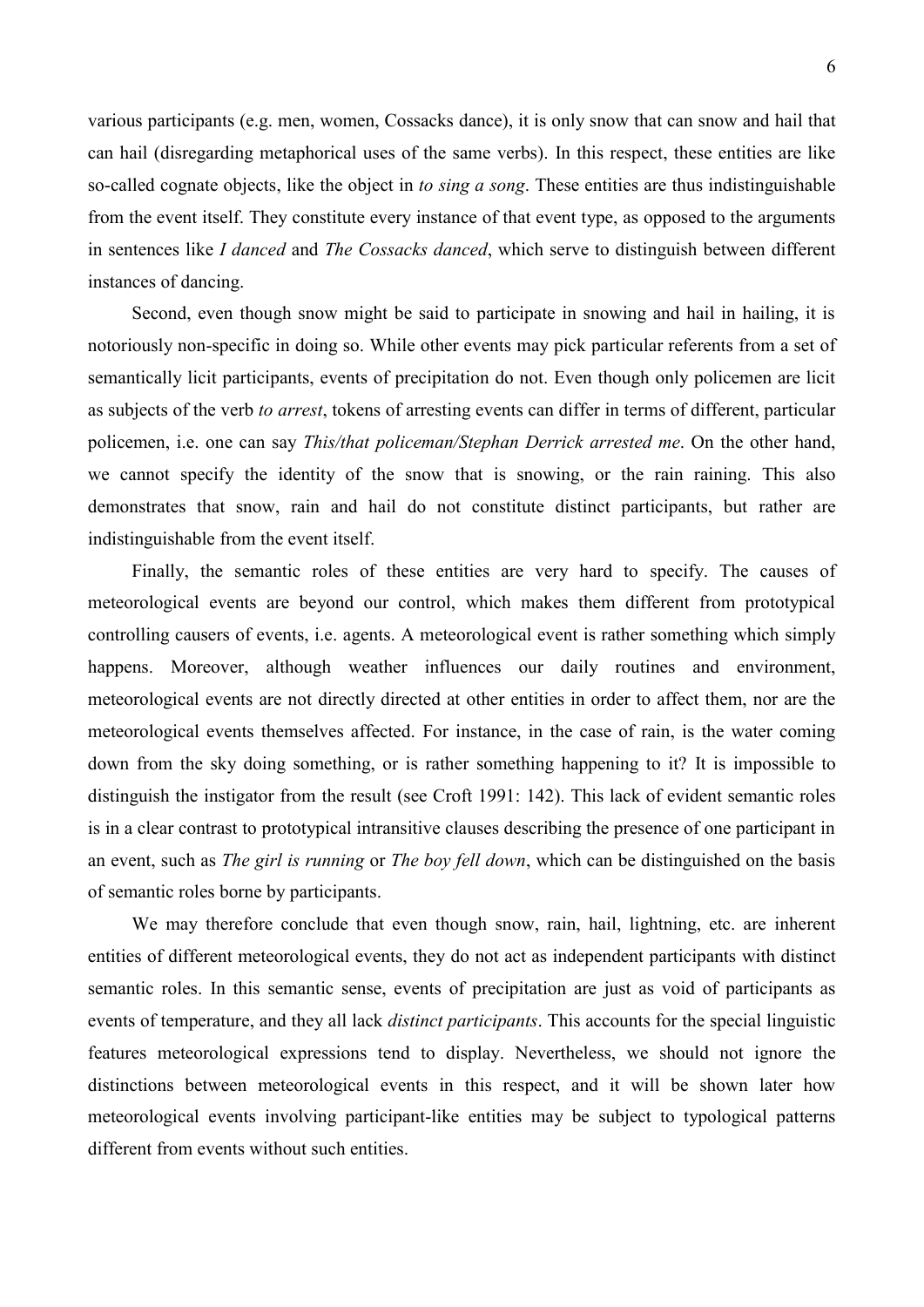One important consequence of the lack of distinct participants is that weather phenomena can be described in full just by a predicate; arguments are not needed for specifying the nature of the participants. This manifests itself in the argument structure of weather verbs, which in many languages take no (lexical) arguments (see also Bauer 2000: 100, 109) whence they have been labelled as *atransitive* by Van Valin & LaPolla (1997: 150). Consider:

Finnish

(5) Sataa. rain.3SG.PRES 'It is raining.'

In Finnish, constructions expressing weather are complete without any other element present than the verb. In this sense, they differ from, for example, instances of pro drop, which can be complemented by a lexical element:

Finnish

 (6) (minä) juokse-n. (1SG.NOM) run.PRES-1SG 'I run.'

This is not to say that the "improper" participants referred to above cannot appear in meteorological expressions. Consider:

Finnish

| (7) | <b>a</b> . | Tuo    | pilvi                                   | sataa              | pian. |
|-----|------------|--------|-----------------------------------------|--------------------|-------|
|     |            | DEM    | cloud.NOM                               | rain.3SG.PRES soon |       |
|     |            |        | (lit.) That cloud will soon be raining. |                    |       |
|     | $b_{-}$    | Taivas | salamo-i.                               |                    |       |
|     |            |        | sky.NOM flash-3SG.PST                   |                    |       |
|     |            |        | 'The sky was flashing/lightning.'       |                    |       |

The important point is that entities like cloud and sky do not have the semantic and pragmatic features of ordinary event participants, as summarized earlier in this section, thus making the existence of the atransitive sentence in (5) possible.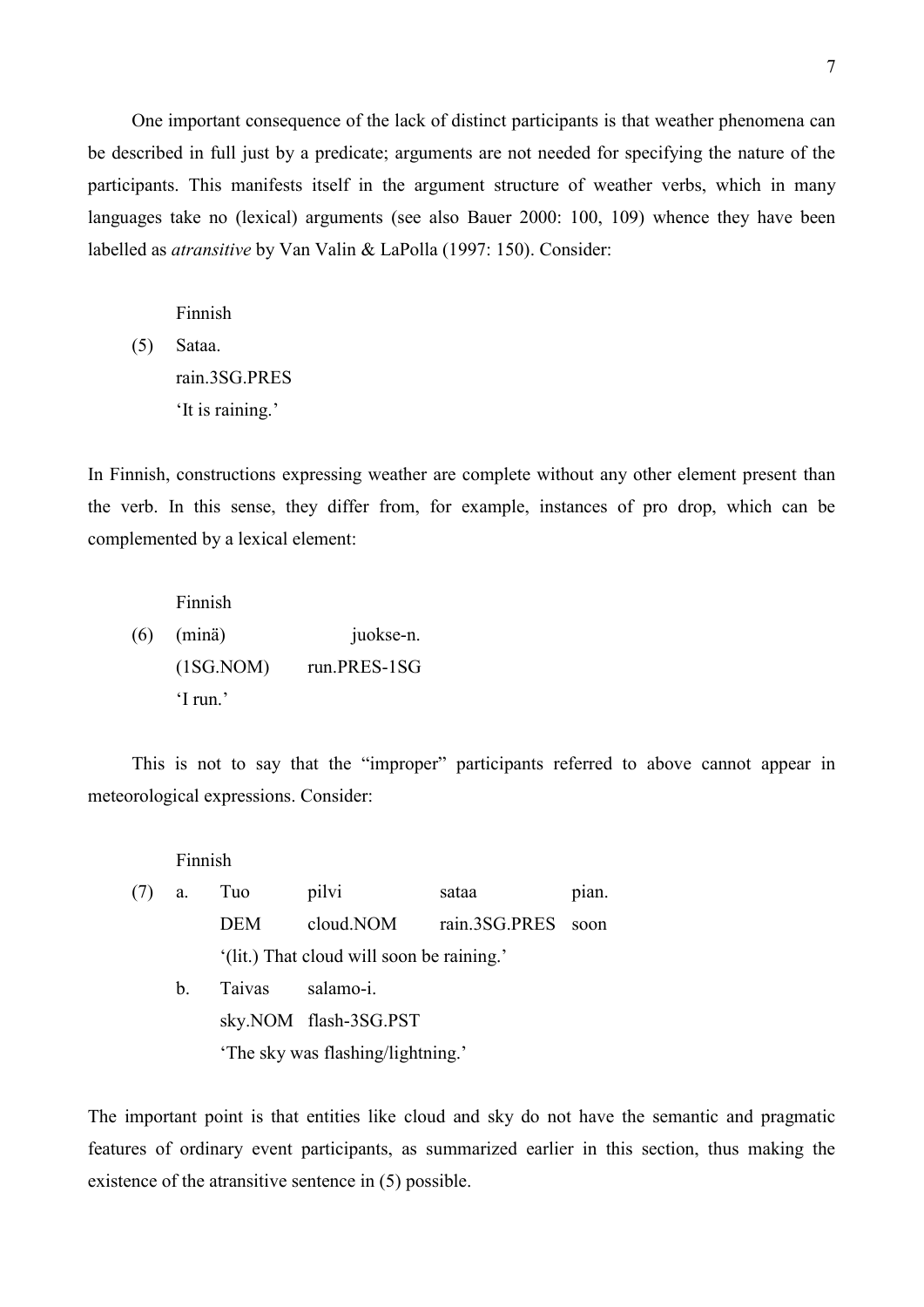In addition we may note that weather verbs may have other kinds of 'non-impersonal' uses, and take other kind of arguments as well, as illustrated in (8):

Finnish

(8) Lumi pyrytt-i tie-n umpeen. snow.NOM snow.hard-3SG.PAST road-ACC closed 'The snow storm blocked the road.'

In (8), a weather verb is used transitively. This differs from the normal use of the verb in that 'road' does not constitute an integral part of a meteorological event. The participant encoded as subject is rather seen as a force responsible for the event and the participant expressed by the object as an affected patient. It is, however, important to note that we are not dealing with a canonical use of a weather verb in (8). Whether snow blocks a road or not does not have any effect on the meteorological event itself. This is a clear contrast to typical two-participant events (such as 'break' and 'paint') that are not complete without a patient. This lends more support to the fact that weather phenomena are independent and complete events in their own right. In the typology proposed in this paper, constructions such as (8) are not considered any further.

Of a completely different nature are deities that are explained as forces responsible for atmospheric conditions and encoded correspondingly as agents. Examples are known at least from classical languages, such as Latin and Homeric Greek (see Bauer 2000) and Uralic languages (Salo to appear, Bartens 1995), see:

**Latin** 

(9) Juppiter pluit. Jupiter rain.3SG.PRES 'Jupiter rains.'/ 'Jupiter sends rain.'

Mari (Salo: to appear)

(10) Jumo kür-a*.*  God thunder-PRES.3SG 'It is thundering.'

The semantics differ from other MEs is that deities are not integral parts of meteorological events, and they are represented an external participant responsible for the denoted event. The existence of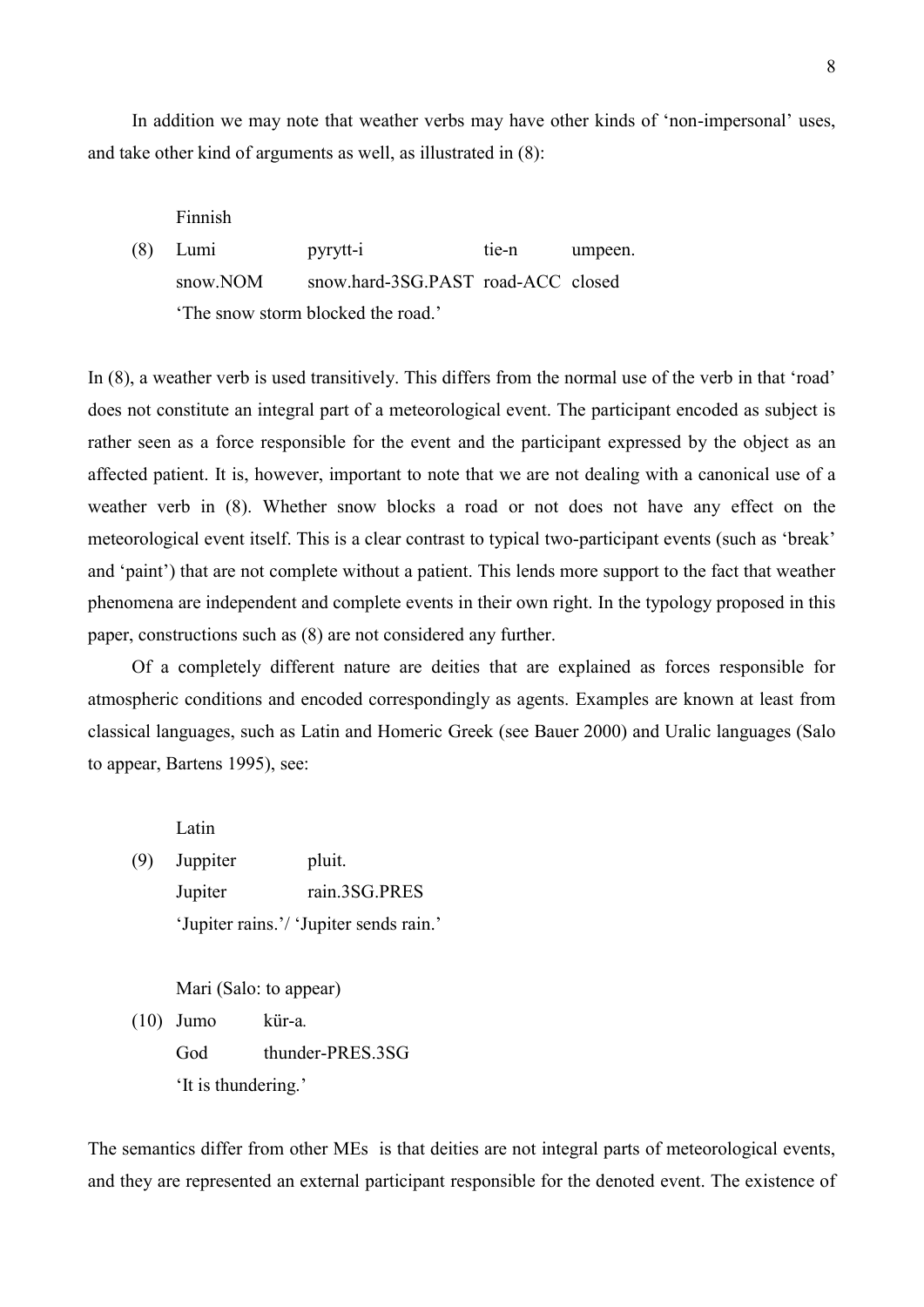such sentences in an otherwise impersonal domain like MEs has an extra-linguistic explanation, as a religious context may allow the introduction of a divine, agentive participant to the event which otherwise would be semantically illicit.

## **3. A formal typology of MEs**

The pairing of predicate and argument seems to be the standard pattern of how events are formally encoded in typical transitive and intransitive clauses. The division of labour is clear; the predicate (typically a verb) describes the event and sets the participant frame, while the arguments specify the nature of the participants involved. A meteorological event, having no external participants, must rely on the typology proposed in this section for fitting into this pattern. Based on the element primarily responsible for coding weather, we have divided MEs into three major types. The types are labelled predicate type, argument type, and argument-predicate type. The three major types are further divided into subtypes, all of which will be discussed in light of cross-linguistic data. The types are illustrated schematically in Figure 1.

| <b>PREDICATE TYPE:</b>    | <b>VALENCY VARIATION:</b>   |  |  |  |
|---------------------------|-----------------------------|--|--|--|
|                           | Atransitive type            |  |  |  |
|                           | Expletive type              |  |  |  |
|                           | Intransitive predicate type |  |  |  |
|                           | Transitive predicate type   |  |  |  |
|                           | PARTS OF SPEECH VARIATION:  |  |  |  |
|                           | Verbal type                 |  |  |  |
|                           | Adjectival type             |  |  |  |
|                           | Adverbial type              |  |  |  |
|                           | Nominal type                |  |  |  |
|                           | Locative type               |  |  |  |
| <b>ARGUMENT TYPE:</b>     | Intransitive argument type  |  |  |  |
|                           | Existential type            |  |  |  |
|                           | Transitive argument type    |  |  |  |
| <b>ARGUMENT-PREDICATE</b> | Cognate type                |  |  |  |
| TYPE:                     | Split type                  |  |  |  |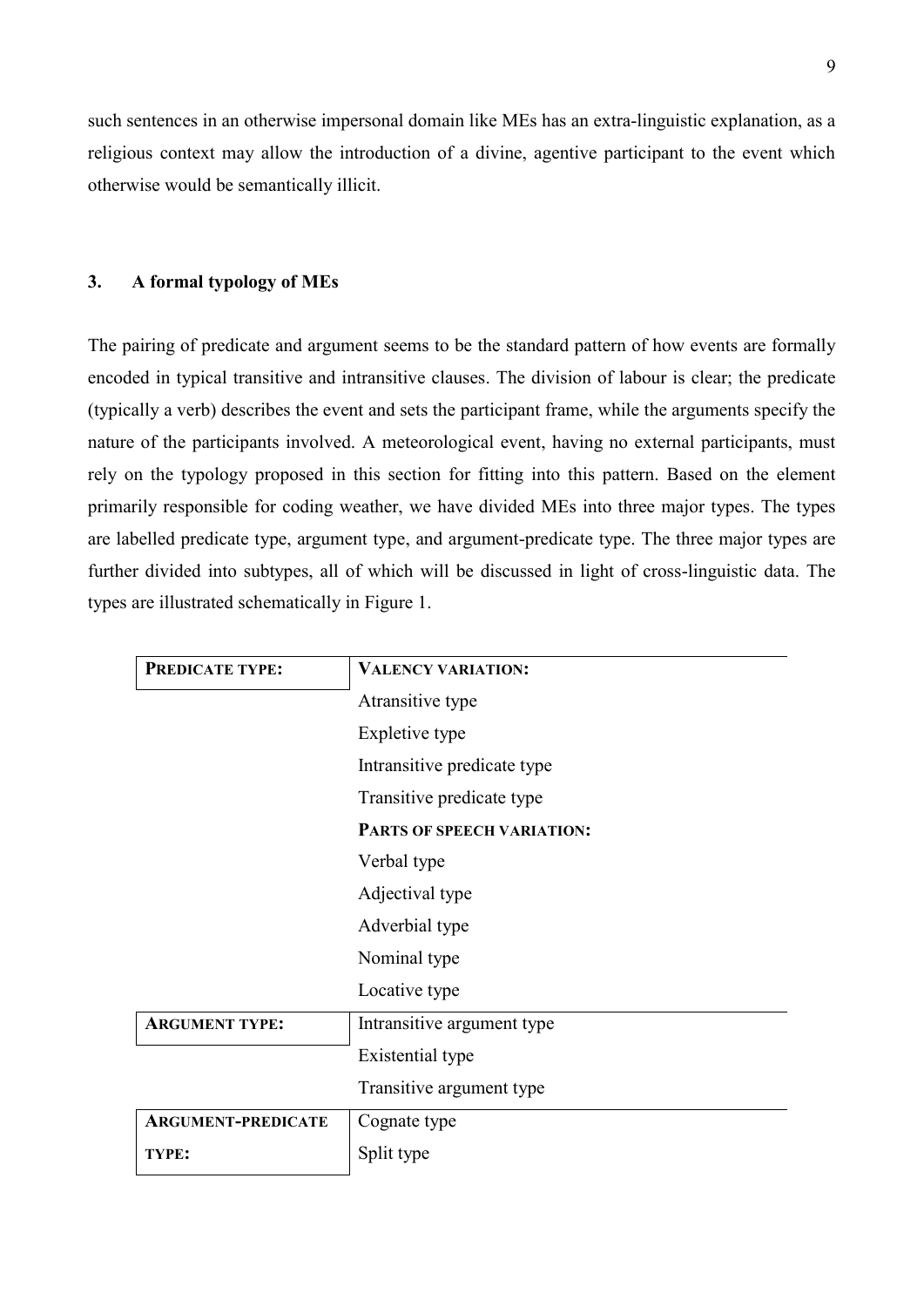**Figure 1.** Schematic illustration of the typology of meteorological expressions.

The focus of this section is on the illustration of the constructions languages employ for expressing weather. Only clausal constituents that are (or can be) involved in the expression of a given meteorological event are considered. Optional adverbs and adverbials lie outside the scope of this paper. The types are discussed in the order they appear in Figure 1.

#### **3.1. Predicate type**

MEs in which a predicate is responsible for denoting the given meteorological event, are in this paper viewed as instances of the predicate type. The predicate can be both verbal and non-verbal. If a syntactic argument occurs, it does not refer to the weather phenomenon itself, but has other (grammatically required) functions. The subtypology of the predicate type can be structured according to two independent scales of variables: syntactic valency of the predicate, and part of speech of the predicate. Each of these scales renders a set of subtypes.

#### *3.1.1. Valency variation*

#### *3.1.1.1. Atransitive type*

Constructions whose only (obligatory) element is a predicate referring to the denoted meteorological event are in this paper regarded as *atransitive*. The term has been adopted from Van Valin & LaPolla (1997: 150) who, however, use the term in a slightly different sense, since for them the label refers to all expressions that lack *semantic* arguments. In this paper, atransitive predicates are predicates which have a syntactic valency of zero arguments. We have opted for using this label in order to explicitly distinguish this type from intransitive predicates with a valency of one. The distinction is crucial in this context, even though its relevance may be questioned elsewhere. The atransitive subtype constitutes the purest instance of the predicate type, since syntactic arguments are completely absent, leaving only the predicate, and possibly also a supporting copula element. Examples of the atransitive type are found in  $(11)-(13)$ :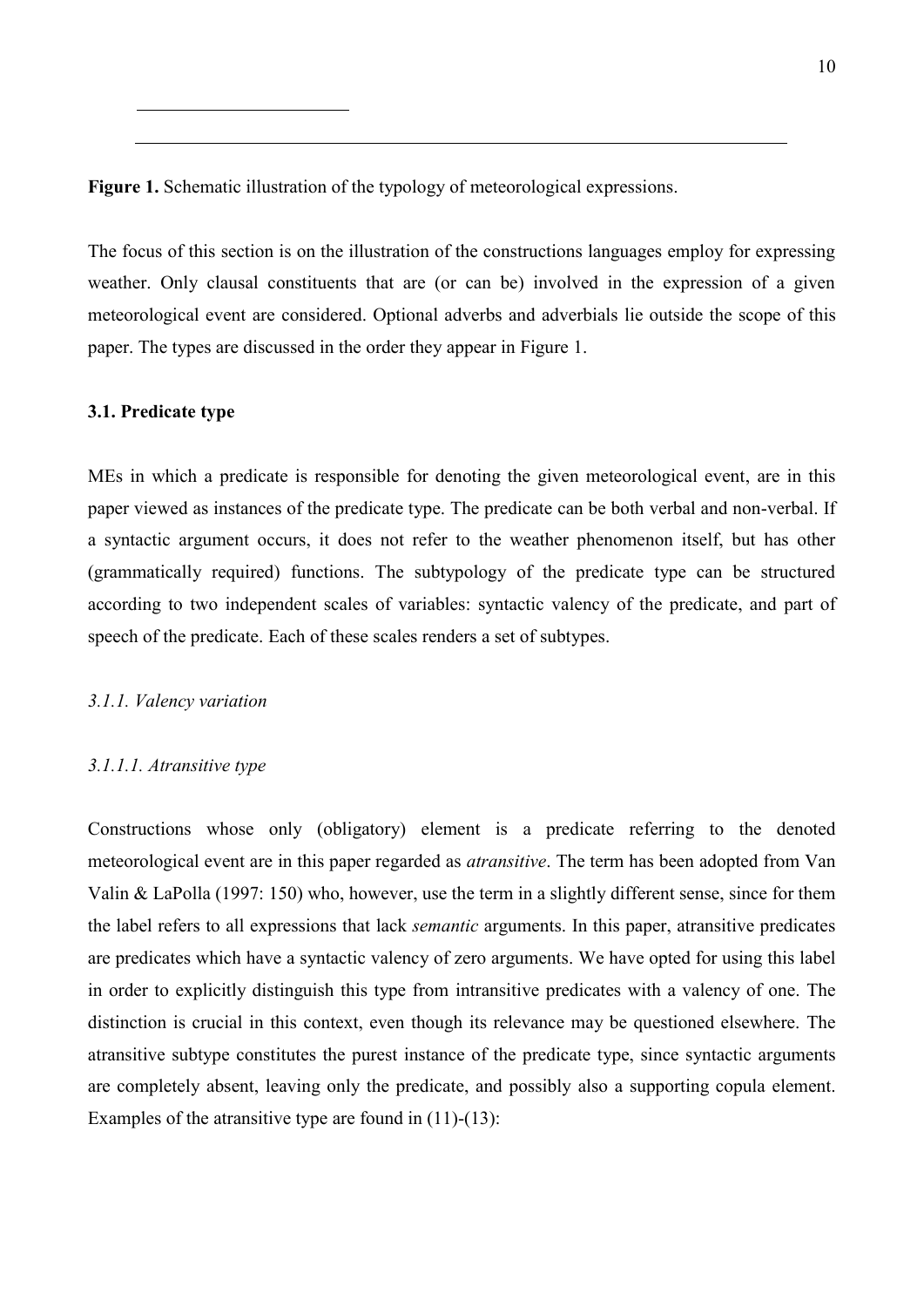Tukang Besi (Mark Donohue, p.c)

(11) No-wande(=mo). 3R-rain(=PERF) 'It is raining.'

Northern Akhvakh (Denis Creissels, p.c.)

 $(12)$  C'-āre godi. rain-PROG COP 'It is raining.'

Italian (personal knowledge)

 $(13)$   $\dot{E}$  freddo be.3SG.PRES cold M 'It is cold.'

 In Tukang Besi, the verb is in the third person singular form. In Akhvakh, the construction involves a lexical verb and a copula, and in Italian, an adjective and a copula.

The occurrence of atransitive constructions may first seem unexpected or counter-intuitive, because predicates typically require arguments (as they do in languages, such as English and Swedish). The atransitive nature of MEs is, however, very natural in light of the semantics of MEs discussed in Section 2. Intransitive constructions refer to events with one participant, usually coded as a subject, while transitive constructions describe events involving two participants expressed as subject and object. The lack of arguments in MEs can be explained in a similar fashion; meteorological events do not involve proper participants.

## *3.1.1.2. Expletive type*

The expletive type differs from the atransitive type in having a non-referential element functioning as a (formal) subject. This element is referred to by a variety of names. We have here opted for the term *expletive subject*, but in the literature also *dummy subjects*, *formal subjects* or *pleonastic subjects* occur.

 MEs illustrate classic examples of the use of expletives, but expletives are also found, for instance, in existential sentences ('There is a cat on the door step') and in sentences with extraposed infinite/subordinate clauses ('It is healthy to drink red wine'). In both cases, the argument that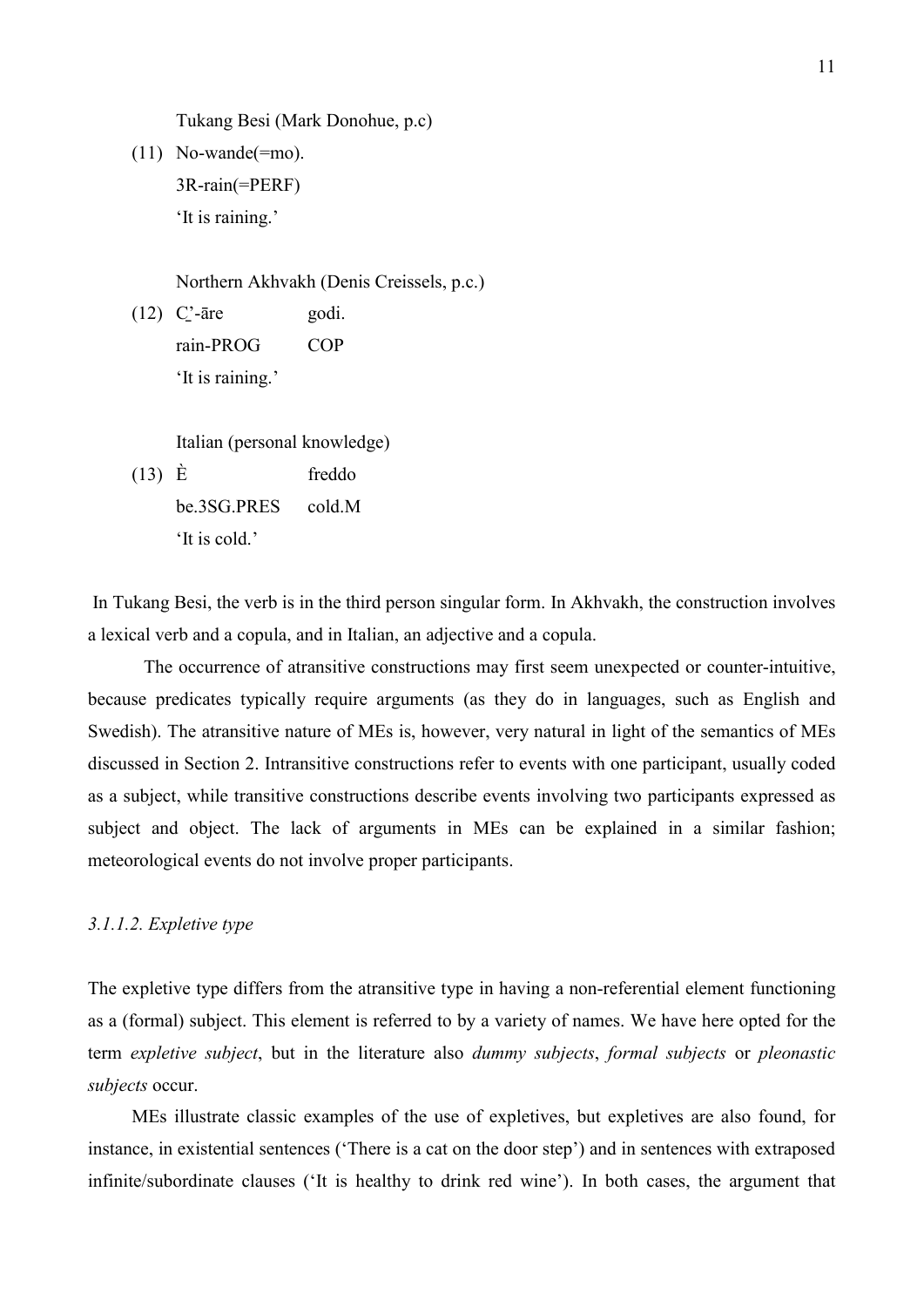would otherwise be the most likely candidate for subjecthood is found in a non-subject position, leaving the subject position open for an expletive to appear. Formally, expletives are typically realised either in the form of pronouns, like the English *it*-expletive, or as spatial adverbs, like the English *there*-expletive. Moreover, there is often language-internal variation in the form of expletives, with different expletives being licensed by different expletive-requiring contexts. In English and in many other North European languages (e.g. French, Dutch, German, Norwegian) MEs require a pronominal expletive, but this is not an absolute pattern. In Danish adjectival weather predicates allow both *there*-and *it-*expletives (14a-b), whereas weather verbs must take *it*-expletives (14c). Consider:

## Danish (personal knowledge)

- (14) a. Der er koldt udenfor. there be.PRES cold N.S.G outside. 'It is cold outside.'
	- b. Det er koldt udenfor. it be.PRES cold.N.SG outside 'It is cold outside.'
	- c. Det sner udenfor. it snow.PRES outside 'It is snowing outside.'

It should be noted that in certain Germanic languages expletives are only, or predominantly, used in the sentence-initial topic position, while they are either mandatorily or optionally dropped in a postverbal position. In Icelandic, the post-verbal expletive dropping is mandatory, as shown in (15). It is, however, not restricted to meteorological predicates, but it is found in all expletive contexts:

Icelandic (Mohr 2004: 176)

 (15) a. Það rigndi (í gær). **EXPL** rained (yesterday) 'It rained (yesterday).' b. Í gær rigndi (\*það). yesterday rained EXPL

'Yesterday, it rained.'

12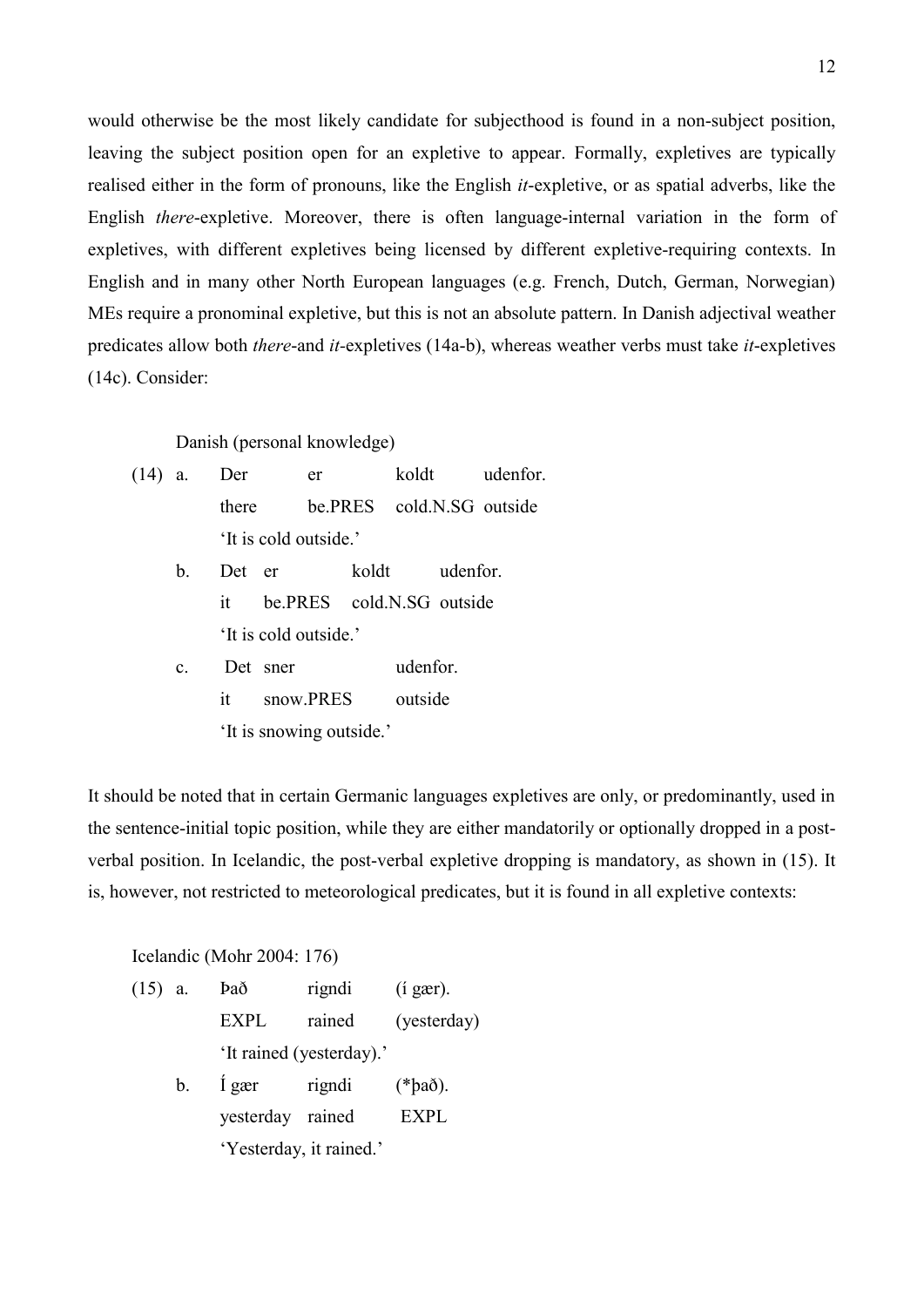MEs form an important milestone in the development and grammaticalization of expletive subjects. In Germanic languages and French, verbs of these constructions were earlier impersonal subjectless verbs constituting "one-word-clauses" (Bauer 2000: 93). According to von Seefranz-Montag (1984: 526), Dal (1966: 166-167) and Lenerz (1992), the insertion of an expletive subject occurred first exactly with meteorological verbs that lack a topicalizable constituent. Only later, the use spread to other constructions.

 It seems natural that languages employ neuter pronouns as expletive subjects, since they are semantically as neutral as possible and they are also less referential than pronouns with human references. However, some languages (and/or dialects) also allow human pronouns like 'he' or 'she' to appear as expletive subjects of MEs, but disallow them in all other contexts (such as existential clauses). This is attested, for example, in some Norwegian and Swedish dialects, Icelandic and Faroese. Consider:

Faroese (Thráinsson et al.2004: 287):

(16) Hann kavar. he snow.PRES 'It is snowing.'

Examples in (14)-(16) illustrate the expletive type as it is attested in European languages. These are well discussed in theoretical syntax (e.g. Falk 1993, Vikner 1995, Svenonius 2002), but apparently the phenomenon has not been studied from a large cross-linguistic perspective earlier. The frequent occurrence of the type in European (especially Germanic) languages may give the (false) impression that the expletive type is the most common type of MEs. However, our survey has shown that the expletive type pattern is very rare outside Europe. It is therefore misleading to conclude that the type is common, let alone the standard pattern cross-linguistically, but it is rather an areal feature, typical of Northern and Western Europe. The existence of expletives in Hausa and Fulfulde might point to such a feature in Western Africa, but more research is needed to verify this<sup>2</sup>.

#### *3.1.1.3. Intransitive predicate type*

<sup>&</sup>lt;sup>2</sup> Interestingly, Dryer (2005) observes that Northwest Europe and Western Africa are the most prominent areas for the typological feature that pronominal subjects require full realization as such (i.e. as full pronouns in subject position, rather than as bound verbal morphology, or as agreement clitics, or freely left out without any other encoding). The existence of expletive subjects might thus be related to this feature..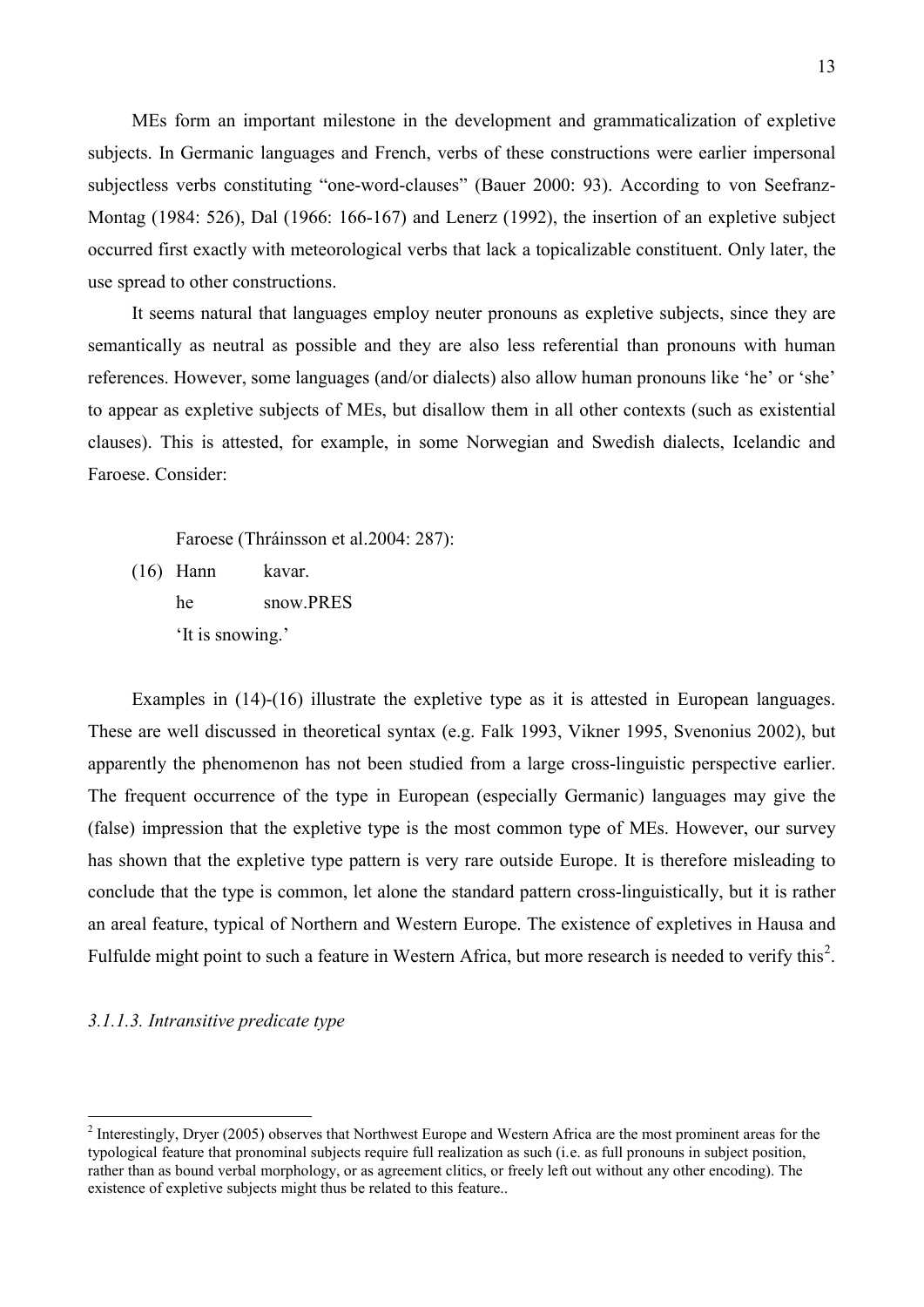In the intransitive predicate type, the subject is semantically richer than the purely grammatical nonreferential expletive subject. The subject refers to background entities serving as the stage or source of the event. There is a fine line between the expletive type and the intransitive type, but we have opted for distinguishing between the types based on two criteria. First, the subjects of the intransitive type are etymologically nouns, and thus arguably referential items, while the purely formal pronouns and demonstratives of the expletive type are not. Second, the pronouns of the expletive type are commonly used as expletives also outside MEs, while the elements surfacing as subjects in the intransitive predicate type mostly do not appear as subjects in existential sentences or extraposition constructions. Elements appearing as subjects in the intransitive predicate type can be divided into three categories depending on whether they denote the locational, the temporal, or the atmospherical background (or source) of the event. All of these will be discussed below.

 The use of locational subjects in meteorological sentences has previously been observed by Givón (2001: 119), who states that "[i]n some languages, the world may be the formal dummy subject of [meteorological] verbs". Although we do not follow Givón in analyzing such subjects as expletive subjects, our findings lend further support to the claim that such words can be used as meteorological subjects. Moreover, this is a widespread pattern, not only in the guise of a noun meaning 'world', but also 'place', 'nature', 'surroundings', 'land', 'ground', 'appearance', 'village', etc. Locational subjects are common across languages, and some examples are given in (17)-(19):

Palestinian Arabic (Givón 2001: 119)

(17) Id-dunya ti-shti. ART-world 3F.SG-rain.IMPF 'It is raining.'

Ma'di (Blackings & Fabb 2003: 88)

(18) Vv  $k'$ -āgū. Earth/world/land 3-(N)-flash 'It (lightning) is flashing.'

Udihe (Nikolaeva & Tolskaya 2001: 510)

(19) Ba: maga.

place bad.weather

'to be bad weather/storm'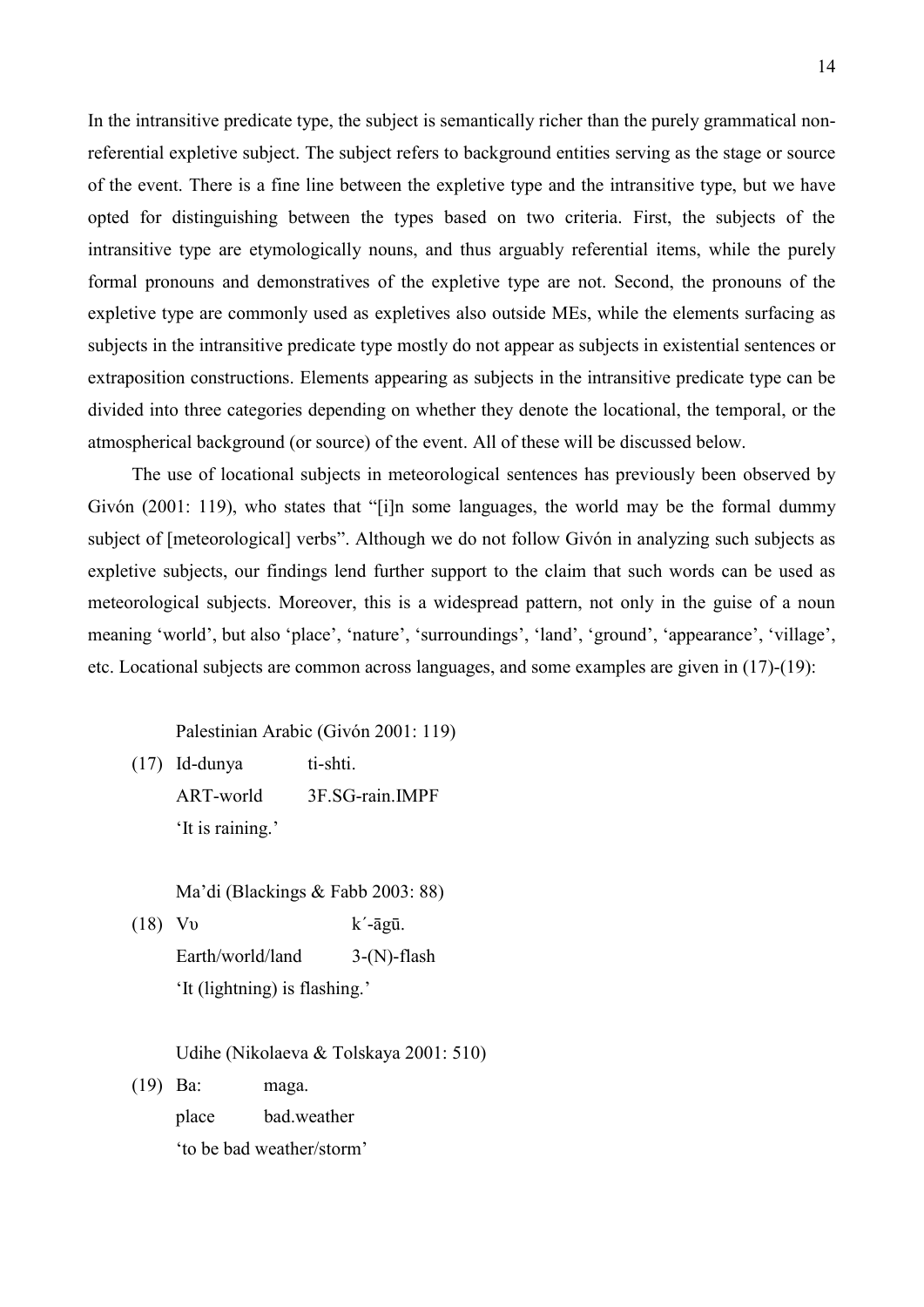In all the languages above, a word referring to a place, world or Earth occurs as a kind of formal subject. The locational subject need, however, not always be realized in the syntax. For example, in San Carlos Apache MEs do not have overt subjects, but they require the "3s form, used when the subject is a space, area, environment, time, or 'things'." (de Reuse & Goode 2006: 118). Consider:

San Carlos Apache (de Reuse & Goode 2006: 118)

| $(20)$ a. |    | Sidod.                |
|-----------|----|-----------------------|
|           |    | hot                   |
|           |    | 'It is hot.'          |
|           | b. | Go-zdod.              |
|           |    | 3S-hot                |
|           |    | 'The weather is hot.' |
|           |    |                       |

Temporal subjects, i.e. subjects based on nouns meaning 'day', 'time', etc., seem to occur somewhat more rarely than locational subjects, but they are attested, for example, Malagasy (21), Riau Indonesian (David Gil, p.c.), and Bozo Tigemaxo (22).

Malagasy (Keenan 1976: 254)

(21) Mafana ny andro. hot ART day 'It is hot.'

Bozo Tigemaxo (Thomas Blecke, p.c.)

(22) Waxadi gu gula. time ART become.hot 'It has become hot.'

An interesting example of locational and temporal subjects is found in Samoan. If an NP referring to either the place or the time of the event is used in a Samoan ME, it cannot be encoded as an adverbial phrase, as in other sentences, but it must appear as the subject of the sentence, as in (23a-b). Only if *both* an NP referring to the place and an NP referring to the time occur simultaneously, will one of them be encoded as an adverbial phrase (as shown by the preposition *i*), whereas the other still has to be the subject (23c-d):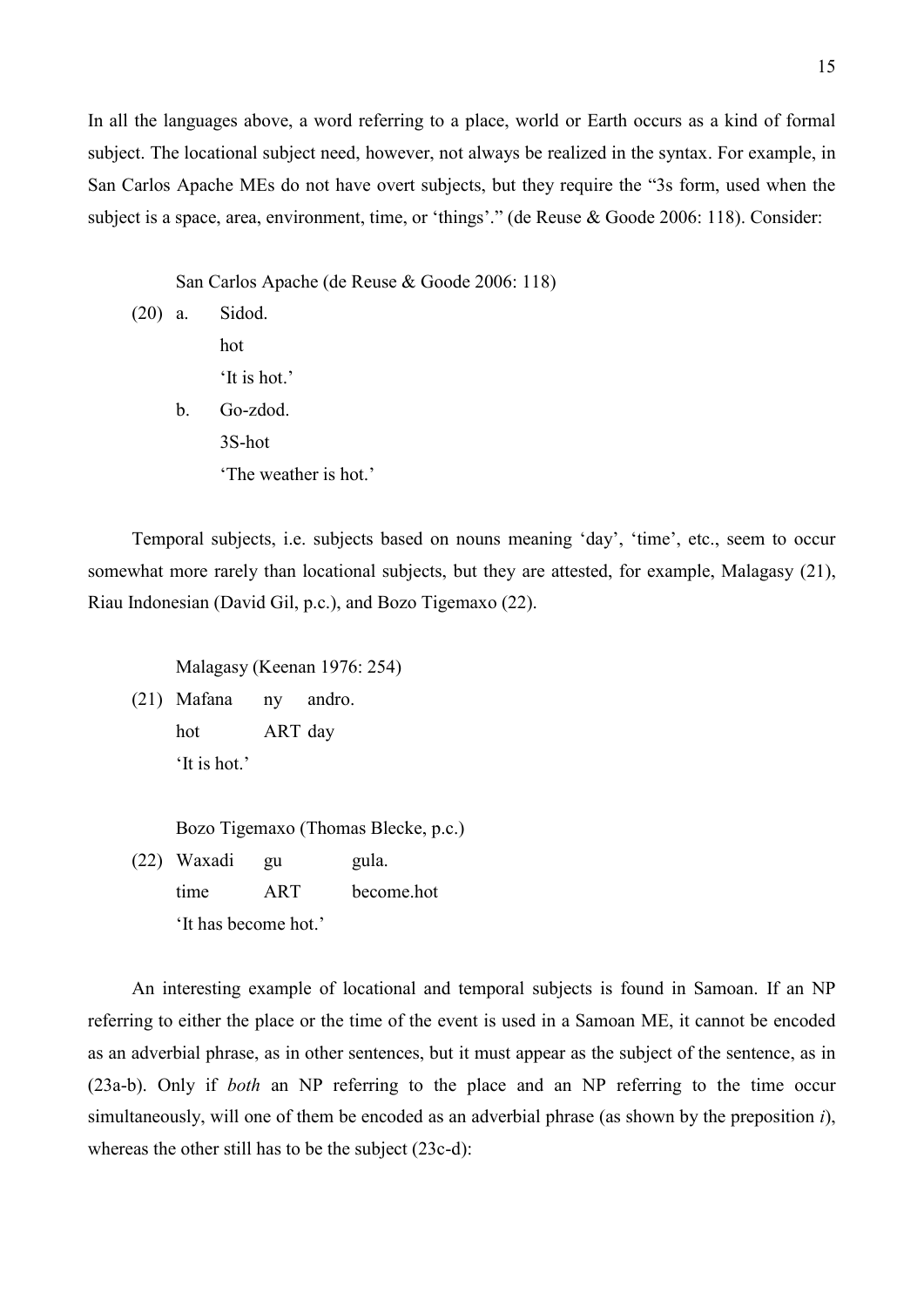Samoan (Mosel & Hovdhaugen 1992: 418-419)

| (23) | $a$ .          |            | $S\bar{a}$ | timu Apia, <i>a</i> e le'i                 |          |           |  | timu Satitoa. |
|------|----------------|------------|------------|--------------------------------------------|----------|-----------|--|---------------|
|      |                | <b>PST</b> |            | rain Apia but not yet rain Satitoa         |          |           |  |               |
|      |                |            |            | 'It rained in Apia, but not in Satitoa.'   |          |           |  |               |
|      | $b_{-}$        | Sā         |            | timu le afiafi                             | ananafi. |           |  |               |
|      |                |            |            | PST rain ART afternoon yesterday           |          |           |  |               |
|      |                |            |            | 'It rained yesterday afternoon.'           |          |           |  |               |
|      | $\mathbf{c}$ . |            |            | Sā timu Apia i le afiafi ananafi.          |          |           |  |               |
|      |                |            |            | PST rain Apia PREP ART afternoon yesterday |          |           |  |               |
|      |                |            |            | 'It rained in Apia yesterday afternoon.'   |          |           |  |               |
|      | d.             | Sā         |            | timu le afiafi                             |          | ananafi i |  | Apia.         |
|      |                |            |            | PST rain ART afternoon yesterday PREP      |          |           |  | Apia          |
|      |                |            |            | 'It rained in Apia yesterday afternoon.'   |          |           |  |               |

 The next type of background subject consists of *atmospherical subjects*, which in this context comprise nouns meaning 'sky', 'weather', 'air', etc. Examples are given in (24) and (25):

Kham (Watters 2002: 234)

(24) Nəm wa-ke.

 sky rain-PERF 'It rained.'

Cantonese (Stephen Matthews, p.c.)

|         | $(25)$ a. Go3 tin1 hou2ci5 |                                     |             | soeng2     |                | luk6 jyu5 gam2. |
|---------|----------------------------|-------------------------------------|-------------|------------|----------------|-----------------|
|         | CL sky seem                |                                     | want        |            | fall rain thus |                 |
|         |                            | 'It looks like it's going to rain.' |             |            |                |                 |
| $b_{-}$ | $tin1$ hei $3$ hou $2$     |                                     | $d$ ung $3$ | aa3.       |                |                 |
|         | weather very               |                                     | cold        | <b>PRT</b> |                |                 |
|         | 'It's cold.'               |                                     |             |            |                |                 |

The occurrence of such nouns as a kind of formal subject in MEs is easily accounted for, since these nouns are referring to entities directly related to circumstances involving weather. Moreover, the word 'weather' is commonplace as a meteorological subject in languages like English (along with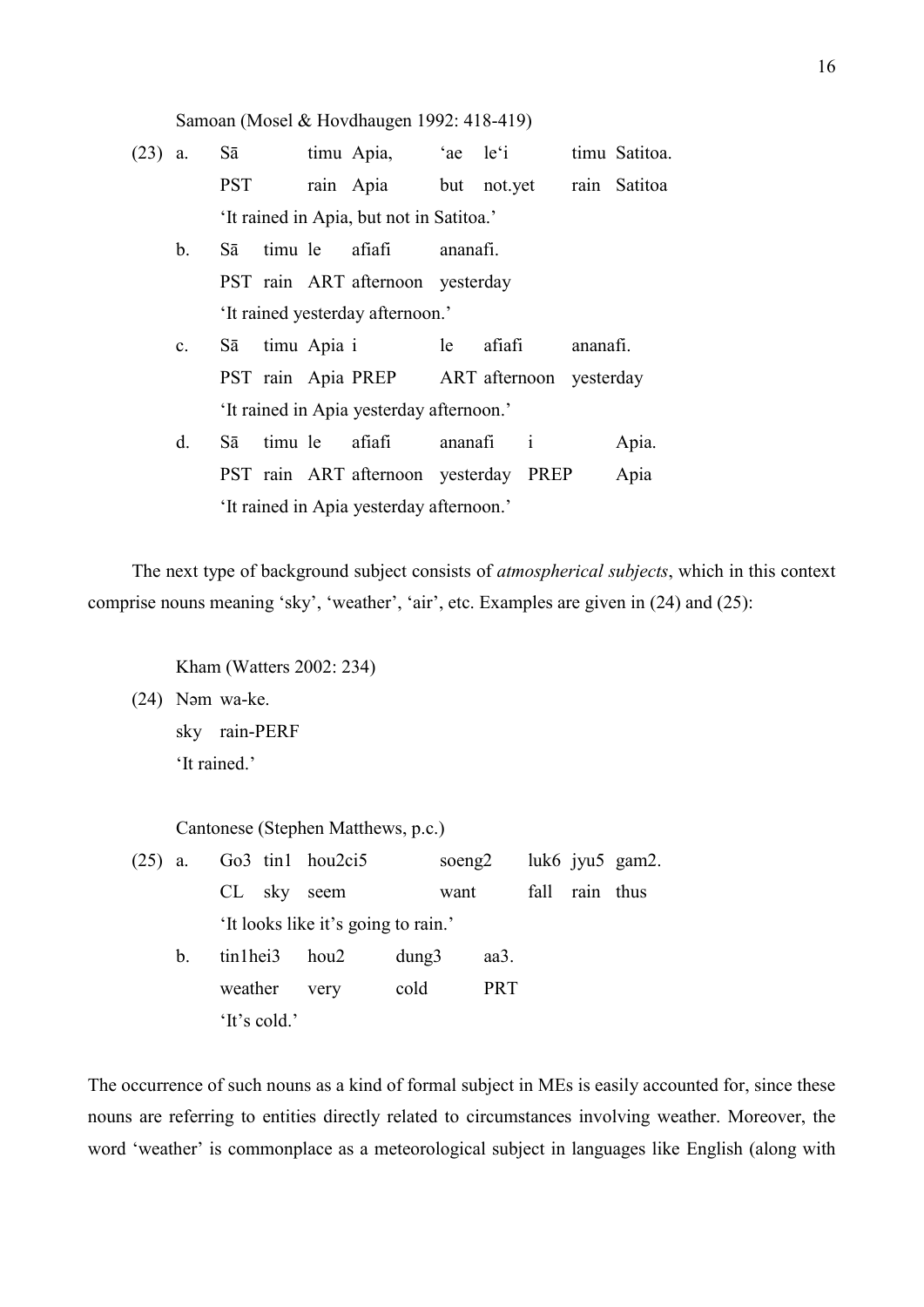probably in numerous other languages). It is perhaps not a surprise that this particular noun is often found in intransitive predicate expressions about weather (e.g. *The weather was cold*.).

We may also note that unlike expletive subjects, which are generally compulsory (at least in certain syntactic positions, see 3.1.1.2), the background subjects discussed above may be optional and in variation with the atransitive type. Often this construction is used only by a subset of the MEs, typically determined by semantic factors (see Section 4).

#### *3.1.1.4. Transitive predicate type*

The transitive predicate type comprises MEs that resemble the basic transitive constructions (with A and O) of the language in question. They thus typically include a subject and an object. An example is given in (26) (for more examples in Finnish, see Kolehmainen 2010a, 2010b):

Finnish (FTC: Helsingin Sanomat 1995)

(26) Kisasta oli ehditty ajaa noin kolmasosa

'We had driven one third of the race'

 kun harmaa taivas alkoi vihmoa vettä. when gray.NOM sky.NOM start.PST.3SG drizzle water.PART 'when it started to rain from the gray sky.' (lit, when the gray sky started to drizzle water)

The example in (26) is formally a transitive construction of Finnish, because it has a subject in the nominative case and an object in the partitive case.<sup>3</sup> The sky is conceptualized as an instigator of the denoted event, while the referent of the object is seen as an effected object. The verb *vihmoa* 'drizzle' is a synonym for rain, which means that the verb can be seen as primarily responsible for coding weather, whence (26) is seen as an example of the transitive predicate type.

 The transitive predicate type is very rare cross-linguistically. We have not come across a single language in which the transitive predicate type would be the primary, let alone the only way of expressing weather. This is only expected in light of the nature of meteorological events discussed in section 2, and this underlines the peculiar nature of MEs when compared to other event types. Language may allow one non-typical element to surface as a subject (as in the intransitive

 $\frac{3}{\sqrt{3}}$  The object may also appear in the accusative case in Finnish (see (8)).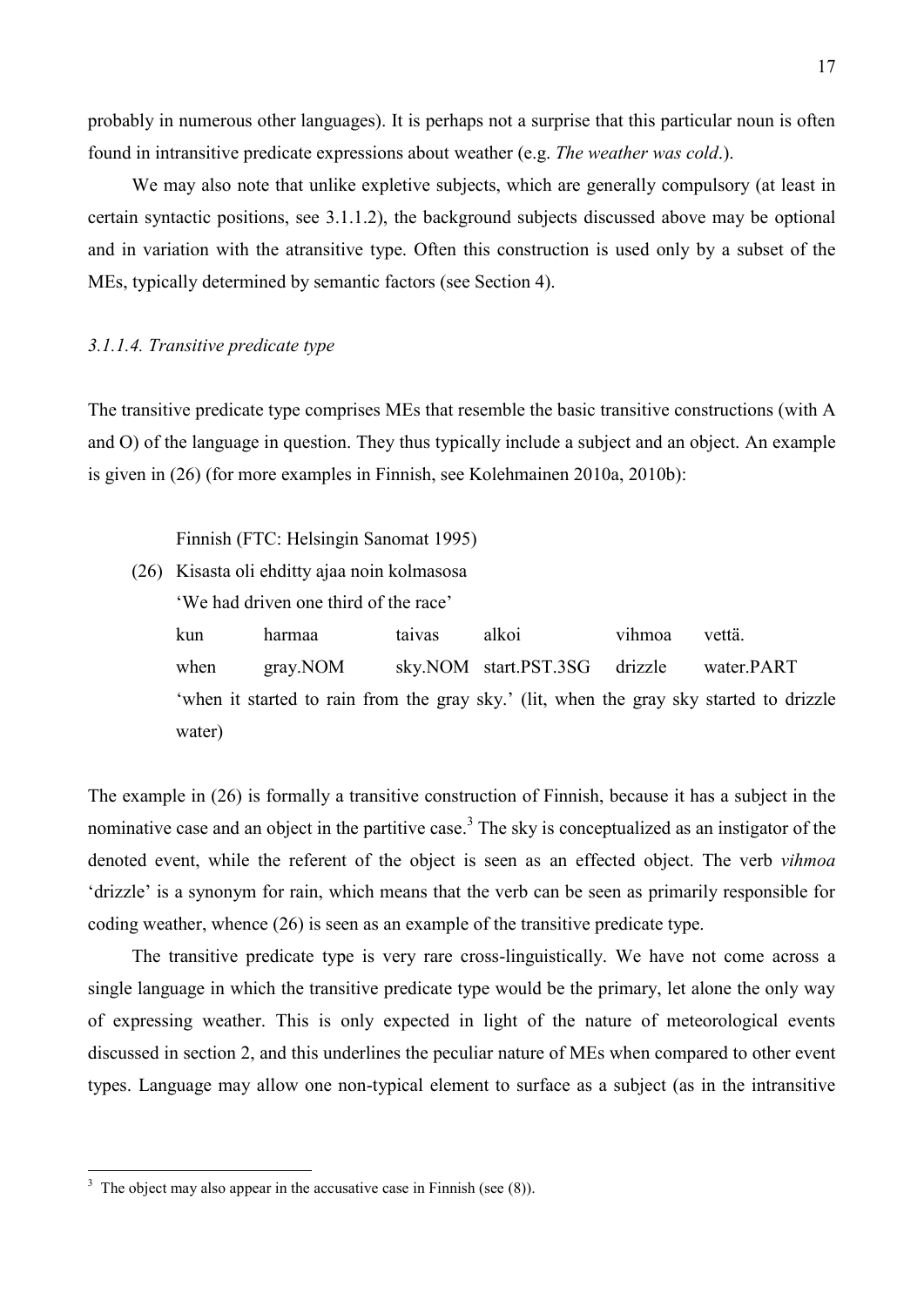predicate type), but allowing both an atypical subject and an atypical object seems to be highly marked.

#### *3.1.2. Parts of speech variation*

Apart from variation in terms of valency (from atransitive to transitive), the predicate type also varies according to the part of speech of the predicate. Verbs are the prototypical predicate words in any language hence the verbal subtype can be seen as the paradigm case of the predicate type as it is used to express meteorological events. The verbal subtype has been amply exemplified in the previous sections. In this section, we will focus on cases in which other parts of speech appear in MEs of the predicate type. Four subtypes, labelled as adjectival, adverbial, nominal and locative type will be distinguished.

### *3.1.2.1 Adjectival and adverbial type*

The adjectival type includes cases in which an adjectival predicate is primarily responsible for expressing the described meteorological event. Examples are given in (27) and (28):

Serbian (Relja Vulanović, p.c.)

(27) Vreme je sunčano. weather be. 3SG. PRES sunny 'The weather is sunny/the sun is shining.'

 Greek (Stavros Skopeteas, p.c.) (28) O cerós íne vroxerós. DEF.NOM.SG.M weather.NOM.SG.M be.3SG rainy.NOM.SG.M 'The day/weather is rainy.'

In Serbian, the construction illustrated in (27) is the most unambiguous way of referring to the meteorological event 'the sun is shining', i.e.' the weather is sunny'. Serbian can also use the verbal predicate type ('the sun shines') for this, but this construction may also refer to the mere physical fact that sun is shining, and not raining, for example. The verbal predicate can thus be used regardless of whether the sun is shining at the very moment. By contrast, (28) is far from being the only construction available for coding rain in Greek. Moreover, (28) is not completely synonymous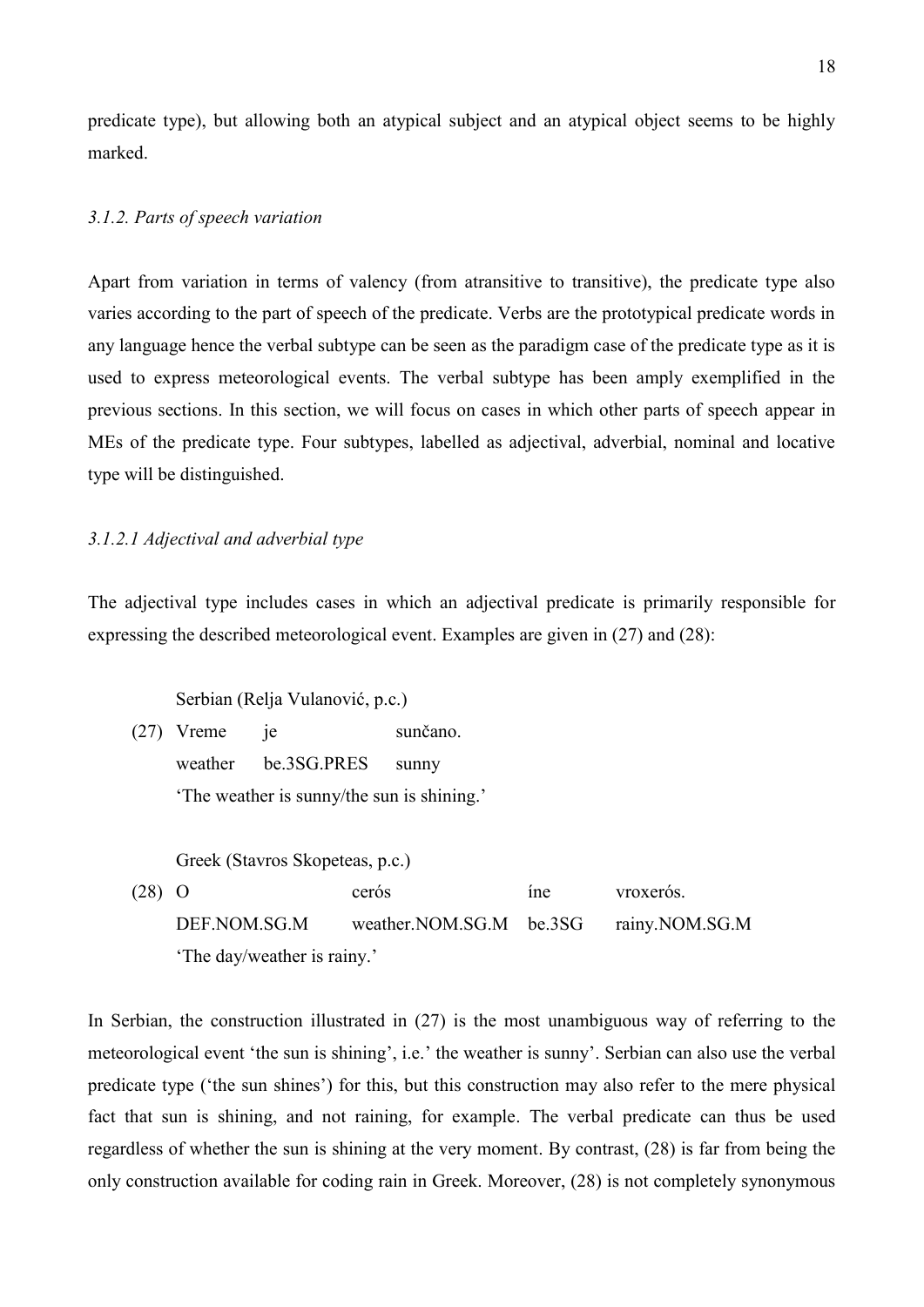with, for example, an atransitive construction denoting rain, but there are semantic differences. Adjectival constructions have a more static reading, which is in line with their formal and semantic nature. In other words, examples such as (28) can be used to refer to the general nature of the weather during a longer period of time (e.g. 'the weather is rainy in the fall').

 The adverbial type is, both formally and semantically, close to the adjectival type. Whether adverbs truly function as predicates, or if their syntactical configuration is rather that of an adverbial phrase is bit unclear. Nevertheless, some examples of this type involve copular verbs, like typical non-verbal predicates. Examples of the adverbial type, as the label is used in this paper, are found in (29) and (30):

Volga Tatar (Teija Greed, p.c.)

(29) Kön qojash-ly. day sun-ADV 'The sun is shining.'

Polish (Piotr Garbacz, p.c.)

| $(30)$ a.      | Jest                           | chlodn-o            | /wietrzn-ie | /deszczow-o. |
|----------------|--------------------------------|---------------------|-------------|--------------|
|                | be.3SG.PRES                    | cold-ADV /windy-ADV |             | /rainy-ADV   |
|                | 'It is cold / windy / rainy.'  |                     |             |              |
| $\mathbf{b}$ . | $*Test$                        | chlodn-e            | /wietrzn-e  | /deszczow-e. |
|                | be.3SG.PRES                    | $cold-N.SG$         | /windy-N.SG | /rainy-N.SG  |
|                | (For: It is cold/windy/rainy.) |                     |             |              |

Example (29) comprises a noun and an adverb only. This is the primary way of expressing the event 'the sun is shining' in Volga Tatar. In Polish, the construction also involves a copular verb. As can be seen in (30a-b), the adverbial form of Polish adjectives is not the same as a simple default neuter adjective declination. The element is thus clearly an adverb. True adjectives (in neuter adjective declension) are ungrammatical in this construction, as (30b) shows.

### *3.1.2.2. Nominal and locative type*

The next subtype of the non-verbal predicate type is illustrated by the nominal type. As the chosen label implies, nouns function as predicators in these cases. Consider: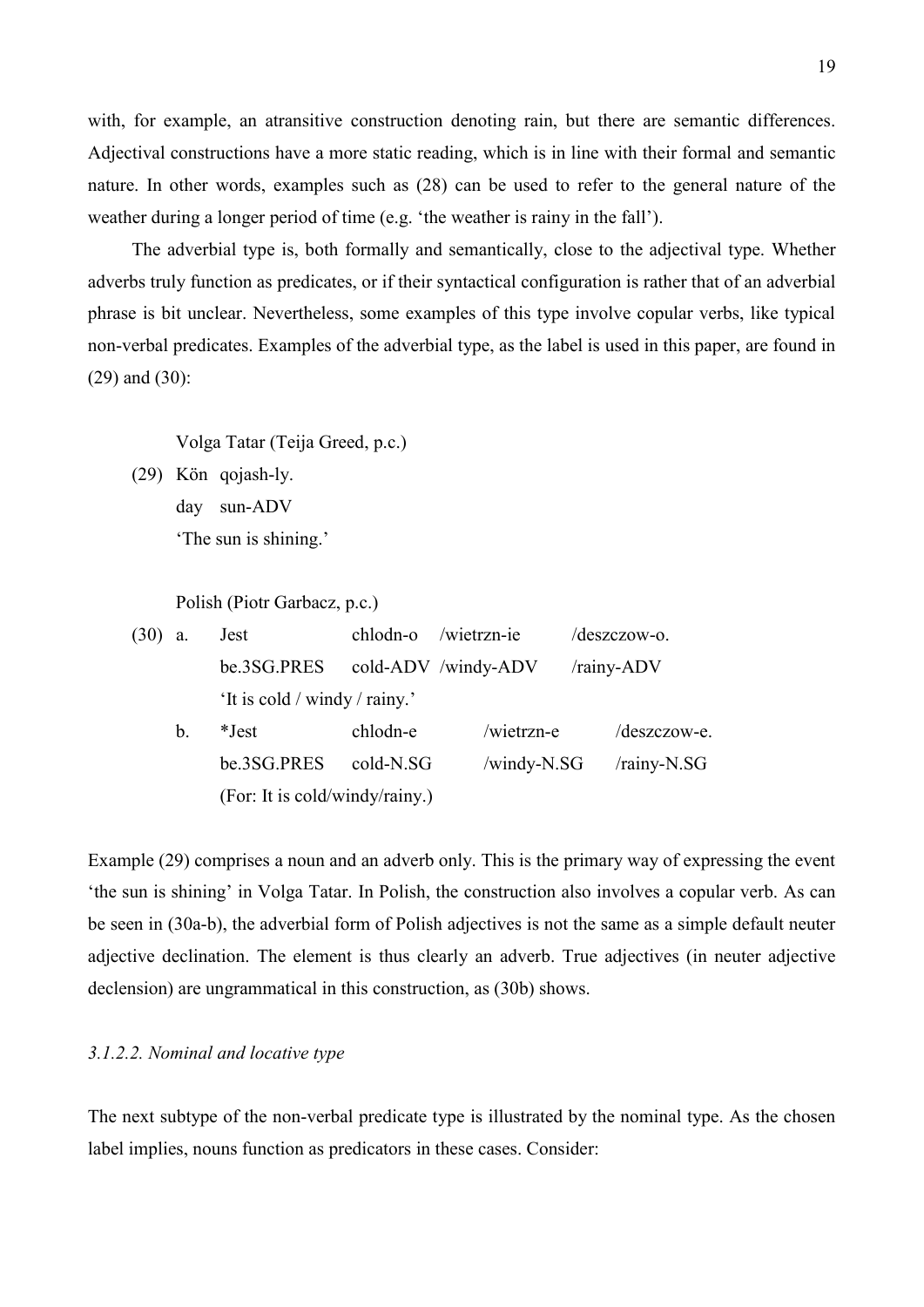Finnish

(31) Nyt on pakkanen. Now COP.3SG.PRES below zero.weather 'It is (very) cold.' (Lit. Now is below zero weather)

Example (31) involves a copula and a predicate noun. The construction is formally very similar to the existential construction of Finnish, but existential constructions typically have a locative element in the pre-verbal slot, in addition to which the subject usually occurs in the partitive case.

The locative type, in turn, consists of MEs involving a subject and a predicate nominal in a locative case:

|  | Finnish                      |    |             |
|--|------------------------------|----|-------------|
|  | $(32)$ Sää/taivas            | on | pilve-ssä.  |
|  | Weather/sky.NOM COP.PRES.3SG |    | cloud-INESS |
|  | 'The weather is cloudy.'     |    |             |

Example (32) has an atmospherical subject and a predicate nominal in the inessive case. It differs from the examples discussed in (27)-(31) mainly in the form of the predicator, which is a noun in a locative case in (32).

## **3.2. Argument type**

The argument type comprises constructions with an argument (most often realised as a subject) and a predicate, the argument being primarily responsible for denoting the meteorological event. This type constitutes the mirror image of the predicate type. Consequently, the predicate of the construction is semantically somewhat superfluous. Three subtypes of the argument type are distinguished below.

### *3.2.1. Intransitive argument type*

The intransitive argument type comprises MEs that include both an argument and a predicate. The type thus differs from the atransitive predicate type in that both elements of the construction are grammatically required. In contrast to the intransitive predicate type, in turn, the argument of the construction refers to the denoted meteorological event, while the presence of the predicate is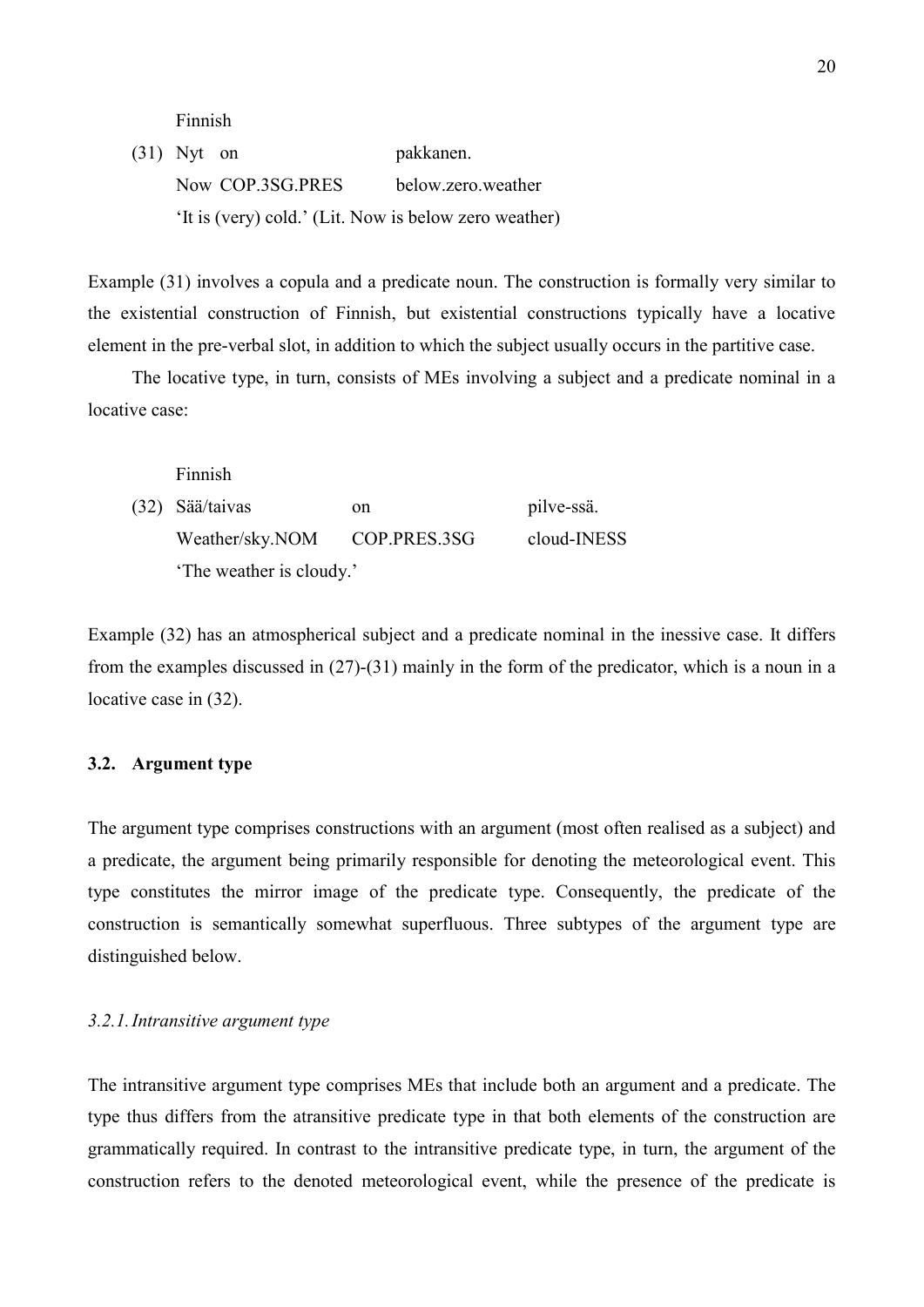grammatically required. In contrast to typical intransitive clauses, the number of verbs appearing as predicates is very limited and predicates cannot be replaced by others without affecting the idiomatic validity of the ME. In addition, in canonical intransitive clauses the verb is semantically central, and depending on it, the semantic role of the subject referent is interpreted differently.

 There is considerable variation in the degree of desemantization, or semantic vagueness of the predicate that may appear in the intransitive type. In some cases, the verbs equal light verbs in light verb constructions (e.g. *take a nap*) having little semantic content of their own, and functioning as expression of features such as aspect, mood or tense. Examples include verbs such as 'happen' and 'come'. In other cases, the relation of the predicate to the denoted meteorological event is more evident, for example rain falls or thunder strikes. This kind of variation is semantically conditioned. For example, in Korean the verb 'come' can be used with anything falling down from the sky, as shown in (33a). Other meteorological events, such as thunder and wind, are referred to by using other verbs (examples in (33b-c) illustrate the split type to be discussed in section 3.3.2.).

Korean (Jae Jung Song, p.c.)

| (33) | a.              | Pi-ka                            | /nwun-i        | /wupak-i  | o-nta.         |
|------|-----------------|----------------------------------|----------------|-----------|----------------|
|      |                 | rain-NOM                         | /snow-NOM      | /hail-NOM | come-PLAIN.IND |
|      |                 | 'It is raining/snowing/hailing.' |                |           |                |
|      | b.              | Chentwung-i                      | chi-nta.       |           |                |
|      |                 | thunder-NOM                      | beat-PLAIN.IND |           |                |
|      |                 | 'It is thundering.'              |                |           |                |
|      | $\mathcal{C}$ . | Palam-i                          | pwu-nta.       |           |                |
|      |                 | wind-NOM                         | blow-PLAIN.IND |           |                |
|      |                 |                                  |                |           |                |

'The wind is blowing.'

The predicates that may appear in constructions of the intransitive type also have other, lexical uses in languages that use the intransitive argument type for expressing weather, but when used in an ME, they are semantically less specific.

 The intransitive argument type is attested in languages all over the globe. Two further illustrative examples are found in (34) and (35):

Motuna (Masayuki Onishi, p.c.)

(34) Hiing ngo-wo-ito-no. wind happen-3SG.S.MID-PRES.PROG-L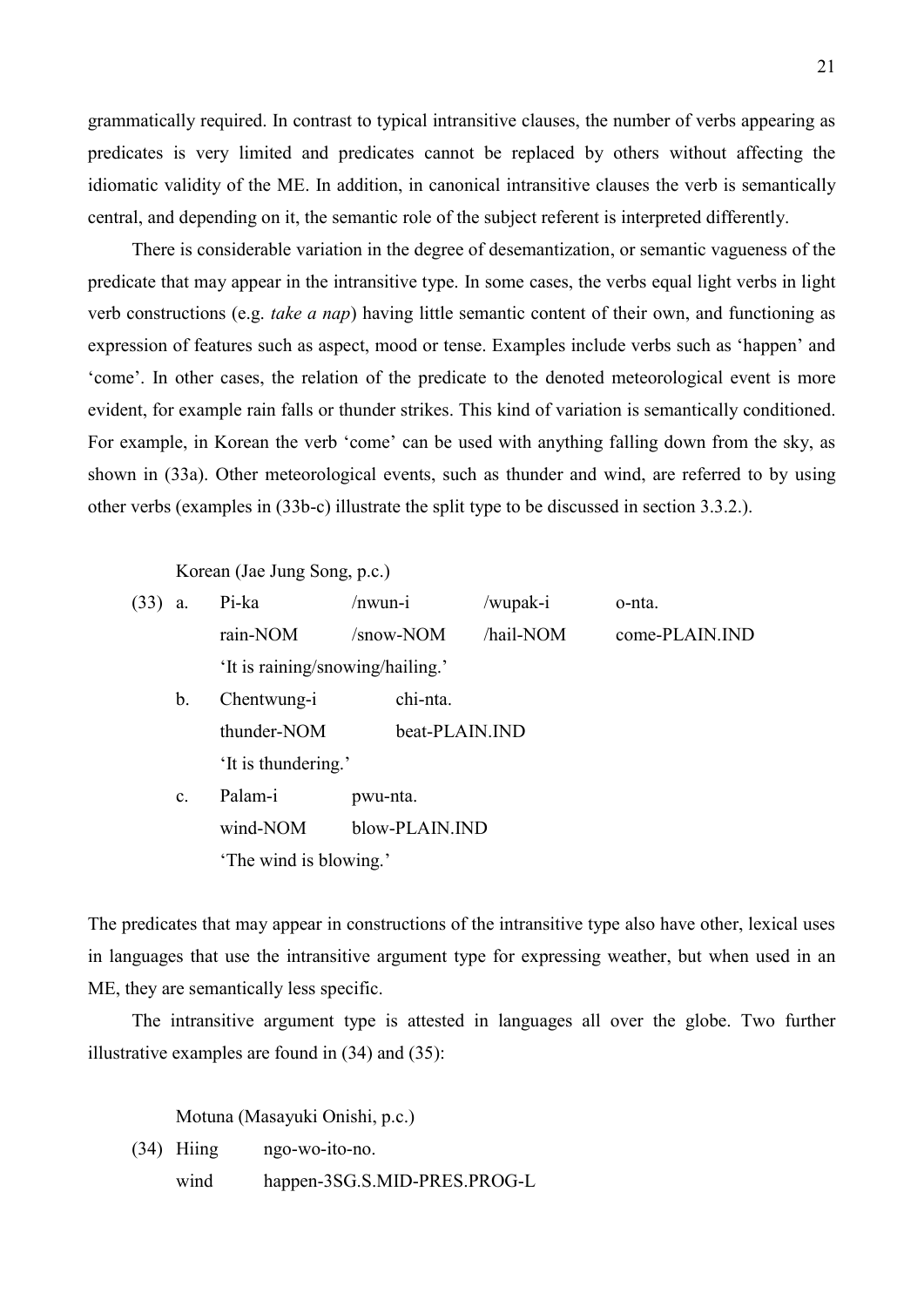'The wind is blowing.'

Fongbe (Lefebvre & Brousseau 2002: 245)

(35) Jí jà. rain falls 'It is raining.'

In (34) and (35), a nominal element refers a meteorological event, either wind or rain in the exemplified cases. Grammatically, the noun is best regarded as a subject, since it precedes the verb and the verb agrees with it in number. In addition, there are languages in which the only syntactic argument present is best regarded as an object due to its morpho-syntactic features. Examples are found in (36) and (37):

Greek (Stavros Skopeteas, p.c.)

(36) Ríxni vrodés. throw.3SG thunder.PL.ACC.F 'It is thundering.'

Northern Sami (Salo: to appear.)

(37) Dahka-t borgga /arvvi make-INF snowstorm.ACC /rain.ACC 'To begin to snow heavily./To begin to rain.'

In (36), the argument bears accusative marking, and the accusatively marked noun does not trigger verbal agreement. Both of these features are characteristics of objects in Greek, because of which we have explicitly distinguished between (34)-(35) and (36). In the Sami example, the argument is marked as a typical object, by the accusative(-genitive) suffix. The variation in the grammatical function of the nominal element may be said to reflect the different conceptualization of meteorological events; the meteorological event may be seen as a causer-like element or as the outcome of the denoted process.

*3.2.2. Existential type*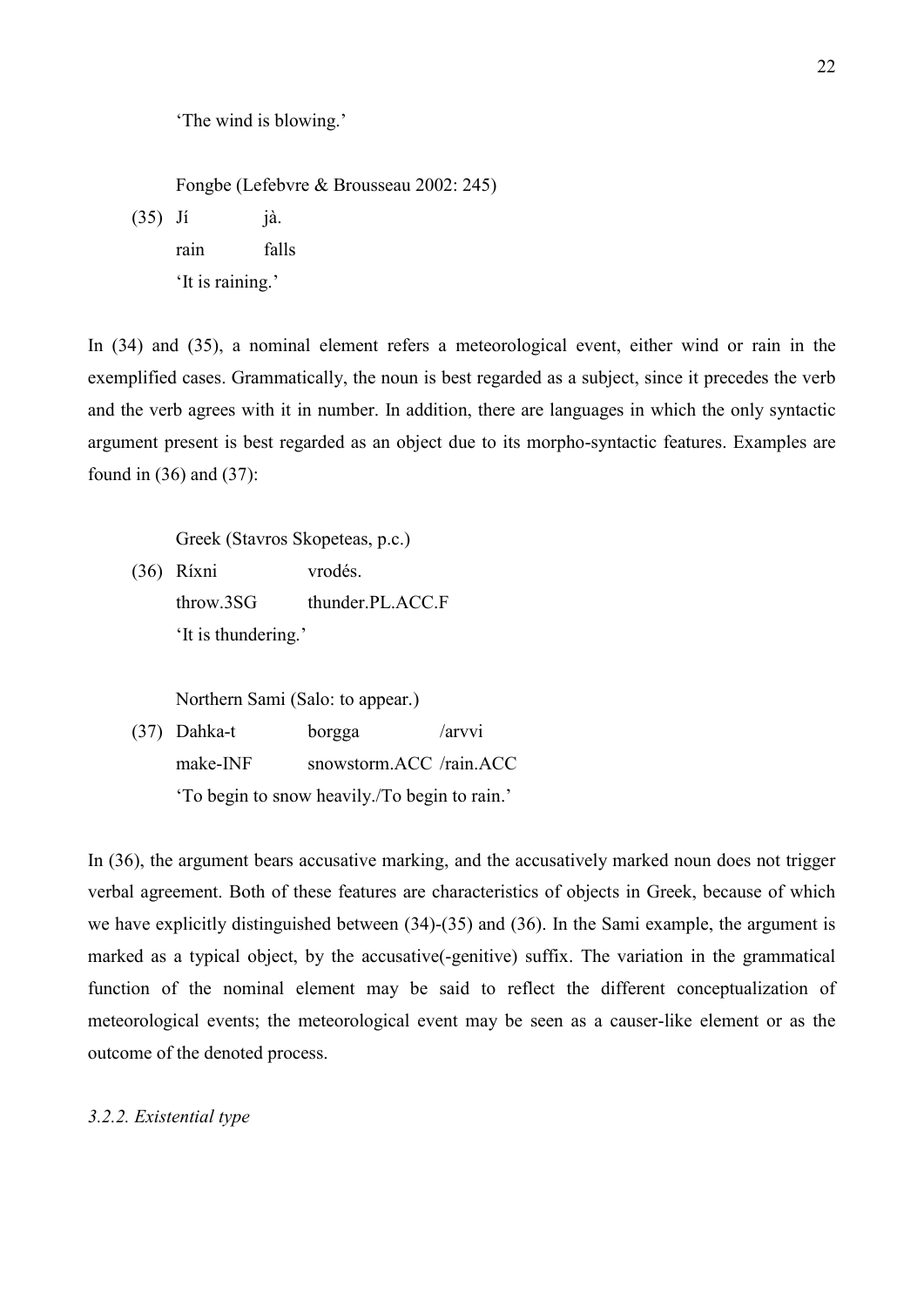The existential type comprises constructions that resemble existential constructions of the given languages. They usually involve a verb expressing existence, or a copula, in addition to the argument referring to the denoted meteorological event. Two examples are given in (38) and (39):

Greek (Stavros Skopeteas, p.c.)

(38) Éxi katejída. have:3.SG storm:ACC.SG.F 'There is a storm.'

Gungbe (Enoch Aboh, p.c.)

(39) Akpɔkpɔ tin.

 cloud exist 'There are clouds/it is cloudy.'

The examples above formally resemble constructions of the intransitive argument type, but as existential sentences often display special characteristics, they are treated as a separate category. In Greek, existential constructions involve the verb 'have' and a noun in the accusative case. In Gbe, the noun mandatorily precedes the verb 'exist' in existential constructions, even though the word order is otherwise less strict (see Lefebvre and Brousseau 2002: 149 for Fongbe).

#### *3.2.4. Transitive argument type*

The last manifestation of the argument type is illustrated by constructions that resemble the transitive constructions of the languages in question. As meteorological events lack proper participants, we may predict that the transitive type (both predicate and argument) is rare crosslinguistically, a prediction that is verified by actual linguistic data. The best example of the type we have come across is found in (40):

Northern Akhvakh (Denis Creissels, p.c.)

(40) Miλi-de gõʁwel-āri duna. sun-ERG illuminate-PERF world 'The sun is shining.' (Lit. 'The sun has illuminated the world.')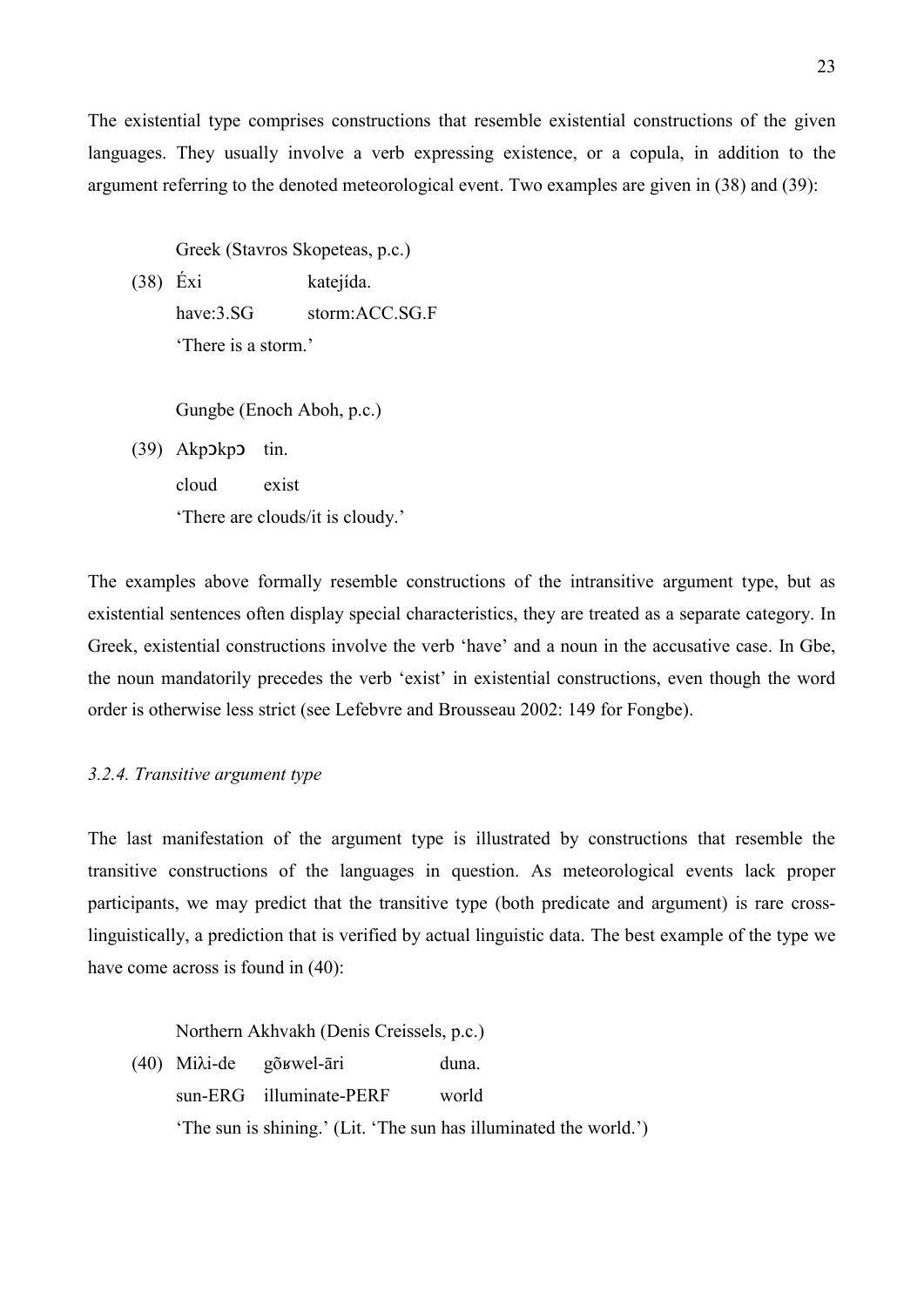The verb of (40) is a typical transitive verb meaning 'illuminate/light'. The verb can also be used transitively in other contexts, such as 'the lamp illuminates the room'. The construction also involves two nouns, functionally an A and an O. The formal transitivity of the construction is underlined by the ergative marking of A. Together, these elements amount to the meaning 'the sun is shining'. Example (40) has features in common with the argument-predicate type to be discussed in the next section. In both the transitive argument type and the argument-predicate type, all the elements are relevant. We have, however, distinguished between these two constructions. The main reason for this is that in the argument-predicate type, both elements of the constructions refer to weather. In (40), in turn, the nominal elements are more important in this regard, since replacing either noun with another noun would yield a non-ME construction.

### **3.3. Argument-predicate type**

In this section, we proceed to discussing MEs in which the expression of weather is divided between argument and predicate. The type is consequently labeled as the argument-predicate type. Different instances of the type can be subdivided according to whether both elements express more or less the same information, or whether they are responsible for different facets of a single event. The former subtype is labeled here as the cognate type, while the latter is labeled as the split type.

#### *3.3.1. Cognate type*

The cognate type resembles both the intransitive predicate type and the intransitive argument type formally, since all these cases involve an argument and a predicate. The essential difference between the types is found in the nature of the elements. In the cognate type, both elements refer to the same meteorological event, and either of them would in principle alone suffice. Typical examples are given in (41)-(43):

Toqabaqita (Frank Lichtenberk, p.c.)

(41) Thato e thato. sun 3SG.NFUT (sun)shine 'The sun is shining.'

Udihe (Nikolaeva & Tolskaya 2001: 510) (42) Bono sagdä-nku bono-ini.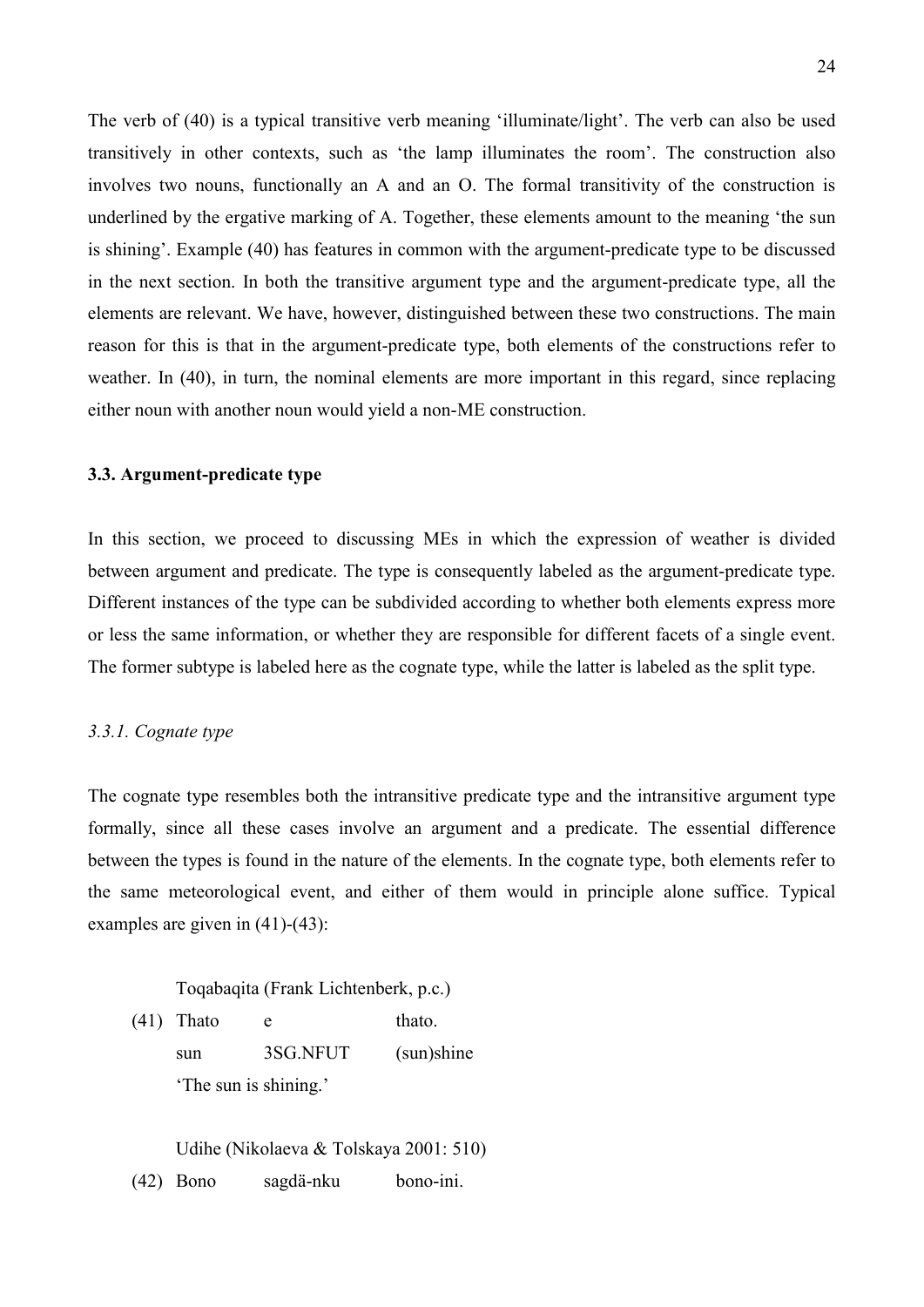Hail large-PL hail-3SG 'Large hail is falling', i.e. 'it is hailing.'

Ma'di (Blackings & Fabb 2003: 87)

 $(43)$  Èjí  $\bar{o}$ -dï rá. Rain 3-rain AFF 'It did rain.'

The examples above illustrate somewhat different manifestations of the cognate type. Example (41) illustrates a case in which the argument and the predicate are clearly of the same origin, and they are phonologically identical. The same applies to (42), where the formal resemblance of the nominal and verbal elements is also relatively evident. In both cases, the verbal element displays verbal features (e.g. verbal agreement) which distinguishes between the two elements. Moreover, in Udihe, the noun-like nature of *bono* is highlighted by the fact that it can be modified by an adjective (or another noun, see Nikolaeva & Tolskaya: ibidem). The Ma'di example differs from (41)-(42) in that the two elements are only semantically similar and seem to express the same information; formally, their resemblance is not as obvious.

 The cognate type is an intransitive reflection of the use of cognate objects in certain transitive uses of otherwise intransitive verbs, like *to dance a dance*. The potential meteorological participants like 'snow' and 'rain' have the same semantic relationship to snowing and raining as cognate objects have to their events, i.e. being indistinguishable from the event itself.

### *3.3.2. Split type*

In the cognate type, the two elements of the constructions express basically the same information and refer to the same meteorological event. In the split type, however, the two elements together describe the meteorological event, but each element encodes a different facet of the event. Instances of the split type can be subdivided according to whether the predicate or the argument can be seen as primarily responsible for weather coding. Examples (44) and (45) illustrate MEs, where the argument is more closely associated with the expression of weather:

Motuna (Masayuki Onishi, p.c.)

- (44) Hiing hurir-u-ito-no.
	- wind blow-3S.ACT-PRESPROG-L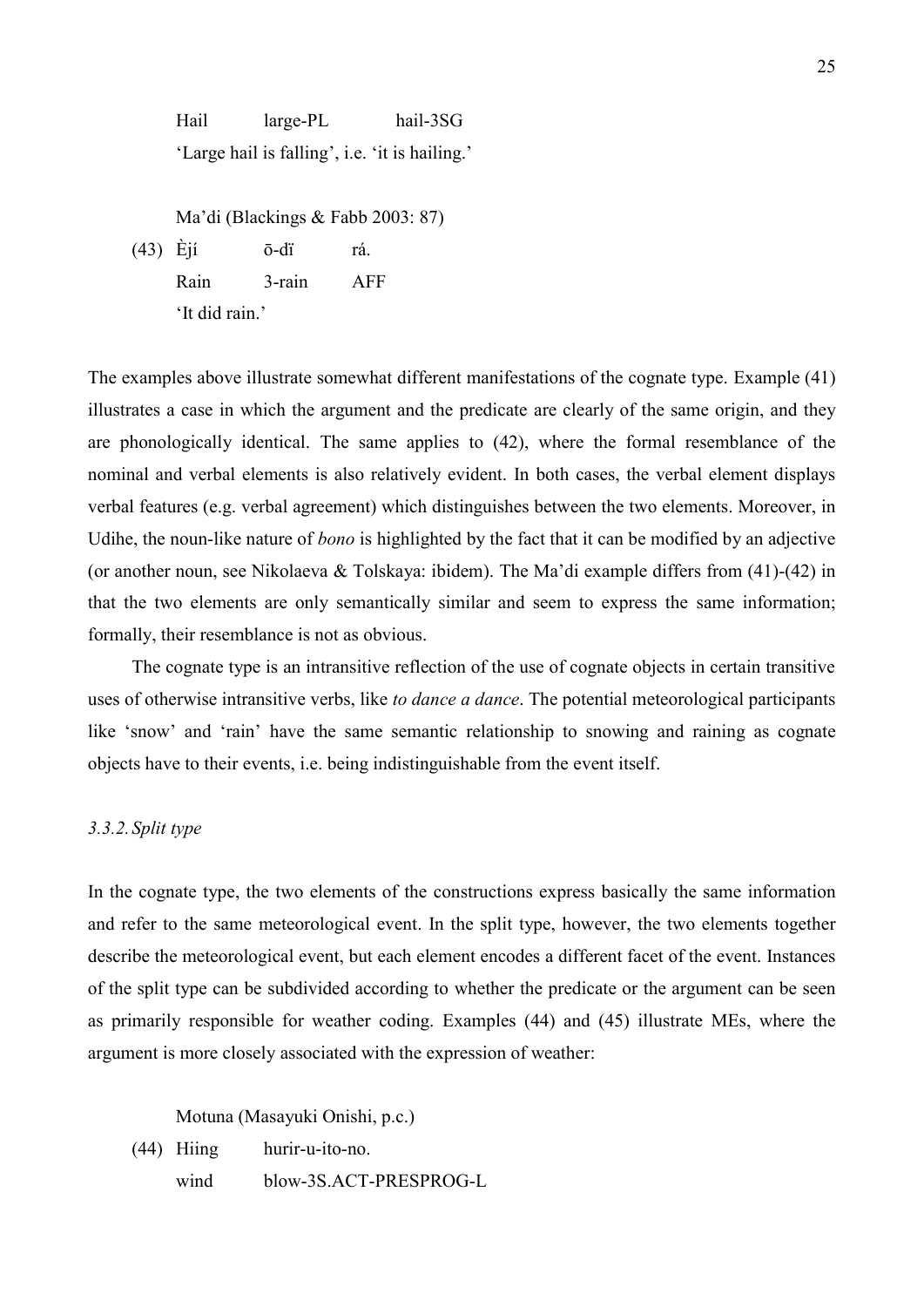'The wind is blowing.'

Volga Tatar (Teija Greed, p.c.)

 (45) Hawa achyl-a. weather open(MID)-PRES.3SG 'It is clearing up.'

The arguments in (44) and (45) are entities related to meteorological events. The predicates are, however, semantically less vacuous than the predicates of the intransitive argument type.

 The opposite of (44) and (45) is illustrated below by cases in which the predicate is the primary indicator of the meteorological event denoted, whereas the argument specifies the nature of the process. Consider:

Romanian (Andrei Dumitrescu, p.c.)

(46) Plonă cu grindină. rain.3SG with hail 'It is hailing.'

Northern Akhvakh (Denis Creissels, p.c.)

(47)  $\check{Z}a(ri)$  c'-are godi. ice rain-PROG COP.N 'It is hailing.' (Lit. 'Ice is raining.')

#### Finnish

(48) a. Sataa vet-tä /lun-ta /räntä-ä rain.3SG.PRES water-PART /snow-PART /sleet-PART /rake-i-ta. /hail-PL-PART 'It is raining/snowing/sleeting/hailing.' b. [...] vesi sataa vaakataso-ssa. (FTC: Keskisuomalainen 1999) water.NOM rain.3SG.PRES horizontal-INESS 'It is raining horizontally.'

c. Sato-i ensilume-n.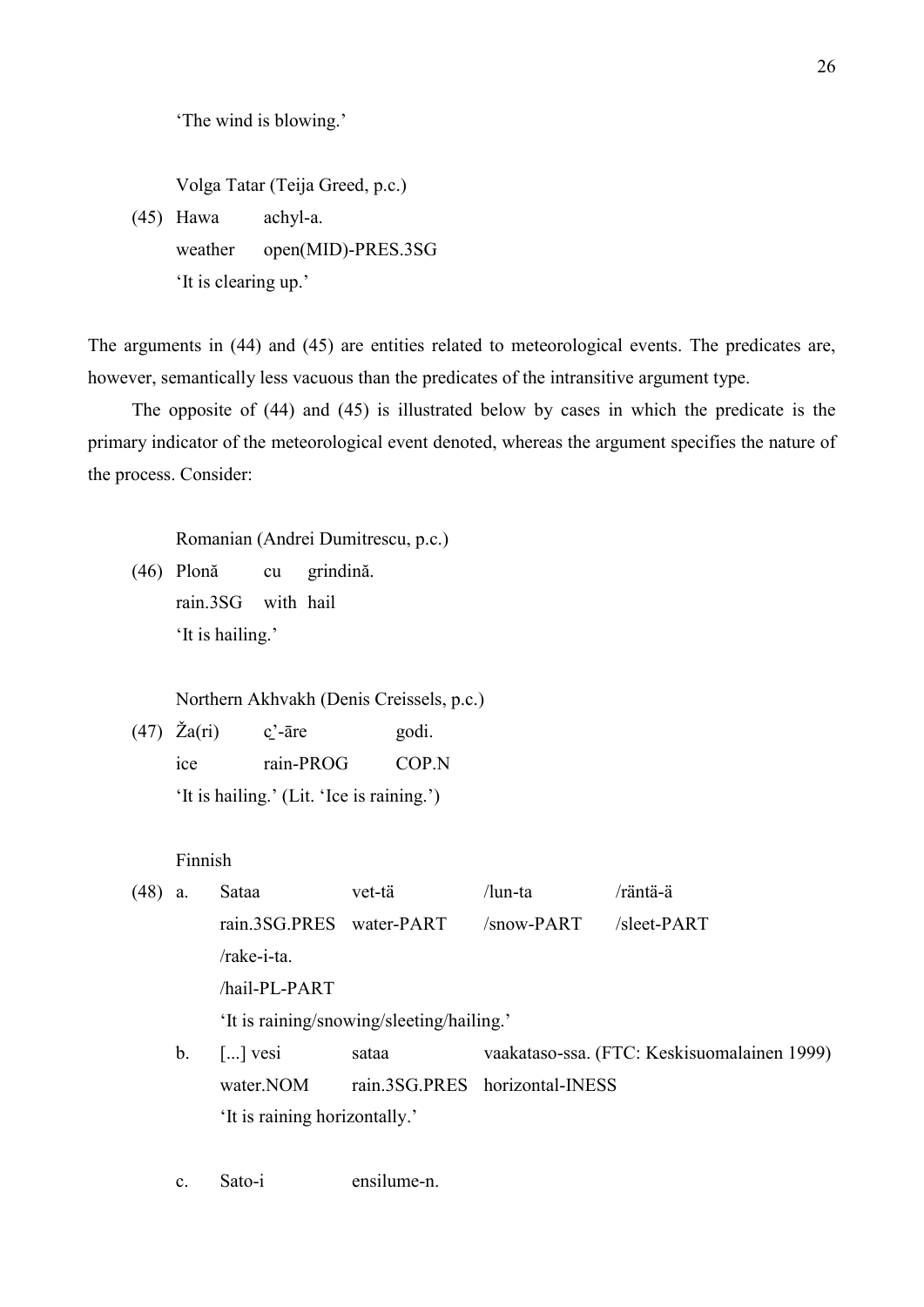rai.PST-3SG first.snow-ACC 'The first snow (of the winter) fell onto the ground.'

In (46)-(48), the predicate ('rain') distinguishes the denoted meteorological event – precipitation – from other meteorological events. The verb alone suffices for describing weather, and the argument, whose function is to specify the type of precipitation, is optional. In Romanian and Northern Akhvakh, the argument distinguishes between rain and hail. In Finnish, nouns can be used to refer to all kinds of precipitation. The default reading of the verb *sataa* is 'it is raining', which is also the only possible reading if the argument is left out. As a result, the arguments referring to 'water' (rain) seem redundant in (48a-b). They are, however, natural if it is, for instance, important to underline the nature of the substance coming down from the sky. The grammatical nature of the argument also varies above. In Romanian, the argument surfaces as an oblique marked by a preposition. In Northern Akhvakh, in turn, it is a preverbal subject-like element. In Finnish, the argument may take variety of forms. It can occur in the nominative case, as in (48b), in the partitive case, as in (48a) and also in the accusative case, as in (48c) (Kolehmainen 2010a, 2010b).

### **4. A tentative typology of languages**

### **4.1. Preliminaries**

In the previous section, we have proposed a typology of *constructions* used for coding weather. In this section, we will propose a tentative typology of *languages* based primarily on the coding of precipitation vs. other weather phenomena in the discussed languages. In order to do so, we will at first make some theoretical assumptions about our typology of constructions.

As shown above, one language may utilize a number of different construction types for expressing weather. Further examples of this are given in (49)-(50):

Russian (personal knowledge)

- (49) a. Idet dožd´. go.3SG.PRES rain 'It's raining.'
	- b. Kholodno. cold.SG.N.PRED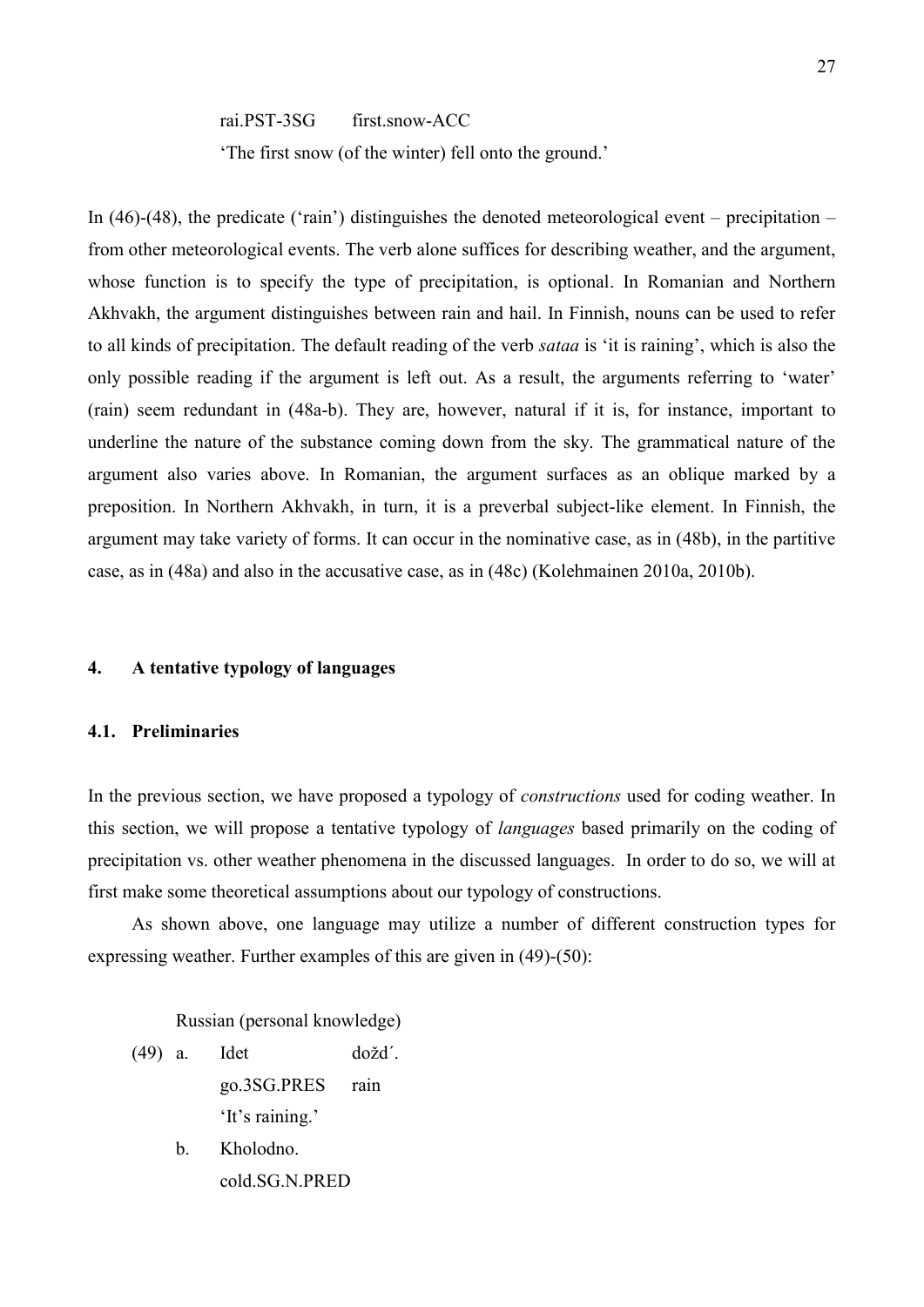English

(50) a. it's raining

b. the rain is falling

Russian utilizes the argument type to denote raining (49a), and the predicate type to express cold temperature (49b). In English, the variation within the same event may be between the predicate type (*it is raining*) and the argument type (*the rain is falling*) (see also (4) from Digo). The variation exemplified in (49) and (50) might make a typology of constructions seem trivial (and even impossible to construct), and inadequate as a basis for a typology of languages. However, on closer scrutiny there are restrictions even here, as will become clear below. We make the following assumption: the existence of the argument type *is* a trivial fact of languages; the existence of the predicate type (and the argument-predicate type) is not. This claim will be elaborated below.

 It seems plausible to claim that all languages allow NPs to refer to entities involved in certain meteorological events. These entities have already been dealt with in section 2, i.e. "quasiparticipants" like 'snow(flakes)', 'rain(drops)', 'sun', 'lightning', etc. Even though such entities do not necessarily function as proper participants in meteorological events, they may do so elsewhere:

English

- (51) a. The road is blocked by snow.
	- b. The sun is a yellow disk.
	- c. Did you see that lightning?

If such NPs are usually available, it follows that any language will be able to create argument type MEs by combining such NPs with an appropriate verb or predicate, even though a given language does not necessarily have this as its main idiomatic strategy for coding weather. English, for instance, has the expletive predicate construction *It's raining* as its main option for encoding a raining event. The possibilities of expressing a raining event within the confines of the argument type instead are only limited by ones imagination:

## English

(52) a. The rain is oozing from the clouds.

b. Raindrops are racing towards the ground.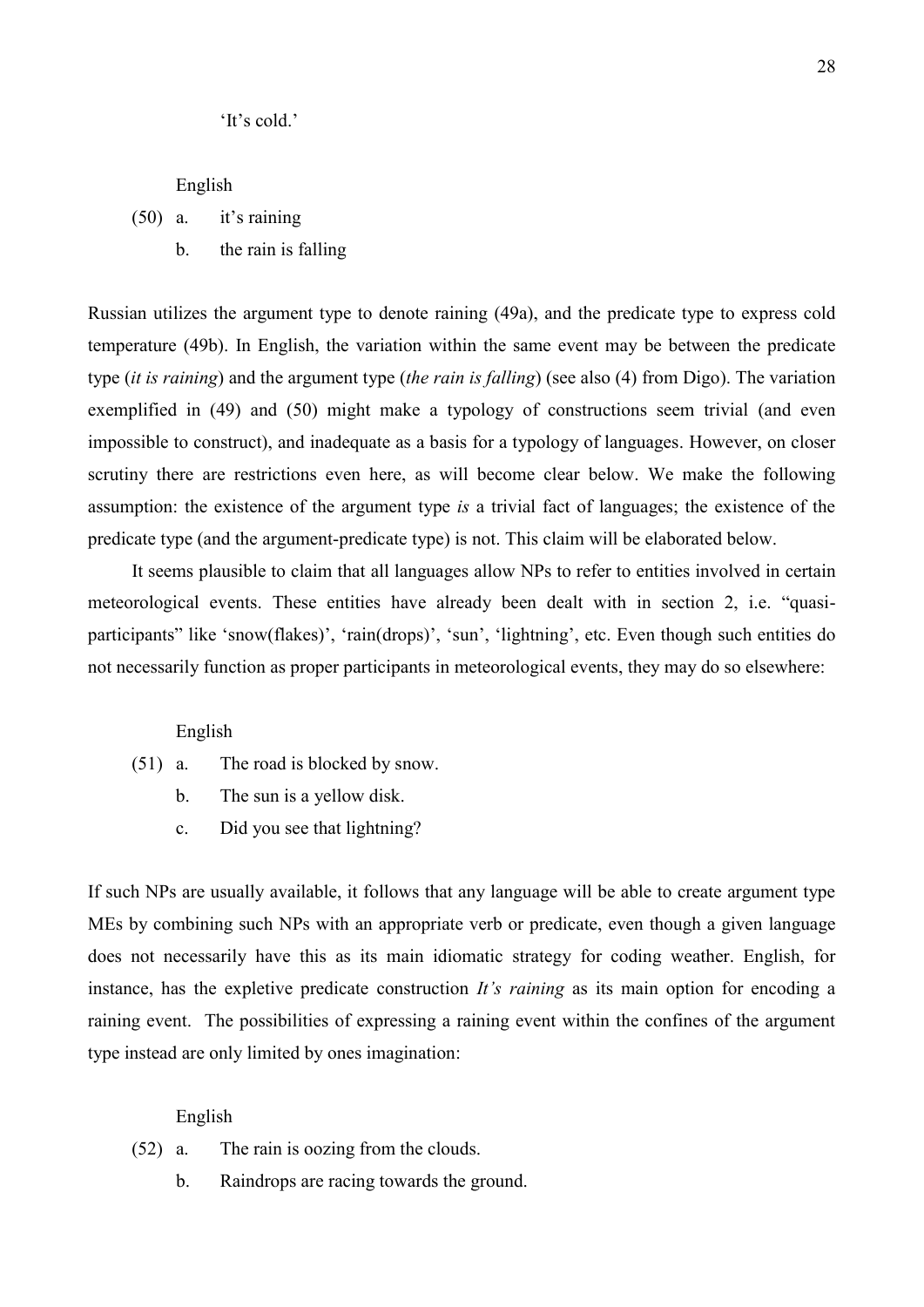#### c. Rain is approaching from the West

We should thus not be surprised by the existence of argument type MEs. We will therefore argue that the key to language variation in MEs is whether languages allow the predicate type.

 This leads us to our second theoretical assumption: the predicate type is a customized option for MEs – a special structural application in this semantic field – as opposed to the seeming structural triviality of the argument type. We have argued that while meteorological phenomenona are coded by arguments in the argument type and by a predicate in the predicate type, the other element in each type is less relevant to the expression of weather. But there is a difference in the degree of semantic emptiness between the two types. The supportive predicate in the argument type is never truly empty, but it always has a semantic meaning of its own, like 'fall', 'come', 'exist', 'go', etc. If the verb were indeed truly empty, we would rather expect such verbs to always be copulas, which are often argued to be semantically void. The predicate type, in turn, has the possibility of leaving its argument position truly empty – either in the form of a semantically empty expletive subject, or by simply leaving the argument out entirely.

In light of the semantic features of meteorological events outlined in section 2, i.e. that such events cannot readily be split up into predication and participants, it follows that both the argument type and the predicate type strive to achieve an isomorphic encoding of this fact by expressing the meteorological phenomenon only in one part of the common argument-predicate-structure while trying to leave the other part of the structure "empty" – but only the (expletive and the atransitive) predicate type *really* achieves this. The argument type still employs a fundamentally standard argument-predicate-structure, even though the role of the predicate is kept to a minimum, or has bleached into an idiomatic irrelevance.

In section 2, a distinction was made between meteorological events which do not have any inherent participants, like temperature, and events that do involve participant-like entities, like precipitation events, but these entities do not function like proper participants. Note that the triviality of the argument type depends on the availability of such participant-like entities, hence a clarification is necessary: the triviality of the argument type holds only for precipitation events and other events of this type. Temperature might not as easily lend itself to argument type constructions, unless they do it through NPs , like 'heat' or 'cold'. Instead, temperature may be the ground where the more "customized" predicate type first arises $4$ .

-

<sup>&</sup>lt;sup>4</sup> The same predictions (and results, in many of the languages which have been checked) hold for events of daylight conditions like *It is dark* or *It's getting brighter*.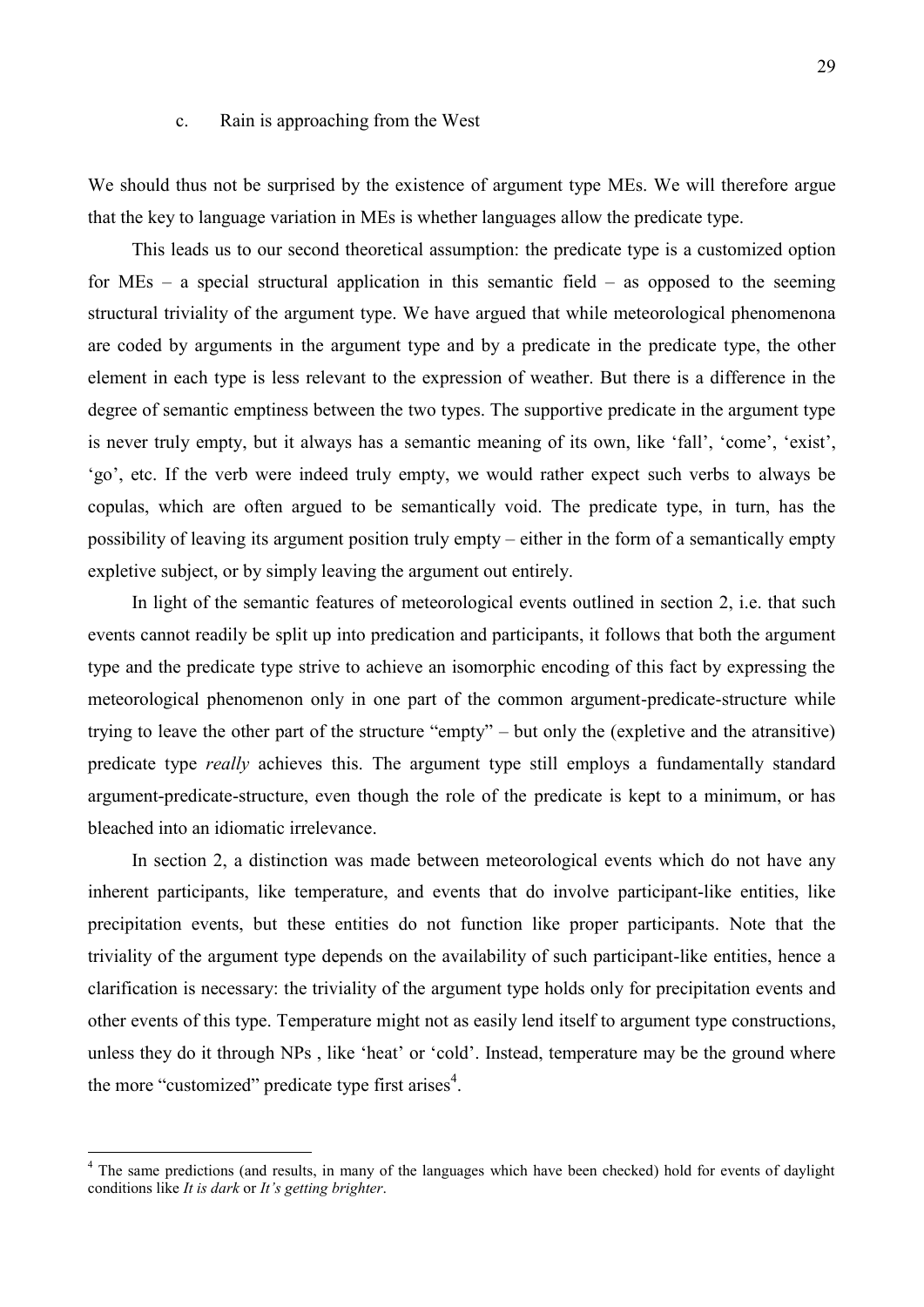We thus claim that precipitation events quite naturally lend themselves to argument type coding, but they are more restrictive towards predicate type coding, and all languages will not allow the latter option. In contrast, one should not be surprised if there is a tendency for temperature events to adopt predicate type encoding, and if there is a clear distinction in the encoding of these two groups of events. In the following section we will explore this prediction more in detail, with particular focus on precipitation events.

### **4.2. A typology of precipitation encoding**

The strictest encoding pattern for precipitation events is the one where only the argument type is allowed for such events. This encoding pattern is frequent in languages of Eurasia, and it will be referred to as *argument p-encoding<sup>5</sup>* . An illustrative example is Russian, where precipitation events are coded by an argument type construction with the verb *idti* ('go') as its supportive verb (53a). This strict argument encoding of precipitation is in clear contrast to temperature, which predominantly uses predicate type encoding (53b) (see also (49a) and (49b)):

Russian (personal knowledge):

(53) a. Idet sneg. go.3SG.PRES snow 'It's snowing.' b. kholodno. cold.SG.N.PRED

'It's cold.'

Further examples from Eurasia are found in Albanian and Ainu (similar constructions are attested also in, e.g., Khalkha Mongolian, Persian, Japanese, Korean, Lhasa Tibetan, Lezgian), see:

Albanian (Dalina Kallulli, p.c.) (54) a. Bie borë. fall.3SG.PRES snow 'It's snowing.' b. Është ftohtë.

<sup>&</sup>lt;sup>5</sup> It should be understood throughout this section that 'p-encoding' is not the encoding of MEs in general, but the encoding of precipitation expressions.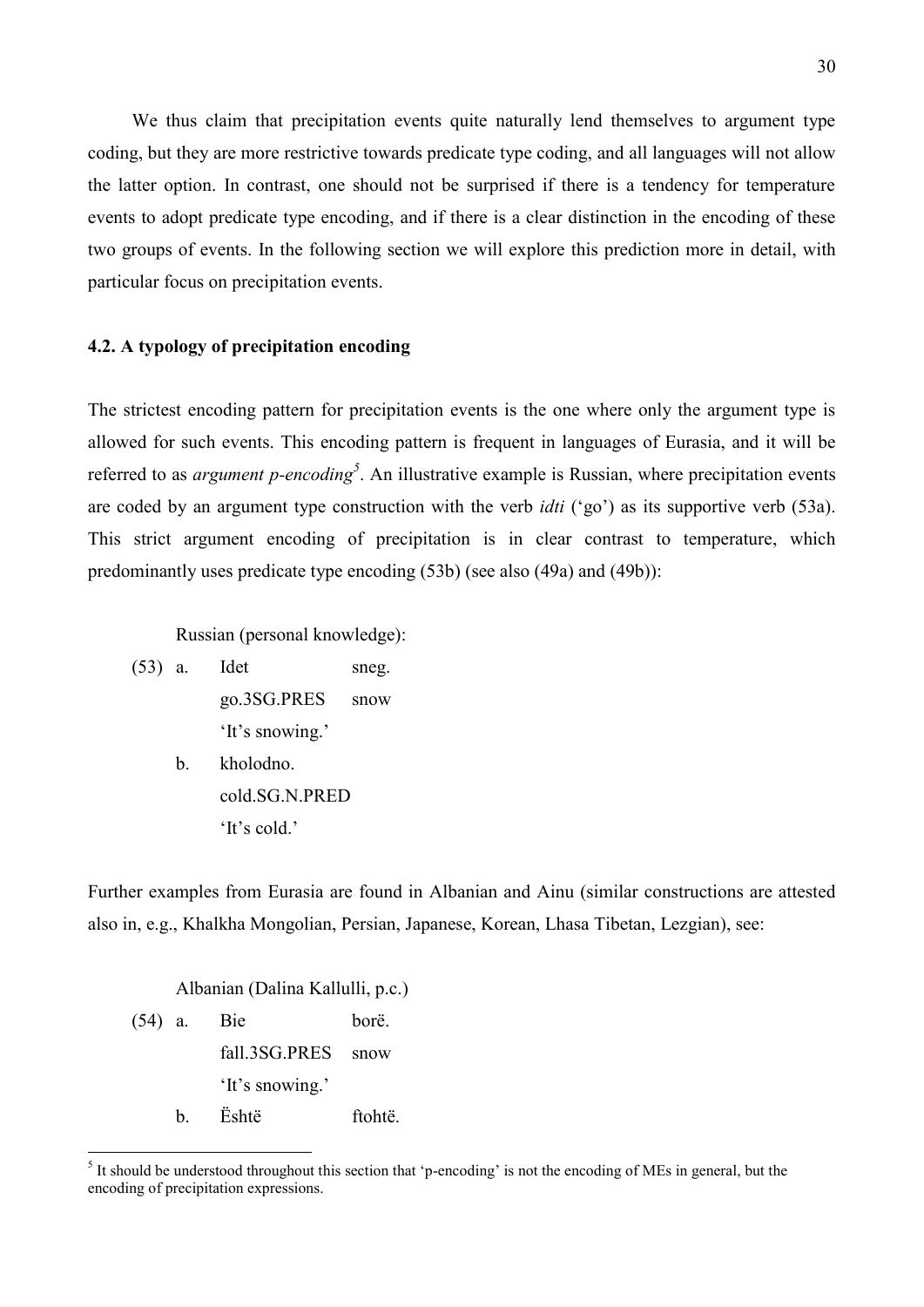be.3SG.PRES cold 'It is cold.'

Ainu (Anna Bugaeva, p.c.)

- (55) a. Apto /ukas /kawkaw as. rain /snow /hail stand 'It is raining / snowing / hailing.'
	- b. Sir-popke. appearance-be.warm 'The weather is warm.'

In all the languages above, the distinction between precipitation and temperature is evident. Notice that the subtype of the predicate type employed for coding temperature in these languages may vary. While Russian and Albanian use the atransitive predicate type, Ainu employs the intransitive predicate type, but the formal distinction between precipitation and temperature remains.

 In the languages above, the standard encoding of the precipitation event relies on some semantically bleached supportive verb, like *go* in Russian and *fall* in Albanian. In a number of other languages, this supportive verb has developed one step further. Due to its association with precipitation, the verb has seemingly acquired 'to precipitate' as one of its meanings, maybe even the only meaning, and it can also alone encode the most unmarked type of precipitation, namely rain. If a more marked type of precipitation is to be expressed, an argument occurs. Usually, an argument referring to rain can optionally occur if rain is coded. Finnish is an excellent example of this. The precipitation verb, *sataa* 'rain', originally meant 'to fall' (Hakulinen 1999: 195). One may thus hypothesize that earlier Finnish was like Albanian, encoding precipitation with a pure argument type, based on the supportive verb 'to fall'. In modern Finnish, however, the original meaning has been lost and *sataa* can now only mean 'to rain', or 'to precipitate' (non-literal uses aside, see (56a)). If it is to express events of snowing or hailing, arguments must be added (see (56b-c). Temperature, in turn, is encoded with the predicate type (56d):

Finnish

- (56) a. Sataa (vet-tä). rain.3SG.PRES (water-PART) 'It's raining.'
	- b. Sataa lun-ta.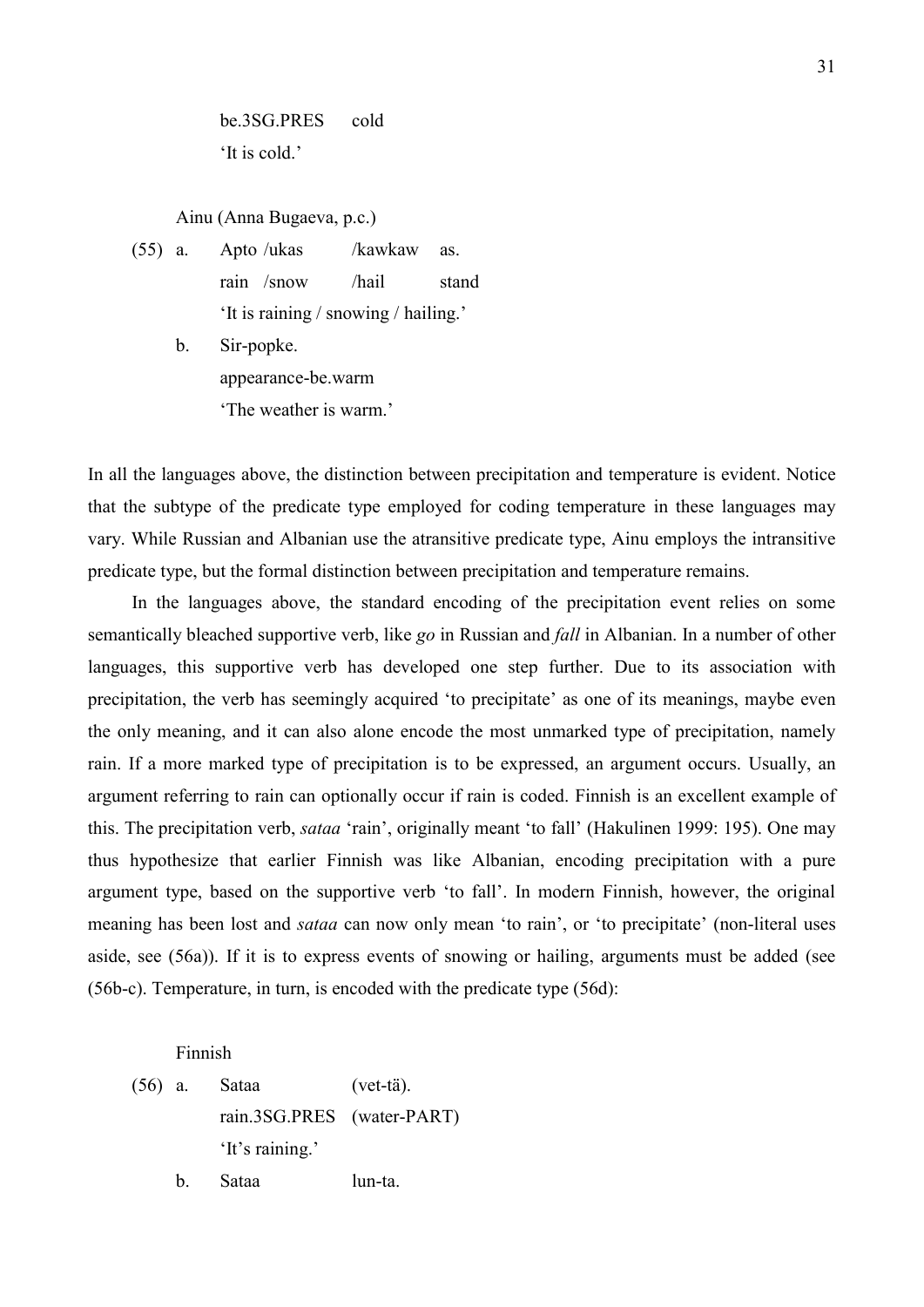rain.3SG.PRES snow-PART 'It's snowing.'

- c. Sataa rake-i-ta. rain.3SG.PRES hail-PL-PART 'It's hailing.'
- d. On kylmä-ä. be.3SG.PRES cold-PART 'It's cold.'

The Finnish pattern is attested in many other languages as well, and we will refer to it as *generalized p-encoding*. Further examples are found in (57) and (58):

Hungarian (Éva Dékány, p.c.)

- (57) a. Esik (az eső) /a hó. fall.3SG.PRES (the rain) /the snow 'It's raining/snowing.'
	- b. Hideg van. cold be.3SG.PRES 'It's cold.'

Swahili (Vitale 1981: 57-58)

- (58) a. (Mvua) / theluji i-na-nyesha. (rain) / snow 9-PRES-fall 'It's raining.'
	- b. Ku-me-tanda. 17-PERF-spread.out 'It is overcast.'

In section 2, we argued that potential meteorological participants, like 'rain', are not proper participants, as they cannot be distinguished from the events they are parts of. However, generalized p-encoding is a strategy of approaching such a distinction between participant and event. We could claim that the generalized predicate is abstracted away from the respective events, and the distinction between the different events is thus realized through different distinctive participants like 'snow', 'hail' and 'rain'. However, it is disputable whether these participants are actually similar to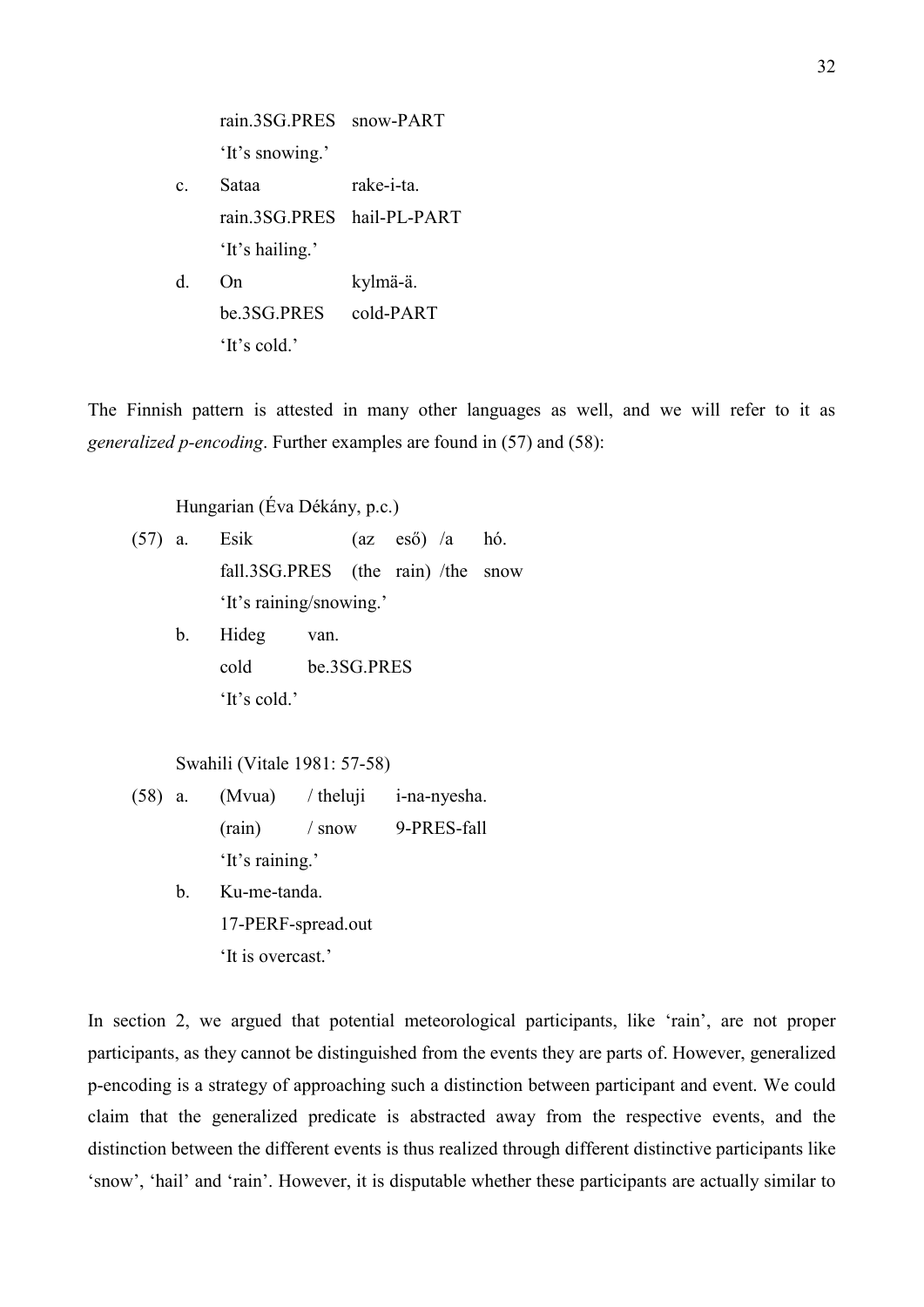*mazurka, polka and tango* as objects of the verb *to dance*, and whether they might thus be seen as different types of cognate arguments. This may, however, explain why generalized p-encoding exists as an alternative to the more customized predicate p-encoding (see below).

Languages vary according to whether the generalized p-encoding is based on a verb expressing precipitation only, or if this verb has a primary/secondary use as a motion verb. Finnish *sataa* has developed into a verb of precipitation, as it seems to be with Swahili *–nyesha<sup>6</sup>* . On the other hand, Polish *paść* is still clearly recognizable by Polish speakers as cognate with a root meaning 'fall', but it is hardly used for anything else but precipitation. The ordinary verb for falling is the same root plus the prefix *s-*, i.e. *spaść*.

 An intermediate type between argument p-encoding and generalized p-encoding is found in Turkish. Turkish expresses precipitation events with a generalized verb, *yağmak*, but unlike languages such as Finnish, it rarely drops its argument when coding rain:

Turkish (Zeynep Orhan, p.c.)

- (59) a. Yağmur yağ-iyor. rain rain-PROG.PRES.3SG 'It's raining.'
	- b. Ka /dolu yağ-iyor. snow /hail rain-PROG.PRES.3SG 'It's snowing/hailing.'

Unlike other languages with generalized p-encoding, Turkish arguably is still strongly bound to the standard pattern of requiring both an argument and a predicate. Even though one could expect the presence of a verb like *yağmak* to liberate the raining expression from this pattern, this only rarely happens, and *yağmak* is usually forced to co-occur with the cognate argument *yağmur*.

 This leads us on to another strategy of going beyond the trivial argument p-encoding, namely by encoding precipitation consistently with the argument-predicate type. Similarly to languages with generalized p-encoding, these languages also use precipitation predicates to express precipitation, but they are nevertheless bound to the standard pattern with semantically full arguments, i.e. also the argument encodes precipitation. We will refer to this as *argument-predicate p-encoding*. In the North Vanuatu languages Mwotlap, Bislama, Araki and Hwi precipitation events

 6 It should be noted that the general Swahili verb for 'to fall', *-anguka*, can be used with *theluji* ('snow') as a general expression for 'It's snowing.'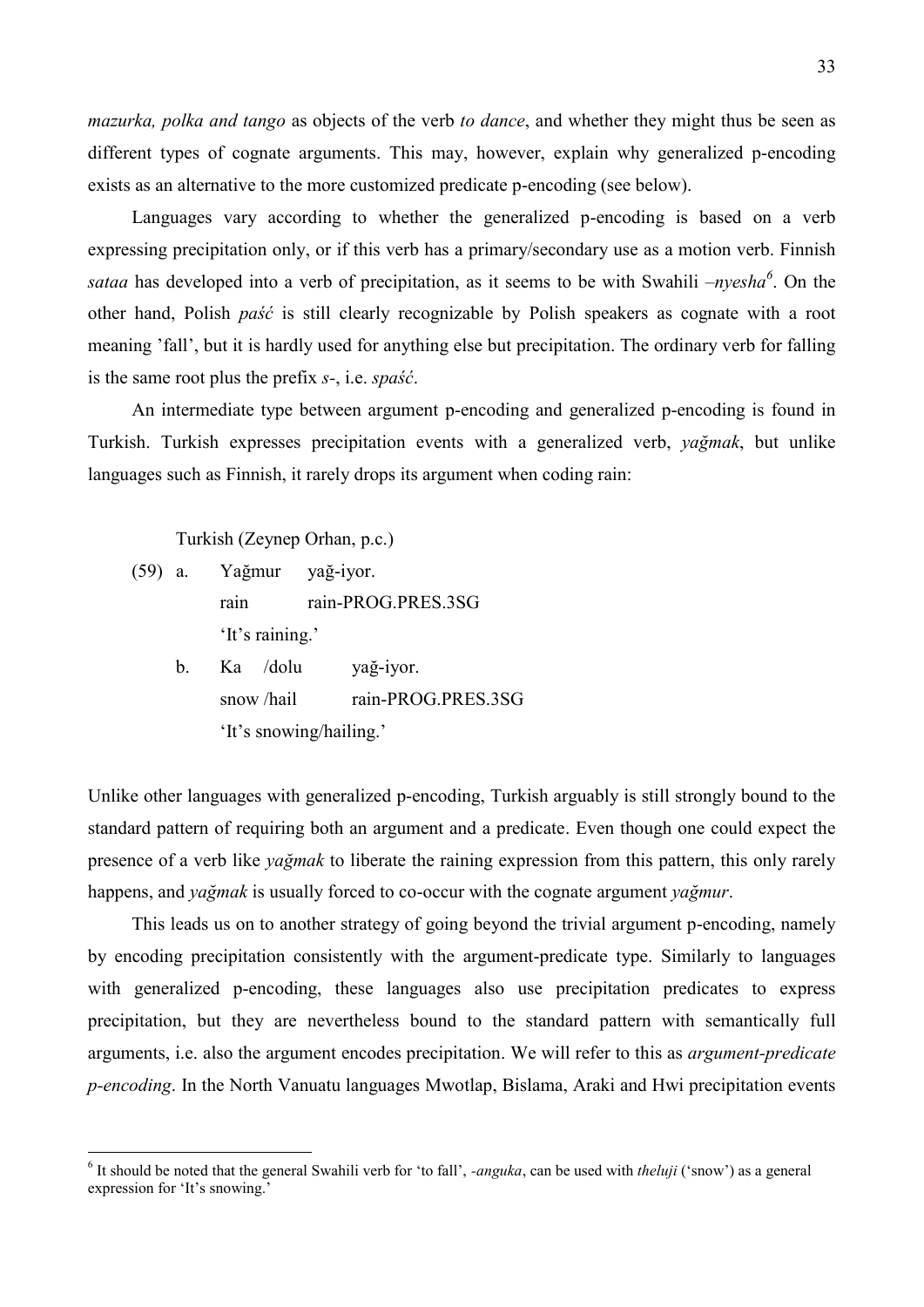are encoded by the argument-predicate type, while temperature is encoded by the intransitive predicate type format (Alex François, p.c.). Two examples are found below:

Mwotlap (François 2001: 342 & 715)

- (60) a. Na-smal me-smal. ART-rain PFT-rain 'It is raining.'
	- b. Mahē no-momyiy /ne-sew. place STA-cold /STA-warm 'It is cold/warm.'

Bislama (Alex François, p.c.)

- (61) a. Ren bae i ren. rain FUT PRED rain 'It's going to rain.'
	- b. Ples i kolkol place PRED cold 'It's cold / still night.'

For some of these languages, a precipitation argument is optional, which makes them labile between predicate p-encoding and argument-predicate p-encoding:

Latvian (Sturla Berg-Olsen, p.c.)

- (62) a. (Lietus) lyja. (rain) rain.3SG.PRES 'It is raining.'
	- b. (Sniegas) sninga. (snow) snow.3SG.PRES 'It is snowing.'

Finally, there are languages that code precipitation consistently with the predicate type, i.e. languages with *predicate p-encoding*. In Europe, this seems to be restricted to a few subfamilies of languages, namely the Germanic, Romance and Sami languages. Otherwise, European languages,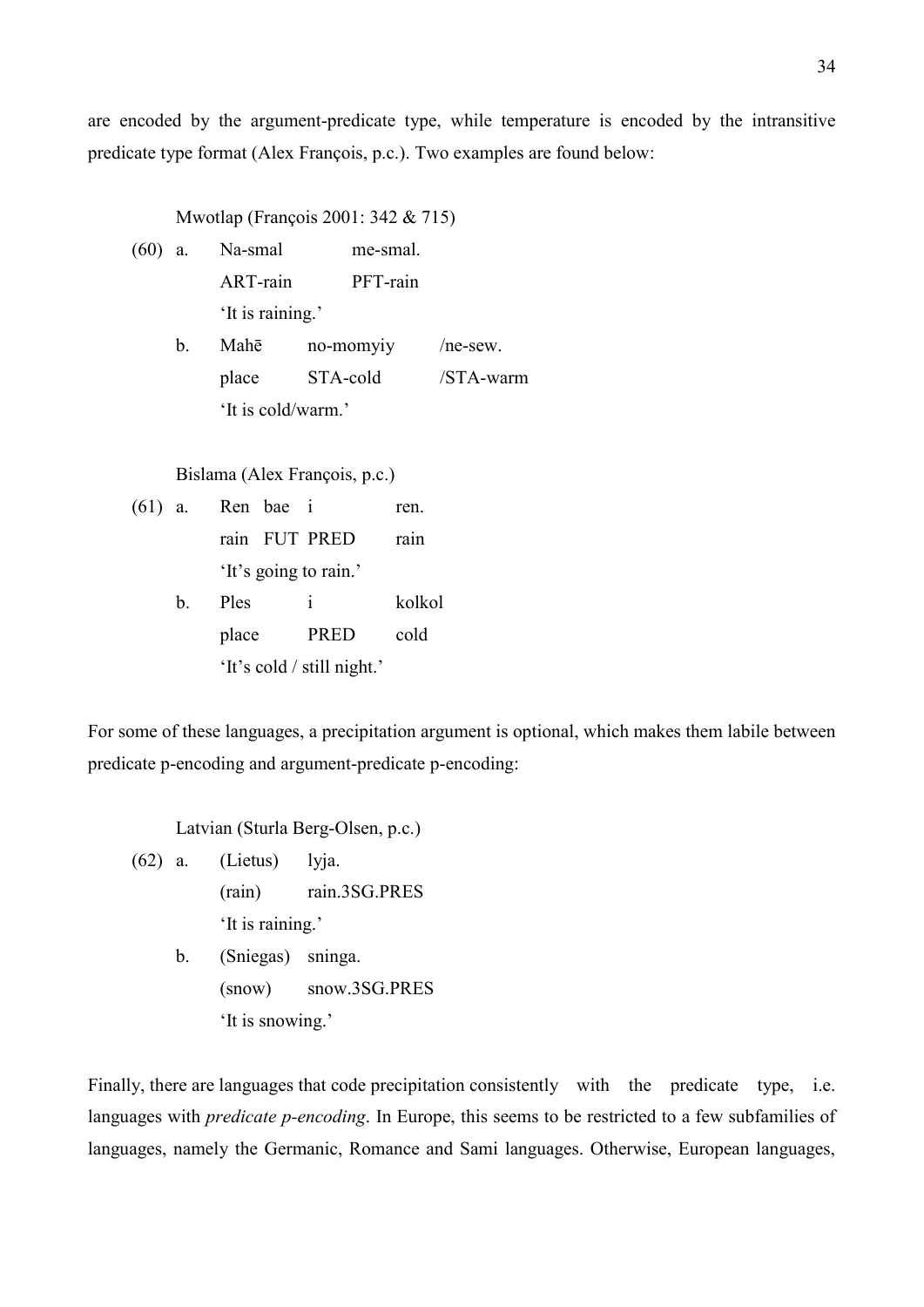like many other languages of Eurasia, employ one of the other types of p-encoding. This type seems to be the common encoding type among North American Indian languages:

North Saami (Mariet Julien, p.c.)

(63) a. arvá

rain.3SG 'It is raining'

b. Muohttá snow.3SG 'It is snowing'

Choctaw (Broadwell 2006: 32, 266)

(64) a. Oba-tok.

 rain-PST 'It rained.'

b. Óba-cha oktosha-h.<sup>7</sup> rain.LGRADE-SS snow-TNS 'It rained and snowed.'

Kwaza (Hein van der Voort, p.c.)

(65) Awe-ki. rain-DEC 'It is raining/it rained.'

<u>.</u>

The typology of p-encoding is summarized in figure 2, where argument p-encoding and predicate p-encoding are presented as extreme oppositions, as far as how much weight is put on the predicate to encode precipitation, and where generalized p-encoding and argument-predicate pencoding constitute each their own type of intermediate position. English paraphrases in italics are used to exemplify the types. A tempting hypothesis is that the diachronic development of pencoding follows this figure as a scale from left to right, where argument p-encoding is the most

 $<sup>7</sup>$  Interestingly, in view of the discussion of subjects, participants and (a)transitivity in meteorological predicates, the</sup> sentence in (64b) can alternatively be expressed with the different-subject (DS) affix *–na* on the verb form *óba-*, but the same-subject affix seems to be more common (Broadwell 2006: 266).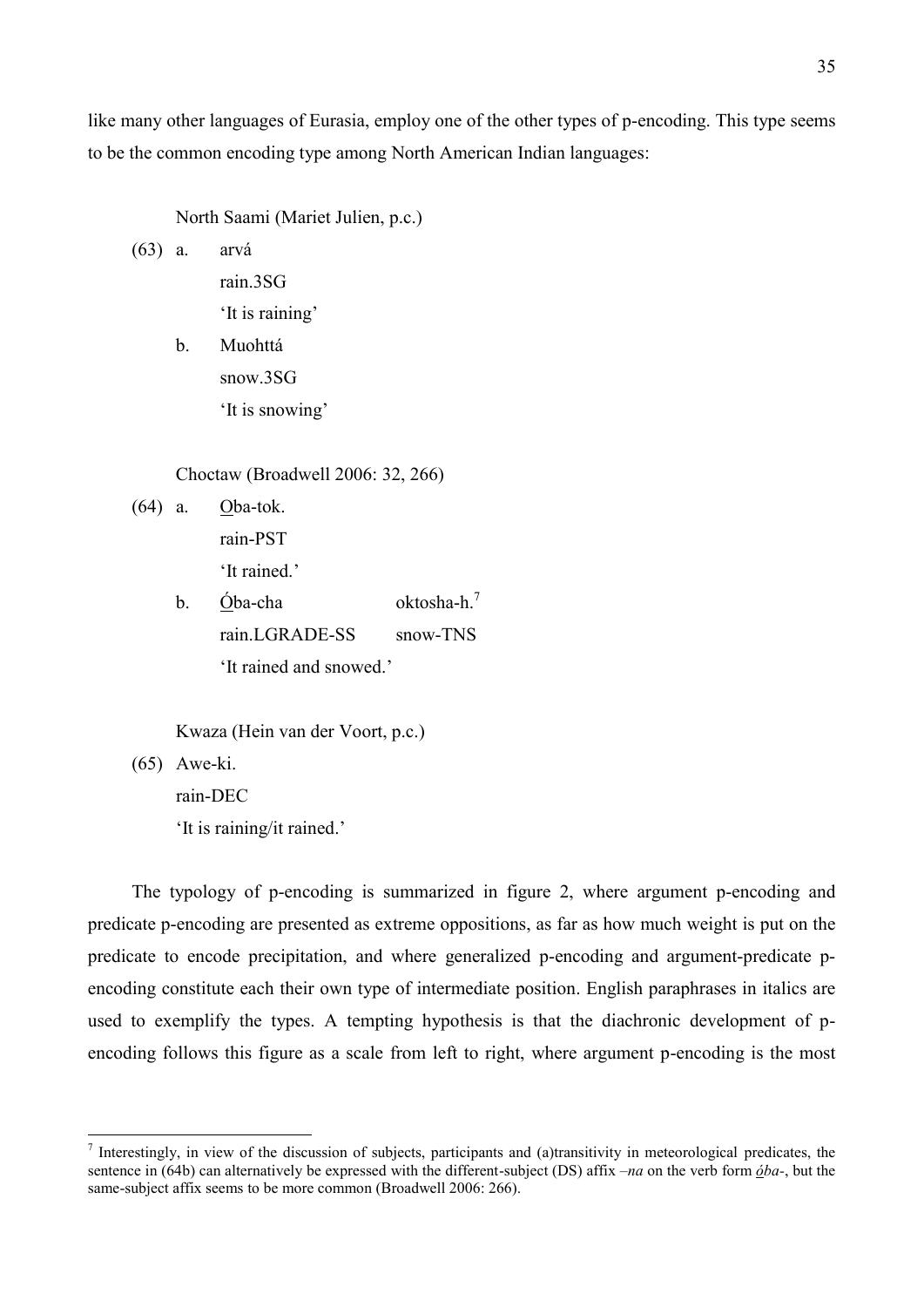'trivial' way of encoding precipitation, and predicate p-encoding the pattern most 'customized' for meteorological expressions, but testing this hypothesis will have to wait for future research.

| Argument                             | Generalized<br>p-encoding<br>$(it/place)$ rains, snow rains | Predicate                                             |
|--------------------------------------|-------------------------------------------------------------|-------------------------------------------------------|
| p-encoding<br>rain falls, snow falls | Argument-predicate<br>p-encoding<br>rain rains, snow snows  | p-encoding<br>(it/place) rains,<br>$(it/place)$ snows |

## **Figure 2:** The scalar typology of p-encoding

The typology above is meant as a prototype-typology. More fine-grained intermediate examples than those presented so far do exist. For instance, although Hungarian has here been classified as having generalized p-encoding, it should be added that the event of snowing can just as well take predicate p-encoding, with the verb *havazik*:

Hungarian (Éva Dékány, p.c.) (66) Havazik snow.3SG.PRES 'It's snowing.'

Hailing, however, can only take generalized p-encoding. Hungarian thus shows a tendency towards predicate p-encoding, but it still predominantly employs generalized p-encoding. Also Polish has a verb meaning 'to snow' (*śnieżyć*), but unlike the Hungarian *havazik* it is used more rarely than generalized p-encoding for the same event, putting Polish a bit closer to the generalized p-encoding prototype than Hungarian.

 The main point of the typology above is the distinction between argument p-encoding and the rest, the former exemplifying how languages try to force their p-encoding into the structure of ordinary intransitive and transitive clauses, while all the latter exemplify various steps away from this standard pattern towards the 'customized' predicate p-encoding. Almost all of these languages allow predicate encoding for temperature. This distinction between precipitation and temperature (+ daylight conditions, see Fn. 4) leads to the following two conclusions: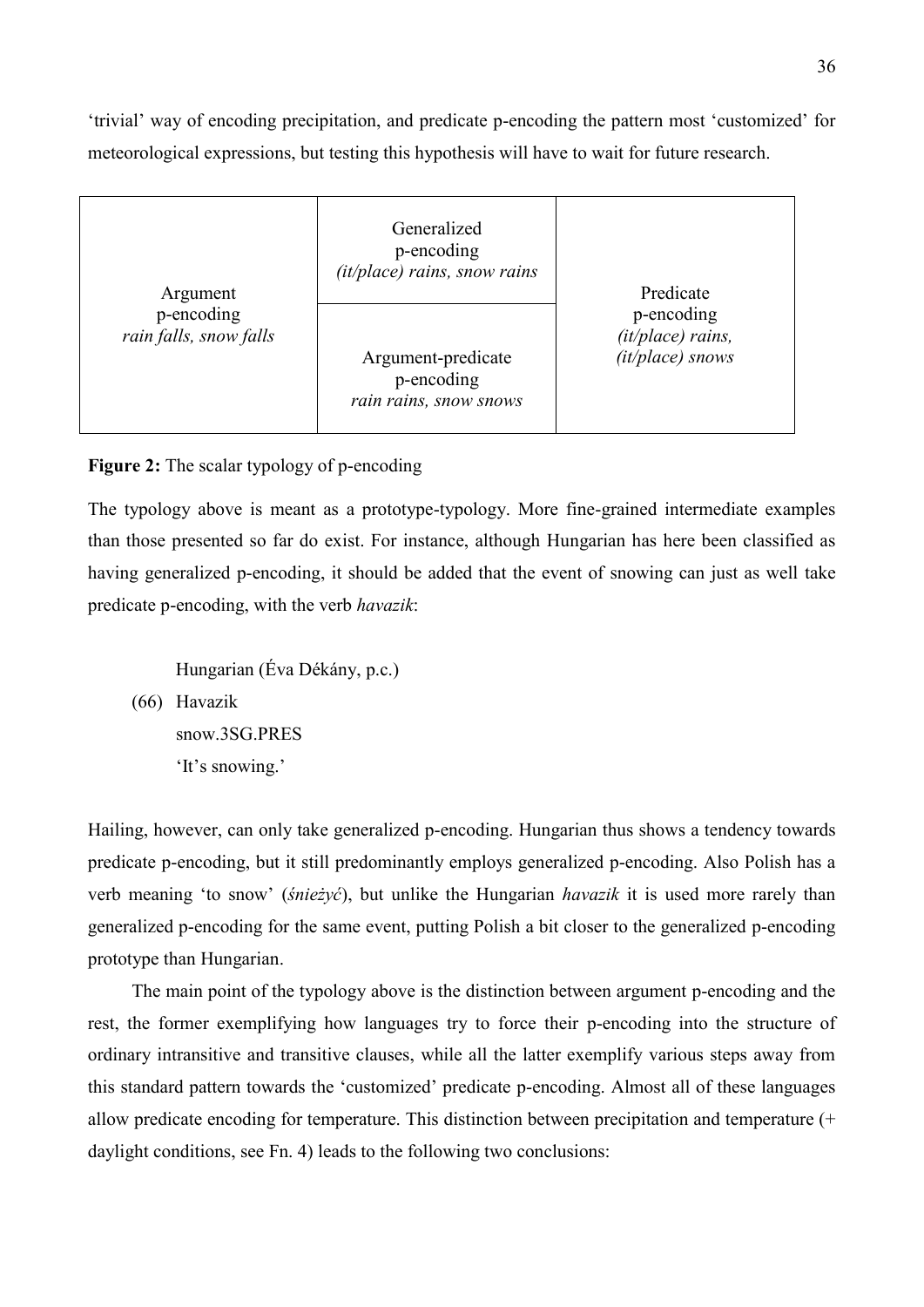1. Even though precipitation often is quoted as the primary example of meteorological events, it seems that these events are the last to adopt an encoding pattern which is especially customized for meteorological events (i.e. the predicate type), even though most languages allow this encoding for other meteorological events.

2. There must be a feature inherent to precipitation events functioning as a tough, but not insurmountable barrier to the adoption of predicate p-encoding. This most probably follows from the fact that it is possible to conceive of precipitation as a kind of participant, even though it has been indicated that 'snow' and 'rain' are not semantic participants in a proper sense. Temperature and daylight, on the other hand, are concepts which are much harder to conceptualize as involving any participants<sup>8</sup>. As far as other MEs are concerned, like wind, lightning and thunder, we have too little data to say anything specific yet.

#### **4.3. Other cues for a meteorological typology of languages**

<u>.</u>

The typology of p-encoding is the most promising lead so far for a typology of languages, but a few other possible parameters do exist. Some of these are discussed in this section.

 First, if a language has adopted the predicate type, it often seems to be faithful to only one (valency dependent) subtype of the predicate type. For instance, in Germanic languages the predicate type is usually realized by the expletive subtype. The atransitive subtype is only allowed in certain limited syntactic contexts in Icelandic and Faroese (see above), and even though the intransitive subtype exists in English, it is used mostly only metaphorically (e.g. *The room was raining feathers*). The status of the expletive subtype as a parameter in a typology of languages is even more enforced by the observation that it seems to be restricted to certain language areas.

While the intransitive subtype seems to occur in some languages, like English, in other languages there seems to be a grammaticalized intransitive construction which predicate type MEs may or must adhere to, like the use of the word *hava* ('air', 'weather') in Turkish, *ba:* ('place') in Udihe, etc. (see 3.1.1.3.). This might suggest that we are dealing with as an independent language type. However, more research is needed before we can establish a language typology on these grounds.

<sup>&</sup>lt;sup>8</sup> It should be noted, though, that in a number of languages temperature and daylight events diverge from precipitation by employing the intransitive subtype of the predicate type. It could be that the general surroundings, i.e. "world", "land", "air", etc., are seen as more easily conceptualizable as participants in temperature and daylight events.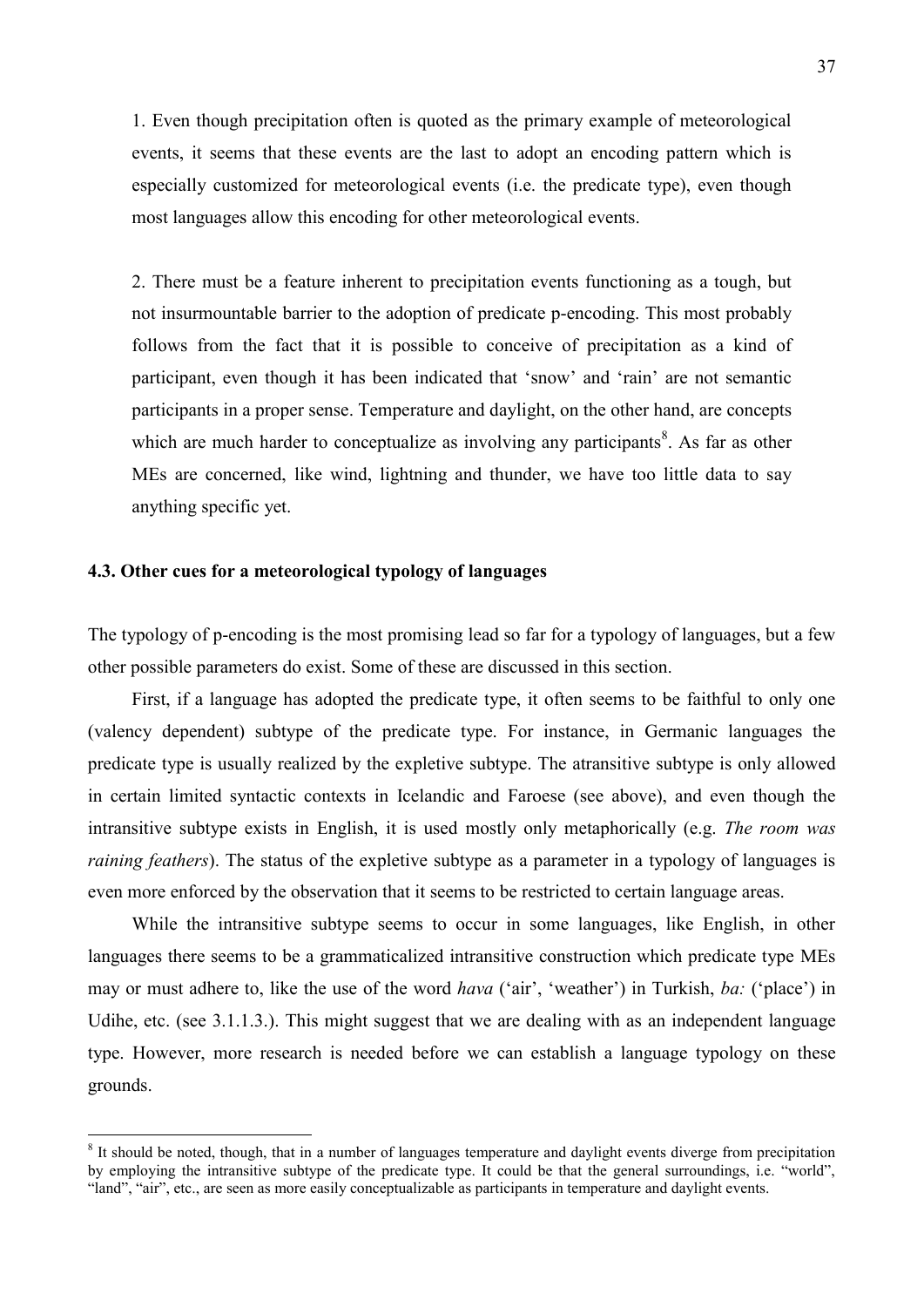Finally, returning to the encoding of various meteorological events, we have shown how the encoding of precipitation is subject to language variation, but the encoding of temperature has, as a counterpoint, been presented as leaning towards predicate type encoding. However, there are language particular restrictions also here. For example, in Polish expressions of this type must be of the adverbial subtype of predicate encoding. Even though temperature is otherwise encoded with ordinary adjectives, they cannot be used as adjectival predicates in MEs:

Polish (Piotr Garbacz, p.c.)

- (67) a. Jest chlodn-o be.3SG.PRES cold-ADV 'It is cold.'
	- b. \*Jest chlodn-e be.3SG.PRES cold-NSG (For: 'it is cold')

In Hungarian, on the other hand, even though temperature is encoded with adjectives, such MEs do not pattern with ordinary adjectival predicates (which are expressed without copula in the  $3<sup>rd</sup>$  person present, and are negated with the negator *nem*, as in (68a)), but with existential sentences (which require the copula in the 3rd person present, and are negated with *nincs*) (68b-c):

Hungarian (Éva Dékány, p.c.):

- (68) a. János (nem) éhes. János (NEG) hungry 'János is (not) hungry.'
	- b. Hideg van /nincs hideg. cold be.3SG.PRES /NEG.EXT cold 'It's cold.' / 'It isn't cold.' (Rounds 2001: 93) c. Nincs igazság a földön. NEG.EXT justice DEF world.SUPERESS 'There is no justice in the world.'

One could argue that Hungarian temperature expressions employ the existential argument type, but the problem is that there is no evident NP referent which could be said to "exist" in (68b), only the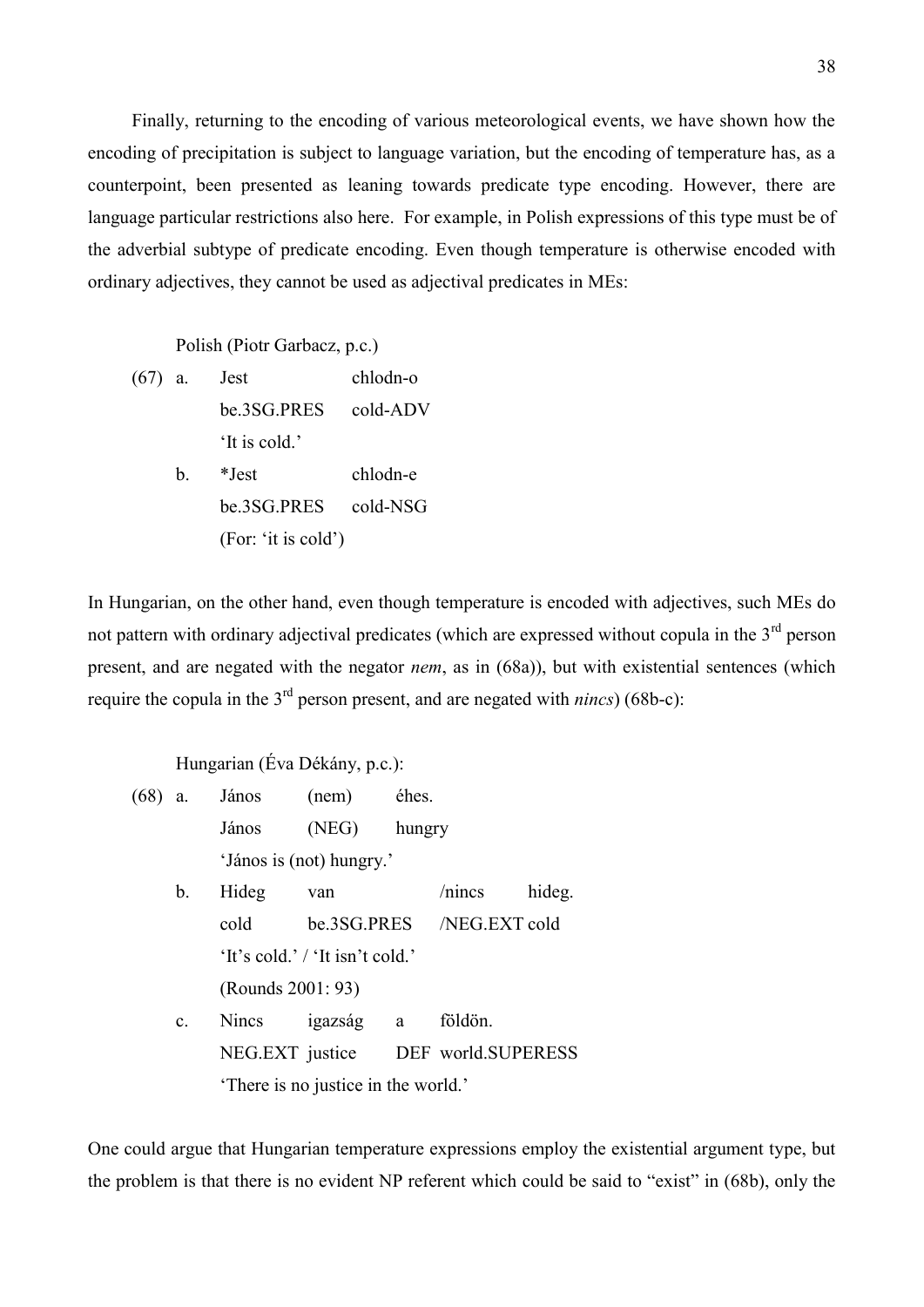adjective *hideg*. Whether this is a very special subtype of the predicate type, or an equally special subtype of the existential argument type, cannot be determined at the moment, but what the Polish and Hungarian data show us, is that there is still a lot of research to be done on temperature expressions, and on meteorological expressions in general.

### **5. Summary**

In this paper we have presented a typology of MEs, a pioneer attempt in this field, as very little work has been done on meteorological events from a linguistic point of view earlier, and to the best of our knowledge, nothing in terms of modern linguistic typology. The given typology categorises constructions used for MEs, and on the basis of this some attempts at a typology of languages have been made, in particular how languages encode precipitation events. Apart from this typological mapping, we have also given an overview of the semantic nature of meteorological events, both concerning event types and semantic roles (or the lack thereof).

 The core of our typology stems from a semantic peculiarity of meteorological events. MEs do not involve any canonical participants, such an agent or a patient. Other events involve at least one such participant, and consequently most events are typically coded formally with both a predicate and at least one argument, this consequently being the standard form of a clause. Meteorological events try to conform to this standard pattern in various ways, even though their event semantics do not provide for both a predicate and an argument. This leads to a three-fold typology: (1) The predicate type, where the meteorological event is encoded as a predicate, and where any eventual argument is either semantically empty or irrelevant to expressing the event as such; (2) the argument type, where the meteorological event is encoded as an argument, and where the predicate is largely semantically irrelevant to expressing the event as such, and functions more like a supportive verb; (3) the argument-predicate type, where the meteorological event is encoded in the form of a predicate and an argument simultaneously. Each type comprises a number of subtypes, depending on factors like syntactic valency, the parts of speech of the elements involved, and other relevant features.

 Typological variation of languages in terms of the constructions listed above seems to depend on how they are used to encode different meteorological events. Whereas events of temperature easily adopt the predicate type, precipitation events seem to be much more "resistant". The tentative typology we propose basically distinguishes between languages with argument precipitation encoding, where precipitation events must take the argument type construction, and languages with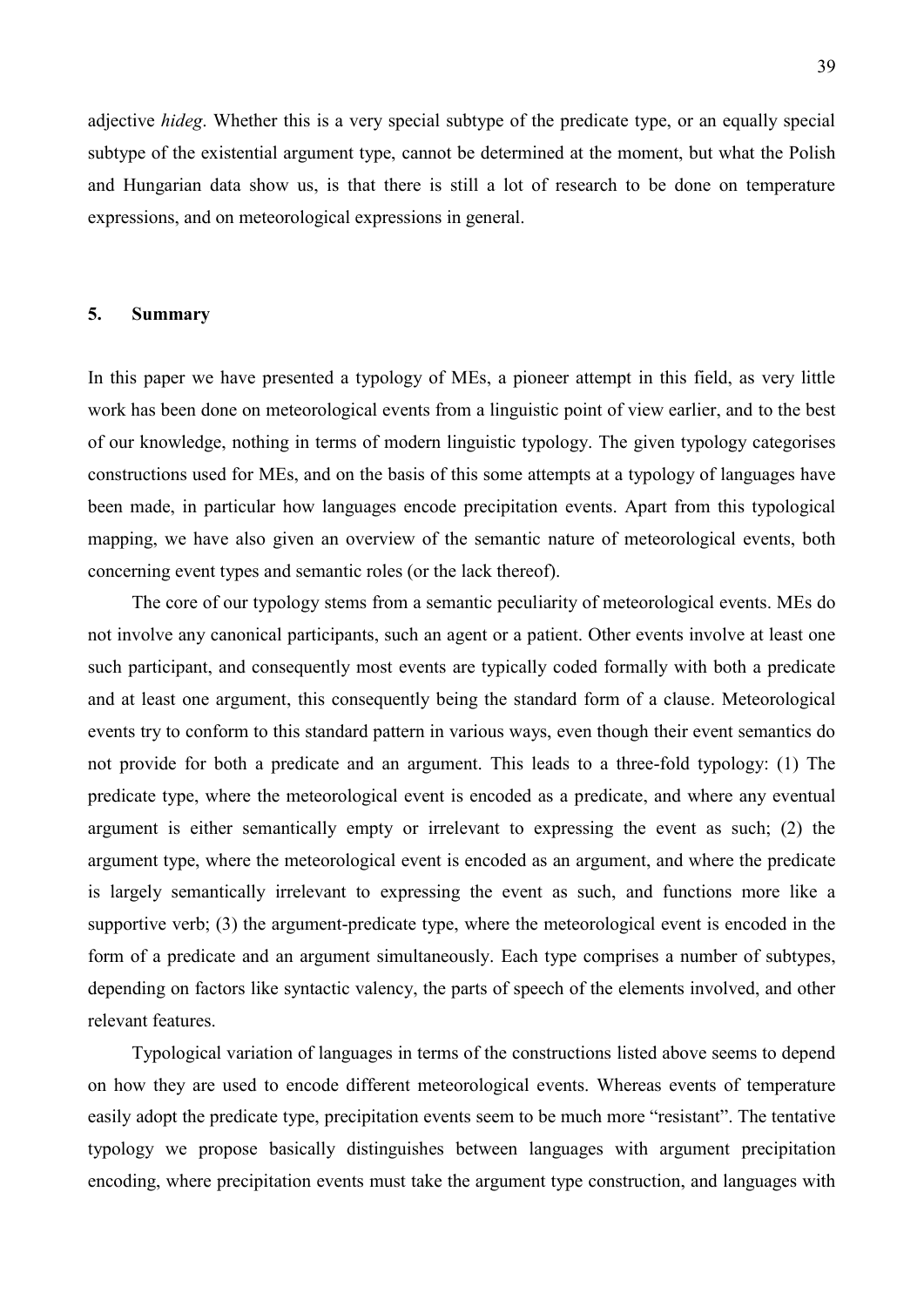predicate precipitation encoding, where the predicate type construction is allowed and is the norm for precipitation events. In between these two types there are a number of intermediate language types, depending on how closely they approach predicate p-encoding. Other cues for a typology of languages may exist, in particular considering how the predicate type is realized across languages, but much more research is needed in this field before a complete meteorological typology of languages can be presented.

## **The list of abbreviations**

| 3R               | 3. person realis form     | <b>IMPF</b>     | Imperfective        |
|------------------|---------------------------|-----------------|---------------------|
| 3SGSmid          | 3. person singular middle | <b>IND</b>      | Indicative          |
| 3SACT            | 3. person singular active | <b>INDET</b>    | Indeterminative     |
| <b>ABS</b>       | Absolutive case           | <b>INESS</b>    | Inessive case       |
| ACC              | Accusative case           | <b>INF</b>      | Infinitive          |
| <b>AFF</b>       | Affirmative               | L               | Local gender        |
| AO               | Aorist                    | <b>LGRADE</b>   | Low grade           |
| <b>ART</b>       | Article                   | LOC             | Locative case       |
| <b>ADV</b>       | Adverb                    | M               | Masculine           |
| CL               | Classifier                | <b>MID</b>      | Middle              |
| <b>COM</b>       | Comitative case           | N               | Neuter              |
| <b>CONT</b>      | Continuative              | <b>NEG</b>      | Negative            |
| <b>COP</b>       | Copula                    | <b>NFUT</b>     | Non-future          |
| <b>DEF</b>       | Definite                  | <b>NOM</b>      | Nominative case     |
| <b>DEC</b>       | Declarative               | <b>NPST</b>     | Non-past            |
| <b>DEM</b>       | Demonstrative             | <b>PART</b>     | Partitive           |
| <b>DET</b>       | Determinative             | PERF/PFT        | Perfective          |
| <b>ERG</b>       | Ergative case             | PL              | Plural              |
| <b>ESS</b>       | Essive case               | PLAIN.IND       | Plain indicative    |
| <b>EXPL</b>      | Expletive subject         | <b>PRED</b>     | Predicative         |
| <b>EXT</b>       | Existential               | <b>PREP</b>     | Preposition         |
| $\boldsymbol{F}$ | Feminine                  | <b>PRES</b>     | Present tense       |
| <b>FUT</b>       | Future                    | <b>PRESPROG</b> | Present progressive |
| ILL              | Illative case             | <b>PREV</b>     | Preverb             |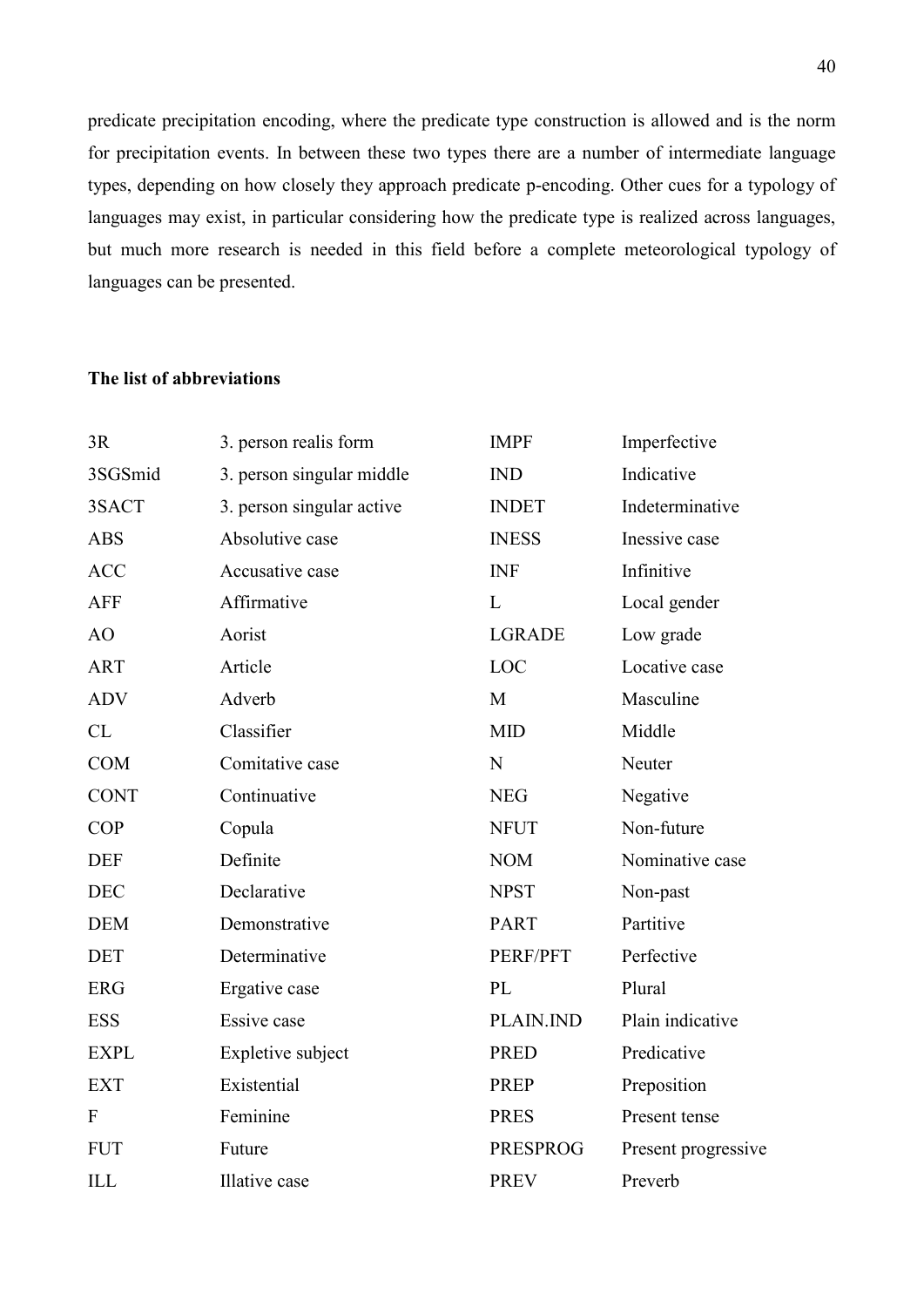| <b>PROG</b>     | Progressive     | <b>SS</b>       | Same subject     |
|-----------------|-----------------|-----------------|------------------|
| <b>PRT</b>      | Particle        | <b>STA</b>      | <b>Stative</b>   |
| <b>PST</b>      | Past            | <b>SUPERESS</b> | Superessive case |
| <b>PST-PTCP</b> | Past participle | <b>TNS</b>      | Tense marker     |
| <b>REFL</b>     | Reflexive       | VE              | Ventive prefix   |
| SG              | Singular        |                 |                  |

#### **References**

- Alba-Salas, Josep 2004. Lexically Selected Expletives: Evidence from Basque and Romance. *SKY Journal of Linguistics* 17: 35–100. (Electronic version available at: [http://www.ling.helsinki.fi/sky/julkaisut/sky2004.shtml\)](http://www.ling.helsinki.fi/sky/julkaisut/sky2004.shtml)
- Bartens, Raija 1995. Suomalais-ugrilaisten kielten meteorologisista ja muita luonnonolosuhteista merkitsevistä ilmauksista (on the meteorological expressions in Finno-Ugric languages). *Journal de la Société Finno-Ougrienne* 86: 33–65.
- Bauer, Brigitte 2000. *Archaic syntax in Indo-European: the spread of transitivity in Latin and French*. Berlin/New York: Mouton de Gruyter.

Blackings, Mairi & Nigel Fabb 2003. *A Grammar of Ma'di*. Berlin/New York: Mouton de Gruyter.

- Broadwell,George Aaron 2006. *A Choctaw Reference Grammar*. Lincoln: University of Nebraska Press.
- Croft, William 1991. *Syntactic Categories and Grammatical Relations. The Cognitive Organization of Information*. Chicago/London: The University of Chicago Press.
- Dal, Ingerid 1966. *Kurze deutsche Syntax auf historischer Grundlage*. Tübingen: Niemeyer.
- De Reuse, Willem J. & Phillip Goode 2006. *A Practical Grammar of the San Carlos Apache Language*. Munich/Newcastle: Lincom Europa.
- Dryer, Matthew 2005. Expressions of pronominal subjects. *The world atlas of language structures*, Martin Haspelmath, Matthew Dryer, David Gil and Bernard Comrie (eds.), 410–413. Oxford: Oxford university press.
- Falk, Cecilia 1993. Non-referential Subjects in the History of Swedish. PhD diss, University of Lund.
- FTC = Finnish Text Collection. Electronic document collection of the Finnish language containing 130 million words. Gatherers: Department of General Linguistics, University of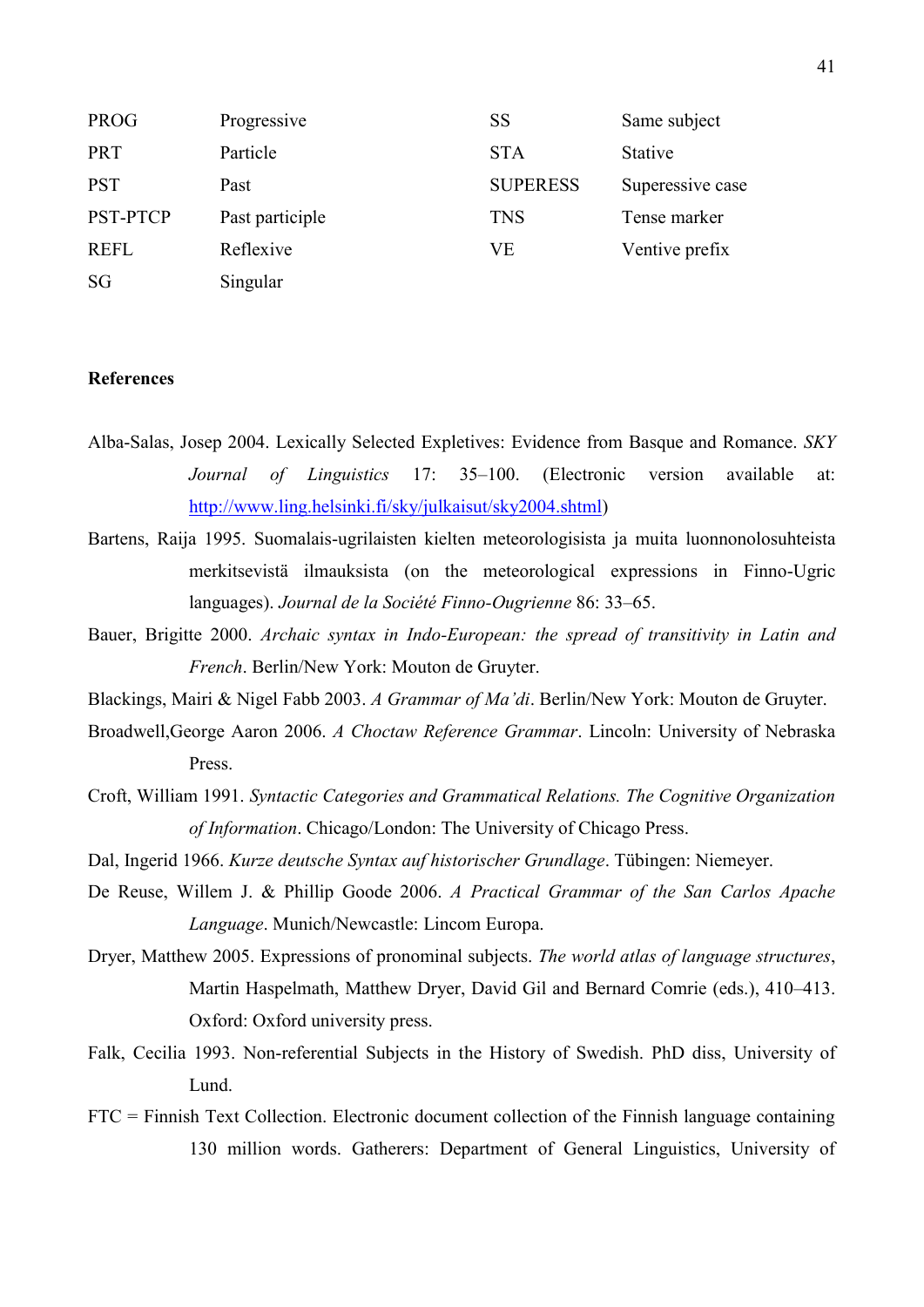Helsinki; University of Joensuu; CSC - Scientific Computing Ltd; and Research Institute for the Languages of Finland. Available through CSC, http://www.csc.fi/.

- François, Alexandre 2001. Contraintes de structures et liberté dans l'organisation du discours. Une description du mwotlap, langue océanienne du Vanuatu. PhD dissertation, Université Paris-IV Sorbonne.
- Givón, Talmy 2001. *Syntax – An Introduction, Volume I*. Amsterdam/Philadelphia: John Benjamins.
- Graczyk, Randolph 2007. *A Grammar of Crow*. Lincoln: University of Nebraska Press.
- Hakulinen, Lauri 1999. *Sanat on kaikki sarvipäitä*. *Lauri Hakulisen kirjoituksia ja puheita vuosilta 1926–1974*. (words all come with horns on their heads. Essays and speeches by Lauri Hakulinen between 1926 and 1974). Edited and collected by Auli Hakulinen, Pentti Leino & Tiina Onikki. Suomalaisen Kirjallisuuden Seuran Toimituksia 745. Helsinki: SKS.
- Keenan, Edward L. 1976: Remarkable Subjects in Malagasy. *Subject and Topic*, Charles N. Li (ed.), 249 – 301 New York: Academic Press.
- Keenan, Edward L. 1987: Towards a universal definition of 'subject of'. *Universal grammar: 15 essays*, Edward L. Keenan (ed.), 89–120. London: Croom Helm linguistics series.
- Kolehmainen, Leena 2010a. Sääverbien syntaksia ja semantiikkaa: semanttiset roolit, osallistujien vaihteleva käsitteistäminen ja sääverbien vaihteleva valenssi (The syntax and semantics of meteorological verbs: semantic roles, the varying conceptualisation of participants, and the varying valency of meteorological verbs.). *Virittäjä* 114(1): 5–38.
- Kolehmainen, Leena 2010b. Fennosaxonische Wettervalenzen. Turbulenzen im Valenzverhalten deutscher und finnischer Witterungsverben. *Infinite Kontrastive Hypothesen. Beiträge des Festsymposiums zum 60. Geburtstag von Irma Hyvärinen*. Leena Kolehmainen, Hartmut E.H. Lenk & Annikki Liimatainen (eds.), 59–84 Frankfurt a.M.: Lang.
- Langacker, Ronald W. 1999 [1991]. *Foundations of Cognitive Grammar. Volume II. Descriptive Application*. Stanford: Stanford University Press.

Lefebvre & Brousseau 2002. *Fongbe*. Berlin: Mouton de Gruyter.

- Lenerz, Jürgen 1992. Zur Theorie syntaktischen Wandels: Das expletive *es* in der Geschichte des Deutschen. Erklärende Syntax des Deutschen. Studien zur deutschen Grammatik 25, Werner Abraham (ed.), 99–136 Tübingen: Narr.
- Mohr, Sabine 2004. Clausal architecture and subject positions: impersonal constructions in the Germanic languages. PhD dissertation, University of Stuttgart. Available at: http://elib.uni-stuttgart.de/opus/volltexte/2004/2012/pdf/Dissertation\_Mohr.pdf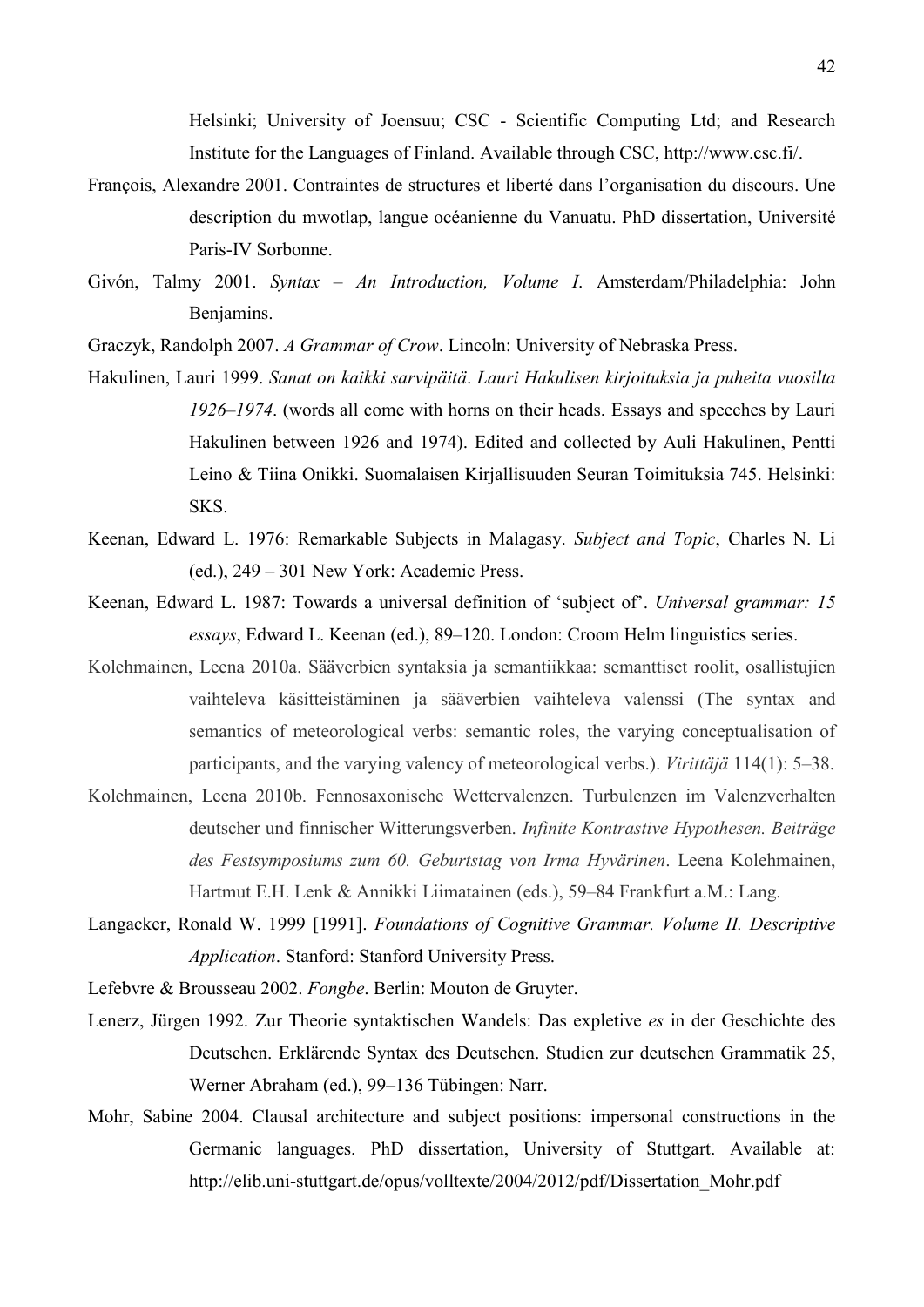- Mosel, Ulrike & Even Hovdhaugen 1992. *Samoan Reference Grammar*. Oslo: Scandinavian University Press.
- Newman, Paul 2000. *The Hausa Language: An Encyclopedic Reference Grammar.* New Haven: Yale University Press.
- Nikolaeva, Irina & Maria Tolskaya 2001. *A Grammar of Udihe*. Berlin/New York: Mouton de Gruyter.
- Rounds, Carol 2001. *Hungarian. An essential grammar*. London & New York: Routledge.
- Ruwet, Nicolas 1986. On weather verbs. CLS 22. Part 1. Chicago Linguistic Society. Papers from the General Session at the Twentysecond Regional Meeting. April 17-19, 1986. Chicago, Illinois: Chicago Linguistic Society: 195–215.
- Salo, Merja (to appear): Meteorological verbs in Uralic languages are there any impersonal structures to be found. Impersonal constructions: A cross-linguistic perspective, Andrej Malchukov & Anna Siewierska (eds.). Amsterdam: John Benjamins.
- Svenonius, Peter (ed.) 2002. *Subjects, Expletives and the EPP*. Oxford: Oxford University Press.
- Thráinsson, Höskuldur, Hjalmar P. Petersen, Jógvan í Lon Jacobsen & Zakaris Svabo Hansen 2004. *Faroese: An Overview and Reference Grammar*. Tórshavn: Føroya Fróđskaparfelag.
- van Valin, Robert & LaPolla, Randy 1997. *Syntax*. Cambridge: Cambridge University Press.
- Vikner, Sten 1995. *Verb Movement and Expletive Subjects in the Germanic Languages*. Oxford: Oxford University Press.
- Vitale, Anthony J. 1981. *Swahili syntax*. Dordrecht: Foris Publications.
- von Seefranz-Montag, Ariane 1984. 'Subjectless' constructions and syntactic change. *Historical syntax*, Ficiak, Jacek (ed.), 521–554. Berlin: Mouton de Gruyter.

Watters, David E. 2002. *A Grammar of Kham*. Cambridge: Cambridge University Press.

### **Acknowledgements**:

**Acknowledgements**: We wish to thank the following linguists who provided data used in this paper: Enoch O. Aboh, Lotta Aunio, Denis Creissels, Livia Demjanova, Mark Donohue, Andrei Dumitrescu, Arun Ghosh, Teija Greed, Alan Jones, Frank Lichtenberk, Nina Mikusova, Steve Nicolle, Masayuki Onishi, Zeynep Orhan, Sylvester Osu, Jack Rueter, Stavros Skopeteas, Jae Jung Song, Hein van der Voort, Relja Vulanović, Olga Yerina, Zhang Yi and Joost Zwarts. We also thank Don Killian for improving our English. Finally, we would like to express our heartfelt gratitude to the anonymous referees of Linguistic Typology and Studies in Language, as well as